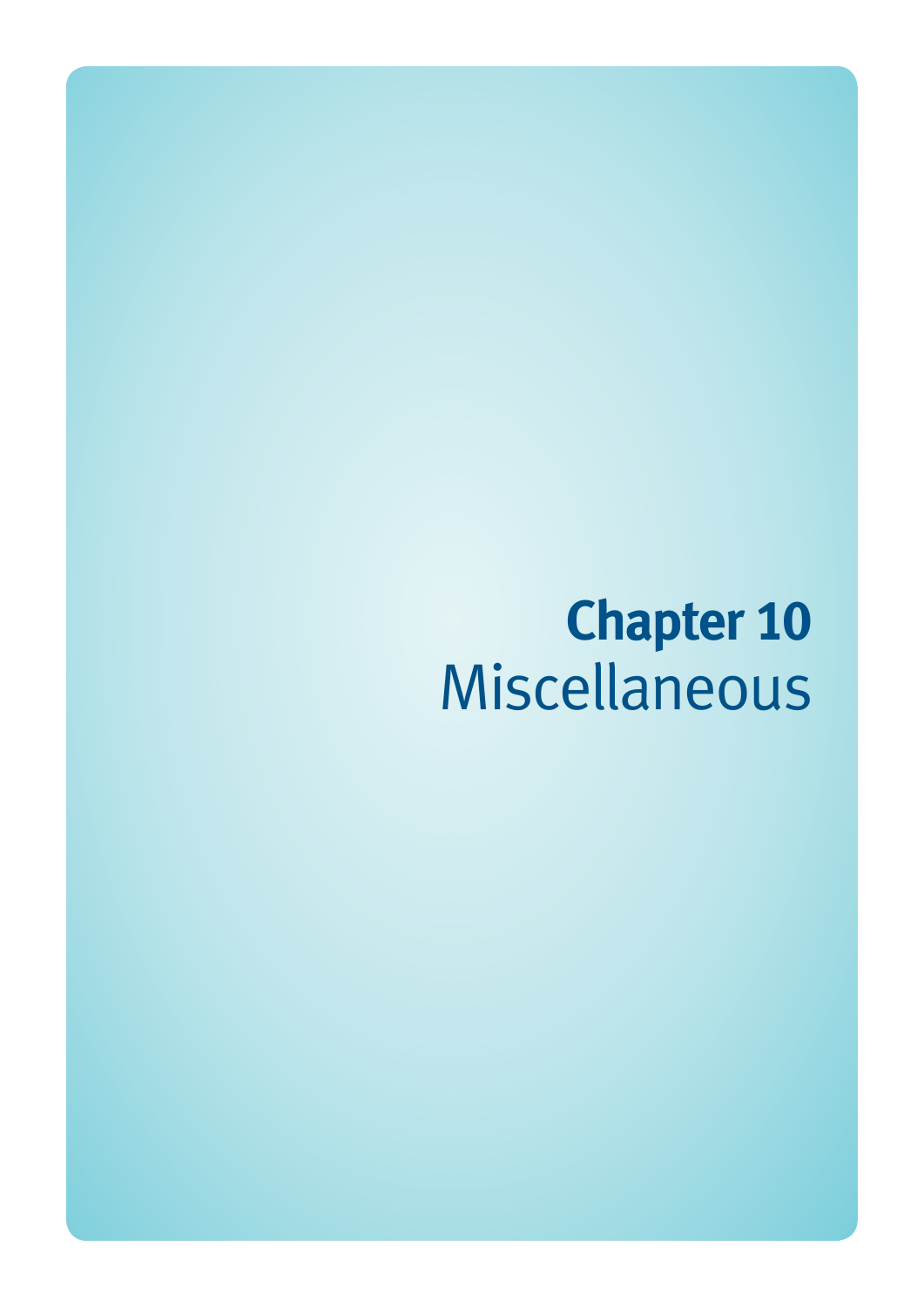# **Chapter 10—Miscellaneous**

| H. Disclosure of criminal convictions-Criminal Law (Rehabilitation of Offenders) Act 1986 (Qld)(10-47-10-51) |  |
|--------------------------------------------------------------------------------------------------------------|--|
|                                                                                                              |  |
|                                                                                                              |  |
|                                                                                                              |  |
|                                                                                                              |  |

# **A.** *Regulatory Offences Act 1985* **(Qld)**

### **10-1 Regulatory offence**

The *[Regulatory Offences Act 1985](http://www.legislation.qld.gov.au/LEGISLTN/CURRENT/R/RegulatOffA85.pdf)* (Qld) (which commenced operation on 29 April 1985) created a new category of offence previously unknown to the law—a 'regulatory offence'. Section 3 of the *[Criminal Code Act 1899](http://www.legislation.qld.gov.au/LEGISLTN/CURRENT/C/CriminCode.pdf)* (Qld) was repealed and a fresh section inserted, which defined offences as being 'of 2 kinds, namely, criminal offences and regulatory offences' (Criminal Code, s 3(1)).

The amendment stated that '[c]riminal offences comprise crimes, misdemeanours and simple offences'. Also, '[C]rimes and misdemeanours are indictable offences; that is to say, the offenders can not, unless otherwise expressly stated, be prosecuted or convicted except upon indictment' (Criminal Code, ss 3(2) and (3)). However, 'a person guilty of a regulatory offence or a simple offence may [only] be summarily convicted by a Magistrates Court' (Criminal Code, s 3(4)).

### **10-2 New offences created**

The Regulatory Offences Act created three new offences categorised as regulatory offences. They are:

- unauthorised dealing with shop goods (s 5)
- leaving restaurant, hotel etc. without payment (s 6)
- unauthorised damage to property (s 7).

Each offence is examined in more detail below.

### **10-3 Unauthorised dealing with shop goods**

Section 5 of the Regulatory Offences Act reads:

- '(1) Any person who, with respect to goods in a shop of a value of \$150 or less—
	- (a) consumes them without the consent, express or implied, of the person in lawful possession of them; or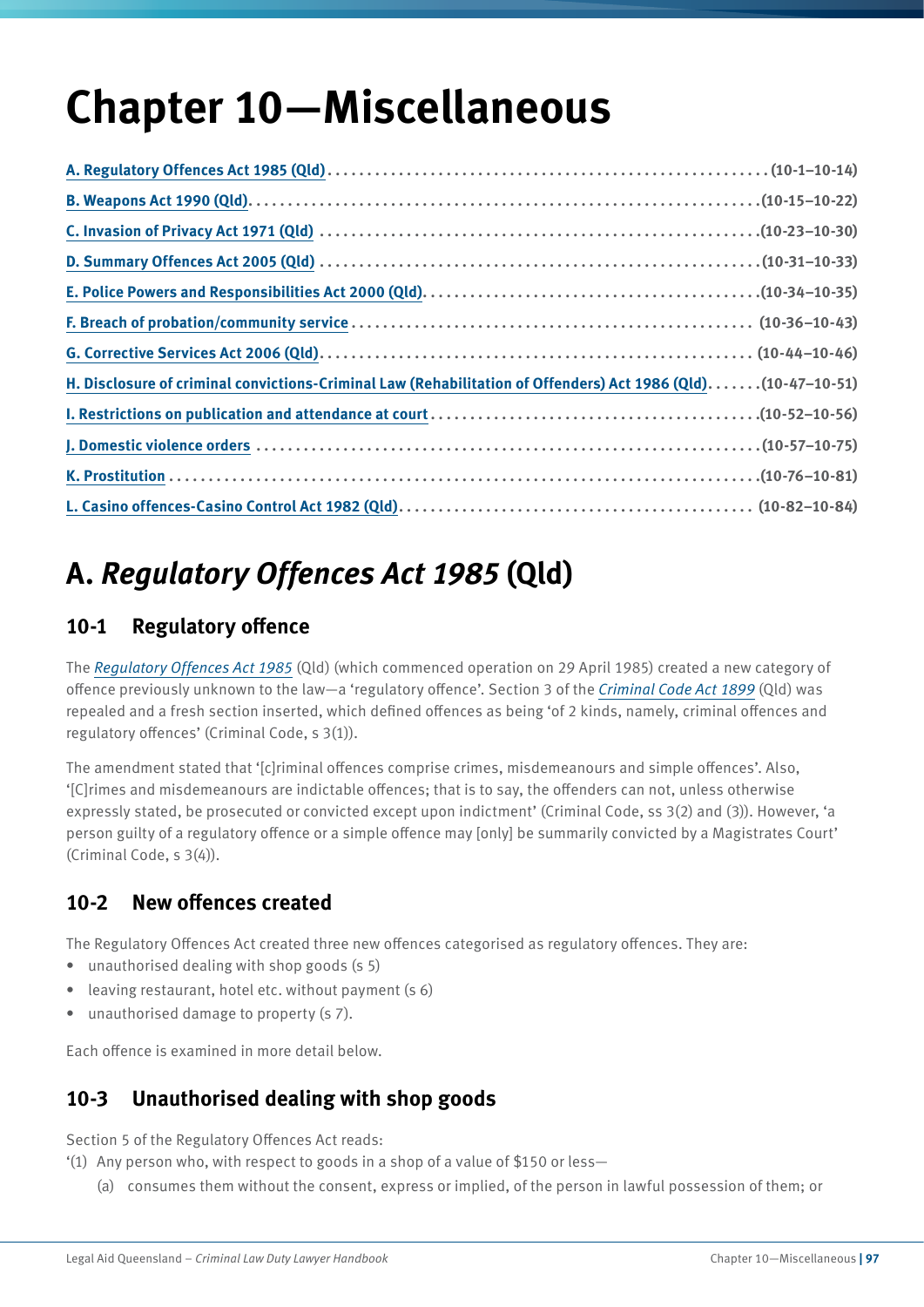- (b) deliberately alters, removes, defaces or otherwise renders indistinguishable a price shown on them, without the consent, express or implied, of the person in lawful possession of them; or
- (c) whether or not the property in the goods has passed to the person, takes them away without discharging, or attempting honestly, or making proper arrangements, to discharge his or her lawful indebtedness therefor; is guilty of a regulatory offence and, subject to section 9, is liable to a fine of 6 penalty units.
- (1a) Without limiting subsection (1)(b), a price may be shown on goods by a bar code or a similar device.
- (2) It is a defence to a charge of an offence defined in subsection  $1(c)$  to prove the taking away of the goods was not dishonest'.

This section relates to all types of shoplifting and related offences, and makes it a regulatory offence to take away, consume, alter or deal with the price markings on shop articles. The section is limited by the condition that the goods must be valued at \$150 or less. Although the section purports to cover shoplifting offences in general, the police will usually bring the charge against only first offenders. If a defendant has previous convictions for dishonesty, the police will usually prefer a charge of stealing under the Criminal Code.

#### **10-4 Exclusion of general criminal law defences**

Duty lawyers should particularly note s 36(2) of the Criminal Code, which excludes most of the general criminal law defences, with respect to regulatory offences, in the Criminal Code. Section 36(2) precludes the defendant from pleading intoxication, insanity, honest claim of right, extraordinary emergency and, most importantly, honest and reasonable but mistaken belief of fact and absence of intent.

The only defences allowed under the Criminal Code, where a person is deemed not criminally responsible, are the following:

- A person is not criminally responsible if they do or omit an act that contravenes a statutory instrument of which that person was unaware and which had not been published (s 22(3)).
- A person under 10 is not criminally responsible for any act and, if under 14, is not responsible unless the prosecution prove that the person had the capacity to know the act was illegal (s 29).
- A person who acts 'in execution of the law', 'in obedience to an order of a competent authority' or 'when the act is reasonably necessary in order to resist actual and unlawful violence threatened to the person, or to another person', or when the act is done to save himself, herself or another person from the immediate threat of death or grievous bodily harm (s 31).

#### **10-5 Effect of exclusion of general criminal law defences**

The effect of the exclusions referred to in 10-4 is that the prosecution does not need to establish that the defendant intended to steal the goods or take them away. The 1989 amendment to s 5(2) of the Regulatory Offences Act does state that it 'is a defence to the charge...[for the defendant] to prove the taking away of the goods was not dishonest'. Proof on the balance of probabilities will be sufficient to establish the defence.

Before accepting instructions to plead guilty, duty lawyers should discuss this issue with the client. Instructions that the client merely forgot to pay for the goods may be sufficient to establish the defence.

#### **10-6 Leaving restaurant, hotel etc. without payment**

Section 6 of the Regulatory Offences Act reads:

- '(1) Any person who, with respect to food, drink, accommodation, or like goods and services, of the value of \$150 or less obtained from any restaurant or hotel, motel, boarding house or like premises—
	- (a) leaves such premises without discharging, or attempting honestly, or making proper arrangements, to discharge, his or her lawful indebtedness therefor; or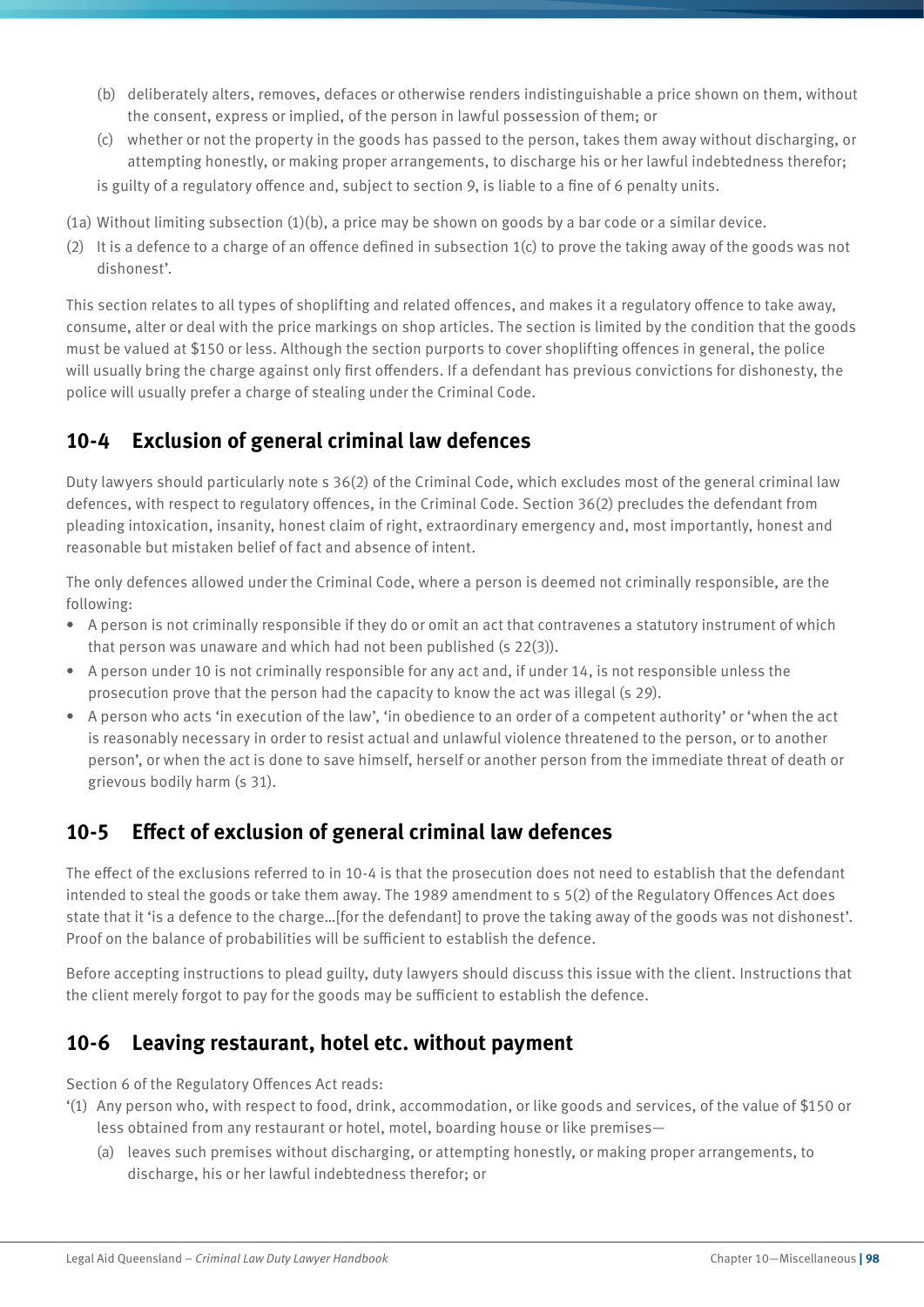(b) purports to pay for them with a cheque that is not met on presentation or a credit card or similar document the person is not authorised to use;

is guilty of a regulatory offence and, subject to section 9, is liable to a fine of \$300.

(2) It is a defence to a charge of an offence defined in subsection 1(b) to prove the defendant believed on reasonable grounds the cheque would be paid in full on presentation or the defendant was authorised to use the credit card or similar document'.

Under s 9(1) of this Act, the court can, after convicting an offender, 'also order the offender to pay by way of fine an amount not exceeding the costs of bringing the charge, including the costs of all reasonable investigations relating thereto, the costs of court and the cost of compensating any person injured thereby'.

#### **10-7 When a person will be charged under s 6**

The police will usually prefer a charge under s 6 only in the case of a first offender. If a person has previous convictions of a similar nature, police will usually prefer a charge of fraud or another equally appropriate criminal offence.

### **10-8 Defences**

The general criminal law defences referred to in 10-5 are excluded, but you should see whether the defendant can rely on the defence provided in s 6(2).

#### **10-9 Unauthorised damage to property**

Section 7 reads:

'Any person who wilfully destroys or damages the property of another and without the consent, express or implied, of the person in lawful possession thereof and thereby causes loss of \$250 or less is guilty of a regulatory offence and, subject to section 9, is liable to a fine of \$500'.

#### **10-10 Effect of this section**

Section 7 provides an alternative charge to the criminal offence of wilful damage or wilful destruction. Prosecution under this section is uncommon and, in most cases, the prosecution will prefer a charge under the Criminal Code. As with the other offences, most of the general criminal law defences are again excluded.

#### **10-11 Further power to fine**

Under s 9, the magistrate can, in addition to a fine, order that a convicted person pay the costs of the charge's investigation, court and compensation for any person injured thereby.

#### **10-12 Regulatory offences to be heard summarily**

All regulatory offences are determined by a magistrate and there is no right to a jury trial (Criminal Code, s 3(4)). However, the defendant still has the normal avenues of appeal against the magistrate's decision (i.e. an appeal to the district court under s 222 of the *[Justices Act 1886](http://www.legislation.qld.gov.au/LEGISLTN/CURRENT/J/JusticeA1886.pdf)* (Qld)).

### **10-13 Effect of conviction for regulatory offence**

Although a conviction under the Regulatory Offences Act is not a criminal conviction and does not burden an offender with a criminal record, you should be cautious when advising defendants of the likely effects of such a conviction. A defendant convicted of a regulatory offence can, in all honesty, declare that they have no criminal convictions when applying for employment.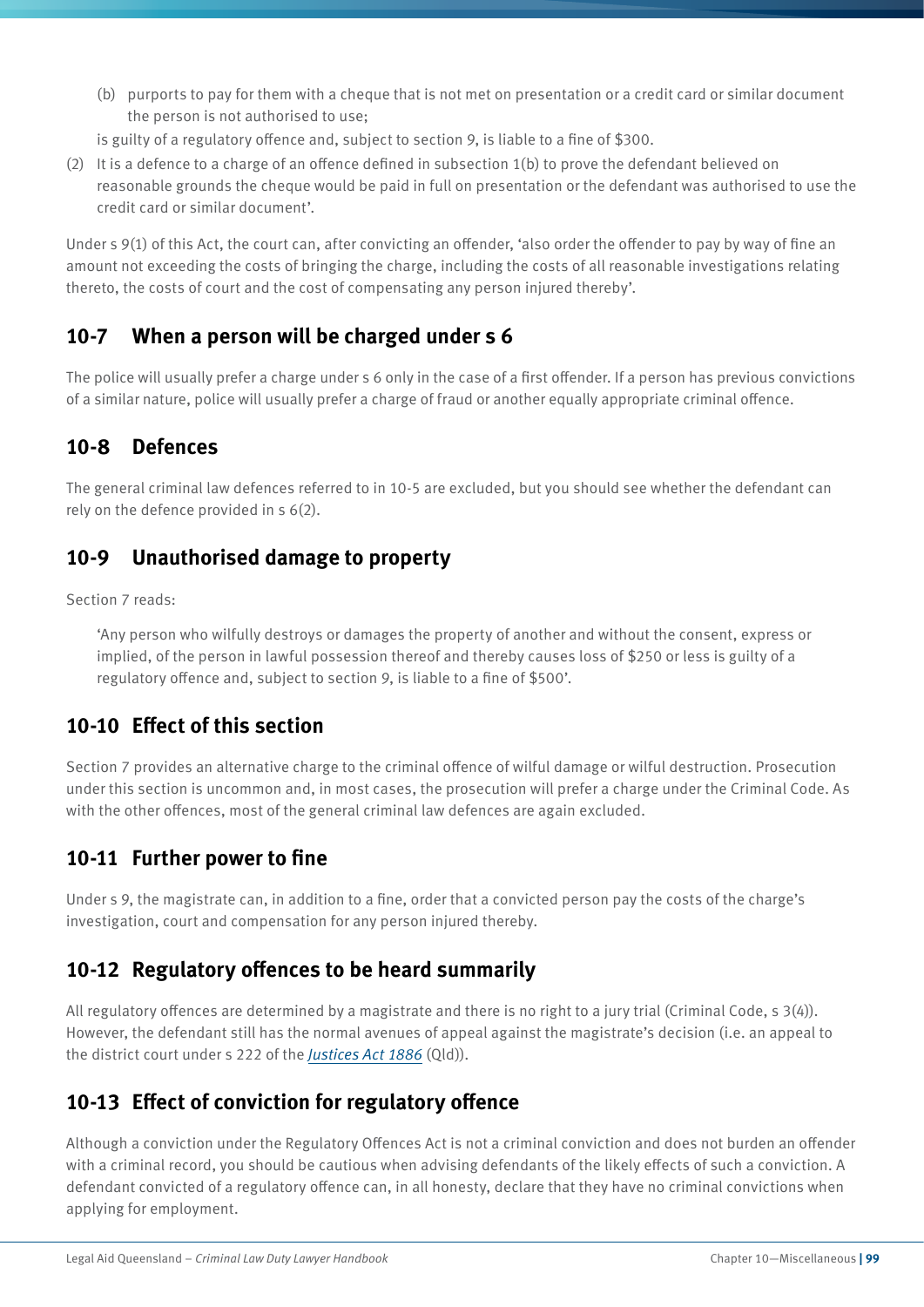However, if an employment application asks specifically for details about convictions for other offences, they would be obliged to include all regulatory offences (but see also 10-46 to 10-50 regarding disclosure of criminal convictions). A conviction under the Regulatory Offences Act is still a conviction for dishonesty, which may still prejudice them in future employment.

Some Commonwealth government departments, such as the Department of Foreign Affairs, may not employ people who have been convicted of this type of offence. Some private institutions, such as banks, may also refuse to employ someone with such a conviction. It may even prevent someone being employed in the Queensland Public Service.

### **10-14 Penalties**

The Regulatory Offences Act states that any penalties imposed shall be by way of a fine. This means that probation and community service orders are a sentencing option, as, under the Penalties and Sentences Act, these are now available for regulatory offences as well as offences where a magistrate can impose a custodial sentence as punishment (*[Penalties and Sentences Act 1992](http://www.legislation.qld.gov.au/LEGISLTN/CURRENT/P/PenaltASenA92.pdf)* (Qld), ss 91 and 101).

Under s 31 of the Penalties and Sentences Act, a good behaviour bond is also an option, as it applies to summary offences. A defendant can also apply for a discharge without conviction under s 19 of the Penalties and Sentences Act. You should always consider requesting a discharge under this section where appropriate. For instance, a charge under s 5 will invariably involve goods of minimal value and, arguably, the offence will be trivial, particularly if it can be shown that taking the goods was negligent. (For more on s 19, see the section on discharge in Chapter 13).

If the defendant cannot pay the fine and/or restitution and compensation (imposed by way of a fine under s 9), the defendant can apply for a fine option order to convert the fine into community service (see the section on community service orders in Chapter 13).

# **B.** *Weapons Act 1990* **(Qld)**

### **10-15** *Criminal Law Duty Lawyer Handbook* **not a complete guide**

The *[Weapons Act 1990](http://www.legislation.qld.gov.au/LEGISLTN/CURRENT/W/WeaponsA90.pdf)* (Qld) was assented to on 19 September 1990. This handbook is not a complete guide to this Act but deals only with matters that the duty lawyer is likely to face. If you are in doubt about any section, you should refer to the Act.

### **10-16 Weapons Act**

Generally, the Weapons Act allows for the licensing of people to possess weapons and firearms. Under Schedule 2, a weapon:

- '(a) means—
	- (i) a firearm; or
	- (ii) another thing prescribed under a regulation to be a weapon or within a category of weapon; or
	- (iii) a thing that would be a weapon mentioned in subparagraph (i) or (ii), if it were not temporarily inoperable or incomplete; and
- (b) does not include a public monument'.

Schedule 2 also defines a firearm as:

- '(a) a gun or other thing ordinarily described as a firearm; or
- (b) a thing ordinarily described as a weapon that, if used in the way for which it was designed or adapted, is capable of being aimed at a target and causing death or injury by discharging—
	- (i) a projectile; or
	- (ii) noxious, corrosive or irritant liquid, powder, gas, chemical or other substance; or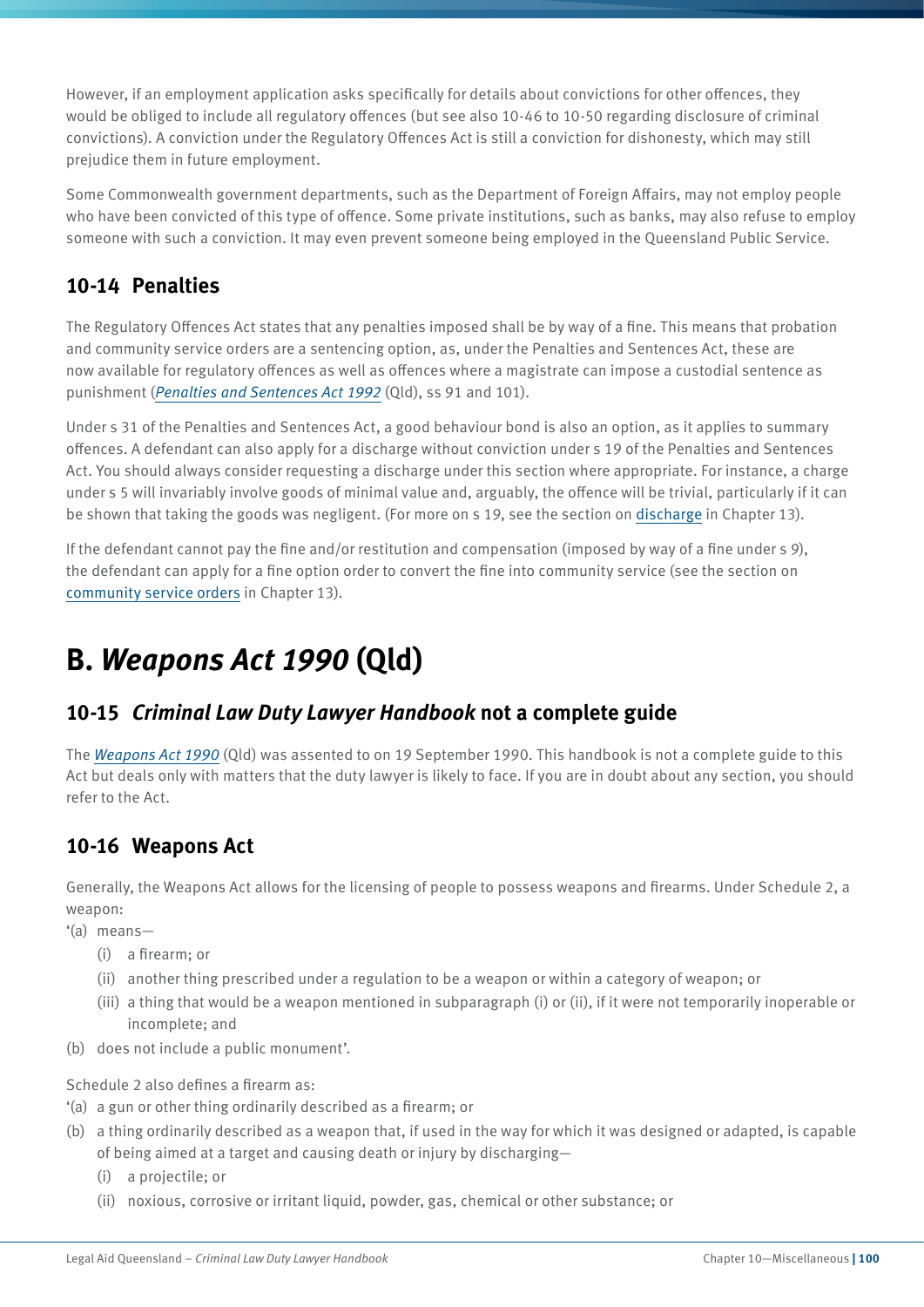- (c) a thing that would be a firearm mentioned in paragraph (a) or (b), if it were not temporarily inoperable or incomplete; or
- (d) a major component of a firearm;

but does not include—

- (e) an antique firearm, explosive tool, captive bolt humane killer, spear gun, longbow or crossbow; or
- (f) a replica of a spear gun, longbow or crossbow; or
- (g) a slingshot, shanghai or sword; or
- (h) a public monument'.

### **10-17 Offences**

The magistrates court deals with offences summarily under the Weapons Act, unless it is an offence under s 65 of unlawfully trafficking in weapons (s 161). If a defendant is charged with an offence under this Act and also faces an indictable offence arising from the same facts (e.g. armed robbery), the magistrate should not deal with the summary offence until the superior court has dealt with the indictable offence (see 12-5 and *Byrne v Gibbons; ex parte Gibbons* (1966) QWN 2).

There is no longer any division or categorisation of offences, and the offences that duty lawyers are more likely to see are listed below.

Section 50(1):

'1. A person must not unlawfully possess a weapon.

Maximum penalty—

- (a) if the person unlawfully possesses 10 or more weapons at least 5 of which are category D, E, H or R weapons—13 years imprisonment; or;
- (b) if paragraph (a) does not apply and the person unlawfully possesses 10 or more weapons—500 penalty units or 10 years imprisonment; or
- (c) if paragraphs (a) and (b) do not apply-
	- (i) for a category D,H or R weapon—300 penalty units or 7 years imprisonment; or
	- (ii) for a category C or E weapon—200 penalty units or 4 years imprisonment; or
	- (iii) for a category A, B or M weapon—100 penalty units or 2 years imprisonment'.

See 10-22 for weapons listed in the various categories.

#### Section 50A:

'(1) A licensee must not possess an unregistered firearm. Maximum penalty—120 penalty units'.

#### Section 50B:

'(1) A person must not unlawfully supply a weapon to another person.

Maximum penalty—

- (a) if the person unlawfully supplies 5 or more weapons at least 1 of which is a category D, E, H or R weapon—13 years imprisonment; or
- (b) if paragraph (a) does not apply and the person unlawfully supplies 5 or more weapons—500 penalty units or 10 years imprisonment; or
- (c) if paragraphs (a) and (b) do not apply-
	- (i) for a category D, H or R weapon—500 penalty units or 10 years imprisonment; or
	- (ii) for a category C or E weapon—300 penalty units or 7 years imprisonment; or
	- (iii) for a category A, B or M weapon—200 penalty units or 4 years imprisonment'.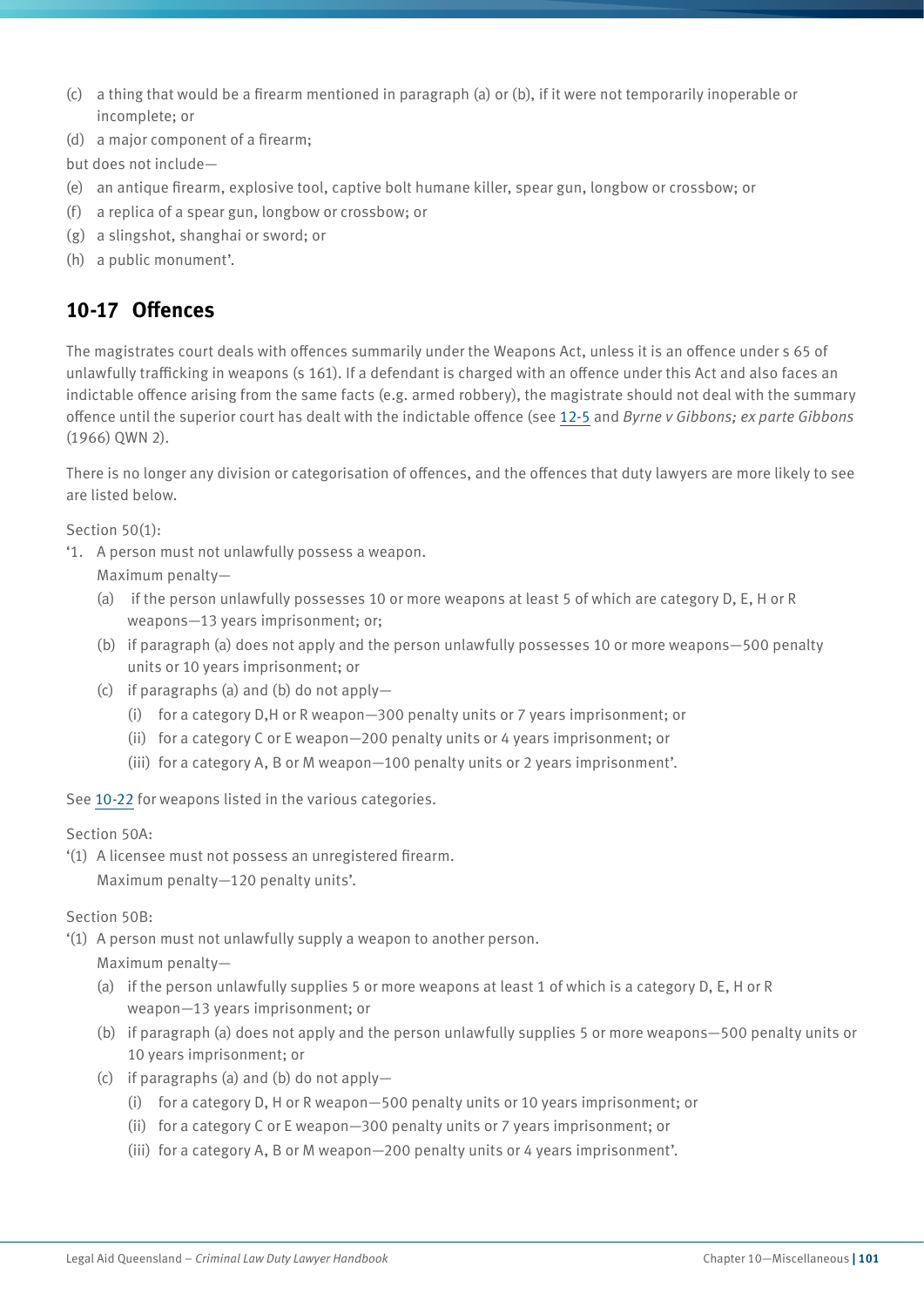Section 51:

'(1) A person must not physically possess a knife in a public place or a school, unless the person has a reasonable excuse.

Maximum penalty—40 penalty units or 1 year's imprisonment.

- (2) It is a reasonable excuse for subsection (1) to physically possess a knife-
	- (a) to perform a lawful activity, duty or employment; or
	- (b) to participate in a lawful entertainment, recreation or sport; or
	- (c) for lawfully exhibiting the knife; or
	- (d) for use for a lawful purpose'.
- '(3) However, it is not a reasonable excuse to physically possess a knife in a public place or a school for self-defence purposes.'
- '(4) Also, it is a reasonable excuse for subsection (1), to the extent that the subsection relates to a public place, to physically possess a knife for genuine religious purposes.'
- '(5) However, it is not a reasonable excuse to physically possess a knife in a school for genuine religious purposes.
- (6) In deciding what is a reasonable excuse for subsection (1), regard may be had, among other things, to whether the way the knife is held in possession, or when and where it is held in possession, would cause a reasonable person concern that he or she, or someone else in the vicinity, may be threatened or harmed.
- (7) In this section—

knife includes a thing with a sharpened point or blade that is reasonably capable of—

- (a) being held in 1 or both hands; and
- (b) being used to wound or threaten to wound anyone when held in 1 or both hands.'

Section 56:

'(1) In this section—

owner of private land includes the occupier of the land.

private land means land that is not a public place.

weapon includes an antique firearm, spear gun, longbow and slingshot.

(2) A person must not, without reasonable excuse, discharge a weapon on or across private land without the express consent of the owner.

Maximum penalty—40 penalty units or 6 months imprisonment'.

Section 57:

'(1) In this section—

weapon includes—

(a) an antique firearm, spear gun, longbow or sword; and

- (b) a replica of a weapon; and
- (c) a replica of a thing mentioned in paragraph (a); and
- (d) a slingshot or shanghai.
- (2) A person must not, without reasonable excuse, carry a weapon exposed to view in a public place. Maximum penalty—40 penalty units or 6 months imprisonment.
- (3) A person must not without, reasonable excuse, carry in a public place a loaded firearm or a weapon capable of being discharged.

Maximum penalty—120 penalty units or 2 years imprisonment.

(4) A person must not, without reasonable excuse, discharge a weapon in, into, towards, over or through a public place.

Maximum penalty—200 penalty units or 4 years imprisonment'.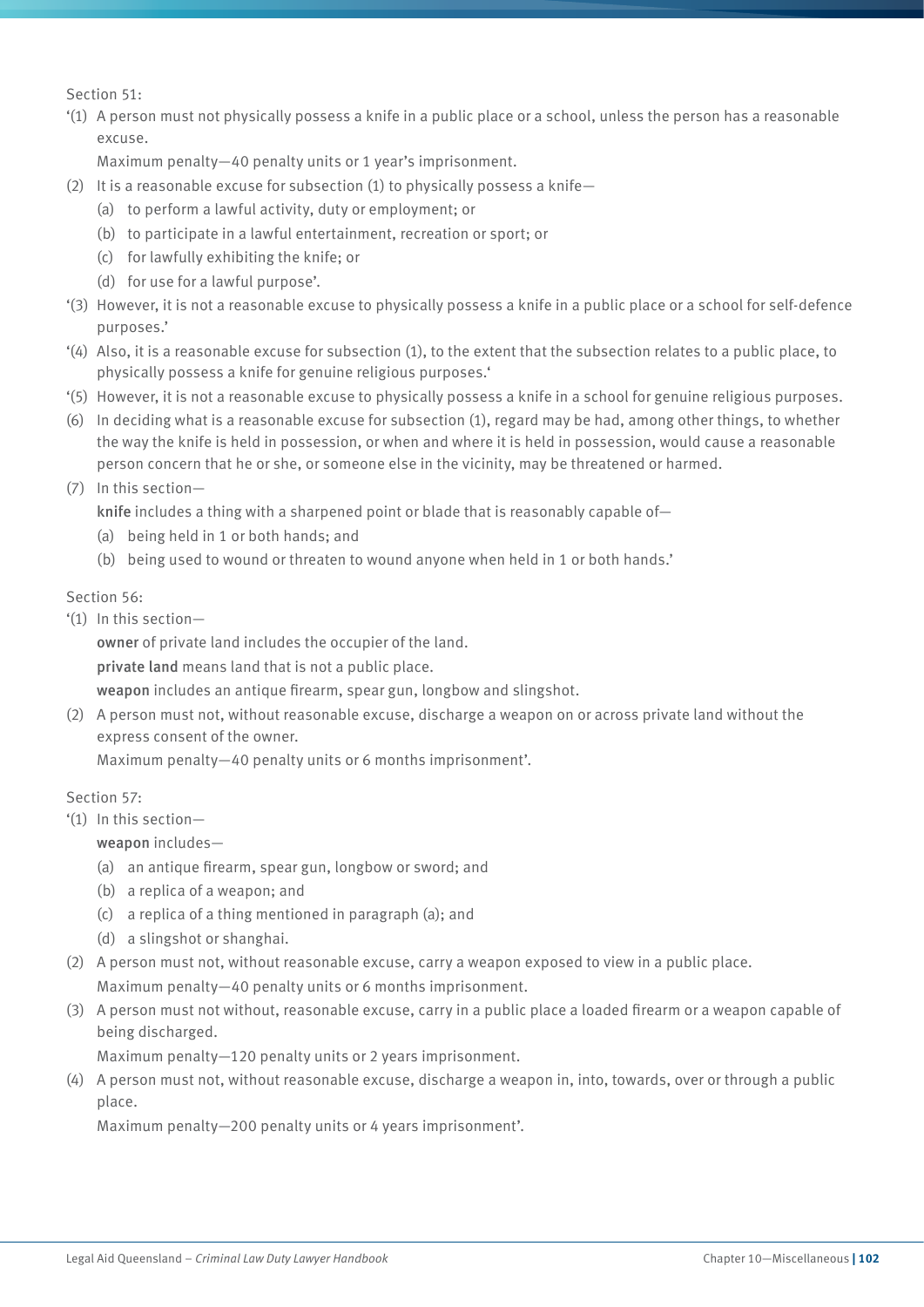Section 58:

'(1) In this section—

weapon includes:

- (a) an antique firearm, explosive tool, captive bolt humane killer, spear gun, longbow, or sword; and
- (b) a replica of a weapon; and
- (c) a replica of a thing mentioned in paragraph (a); and
- (d) an explosive; and,
- (e) a slingshot or shanghai; and
- (f) a laser pointer.
- (2) A person must not—
	- (a) without reasonable excuse; and
	- (b) by the physical possession or use of a weapon;
	- engage in conduct, alone or with another, likely to cause—
	- (c) death or injury to a person; or
	- (d) unlawful destruction or damage to property; or
	- (e) alarm to another person.

Maximum penalty—200 penalty units or 4 years imprisonment'.

Section 59:

'(2) A person must not have physical possession of or use a weapon if the person is under the influence of liquor or a drug.

Maximum penalty—40 penalty units'.

Section 60:

'(1) A licensee who has control of a weapon at a place must keep the weapon in secure storage facilities at the place when a person is not in physical possession of the weapon.

Maximum penalty—100 penalty units or 2 years imprisonment'.

The prescribed method of storage differs between licence classes (see *[Weapons Regulation 1996](http://www.legislation.qld.gov.au/LEGISLTN/CURRENT/W/WeaponsR96.pdf)* (Qld)).

Regulation 30 of the Weapons Regulation states that '[a] weapon possessed under an armourer's, dealer's or theatrical ordnance supplier's licence that is not in the licensee's physical possession may only be stored unloaded in a locked gun rack, safe or vault.

Regulations 31-38 specify the requirements of the floors, walls, ceiling, external doors, window and door grilles, burglar alarms, vaults and safes, and gun racks of the premises where weapons are stored under such a licence.

Regulation 39 states that:

- '(1) A weapon possessed under a collector's licence (weapons) that is not in the licensee's physical possession must be stored unloaded—
	- (a) in a locked container, or locked gun rack, in a locked room (the storeroom) complying with this part; or
	- (b) in a locked vault complying with this part'.

This requirement applies if more than 30 weapons are possessed under that licence.

Regulations 40 to 43 specify the requirements of vaults, storerooms, gun racks and containers in such cases.

Regulation 60 applies in all other cases. The weapon must be stored 'unloaded in a locked container with the bolt removed or the action broken' if not in the person's physical possession.

Section 67:

- '(1) A person must not, without reasonable excuse, possess or acquire:
	- (a) handcuffs, thumbcuffs or any similar restraints;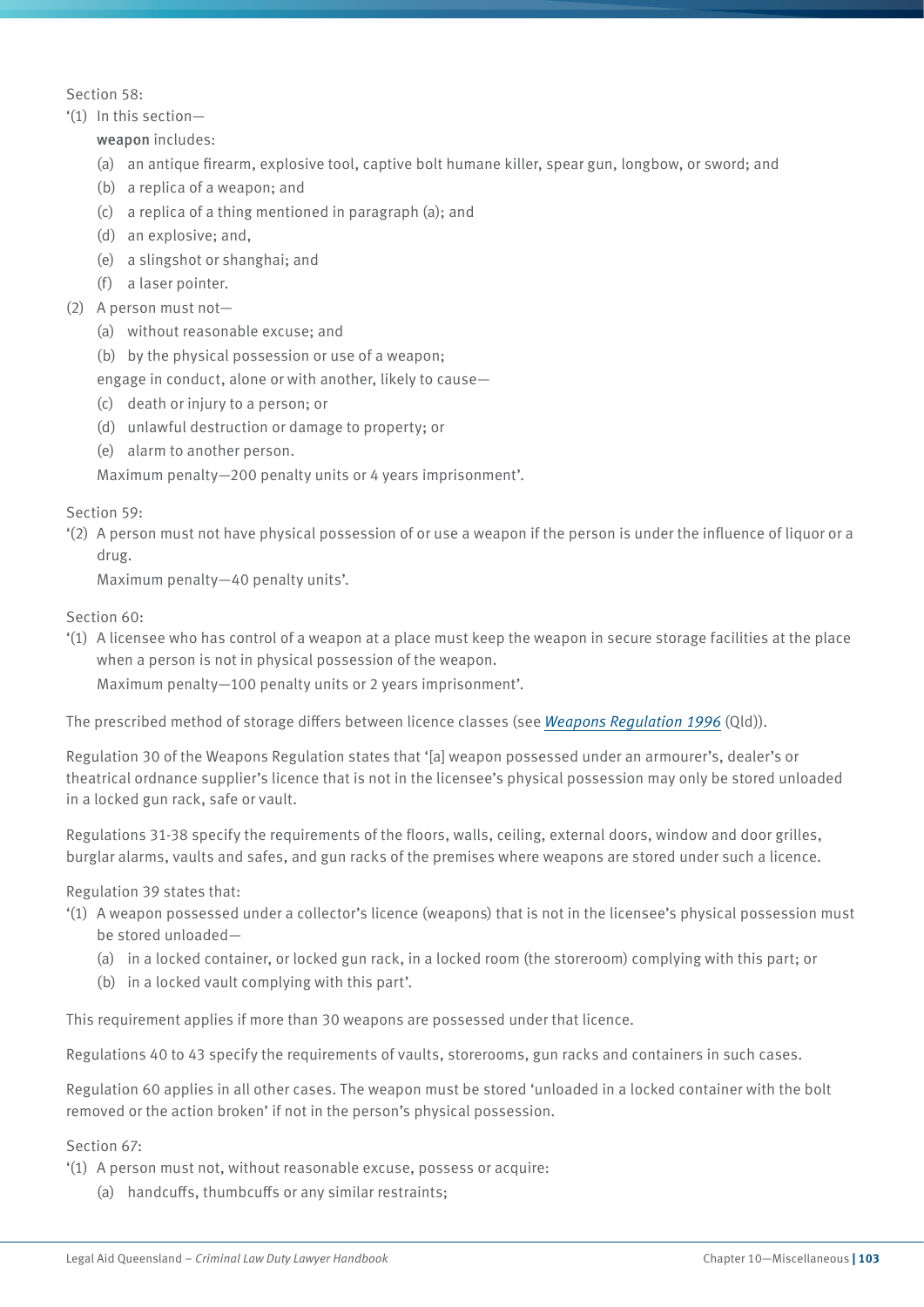- (b) nunchaku or kung fu sticks or any similar device…;
- (c) a billy club, a baton or any device constructed or designed as a telescopic baton…;
- (d) any studded glove which if used offensively against a person is capable of causing bodily harm;
- (e) a laser pointer' (see *[Weapons Categories Regulations 1997](http://www.legislation.qld.gov.au/LEGISLTN/CURRENT/W/WeaponsCatR97.pdf)* (Qld), reg. 9).

The maximum penalty is 10 penalty units.

#### **10-18 Criminal Code to be read and construed with the Weapons Act**

Section 159 of the Weapons Act notes that the Criminal Code is to be read and construed with the Weapons Act. This has two effects:

- some offences are duplicated in the Criminal Code and Weapons Act. Police can use discretion in relation to the charge
- the Criminal Code's defence provisions (ss 22–36) apply to offences under the Weapons Act.

#### **10-19 Summary proceedings**

Under s 161(1), all offences under the Weapons Act may be prosecuted summarily except:

- s 65—unlawful trafficking in weapons
- s 50(1)(a)—unlawful possession of '10 or more weapons at least 5 of which are category D, E, H or R weapons'
- s 50B(1)(a)—unlawful supply of '5 or more weapons at least 1 of which is a category D, E, H or R weapon'.

Section 161(8) states that 'the maximum penalty that may be imposed on a summary conviction of an indictable offence is 150 penalty units or 3 years imprisonment'.

#### **10-20 Time for commencement of proceedings**

Section 161(1) states that proceedings must be commenced within 1 year of the offence being committed or within '1 year after the offence comes to the complainant's knowledge, but within 2 years after the commission of the offence'.

#### **10-21 Disqualification by a court**

When a person is convicted of any offence, the court may, in addition to any other penalty it imposes, revoke a person's licence, disqualify them from holding or obtaining a licence, and/or order that any weapon etc that they own or possess be forfeited to the Crown (s 155).

You should be prepared to make submissions about the order to be made under this section.

#### **10-22 Schedule of weapons**

#### **Schedule 1 – Categories of weapons (see Weapons Categories Regulation)**

#### **Category A weapons**

- '(1) Each of the following is a category A weapon if it has not been rendered permanently inoperable—
	- (a) a miniature cannon under 120cm in barrel length that is a black powder and muzzle loading cannon, depicting a scale model of an historical artillery piece or naval gun;
	- (b) an air rifle;
	- (c) a blank-fire firearm at least 75 cm in length;
	- (d) a rimfire rifle (other than a self-loading rimfire rifle);
	- (e) a single or double barrel shotgun;
	- (f) a powerhead.
- (2) A conversion unit is also a category A weapon.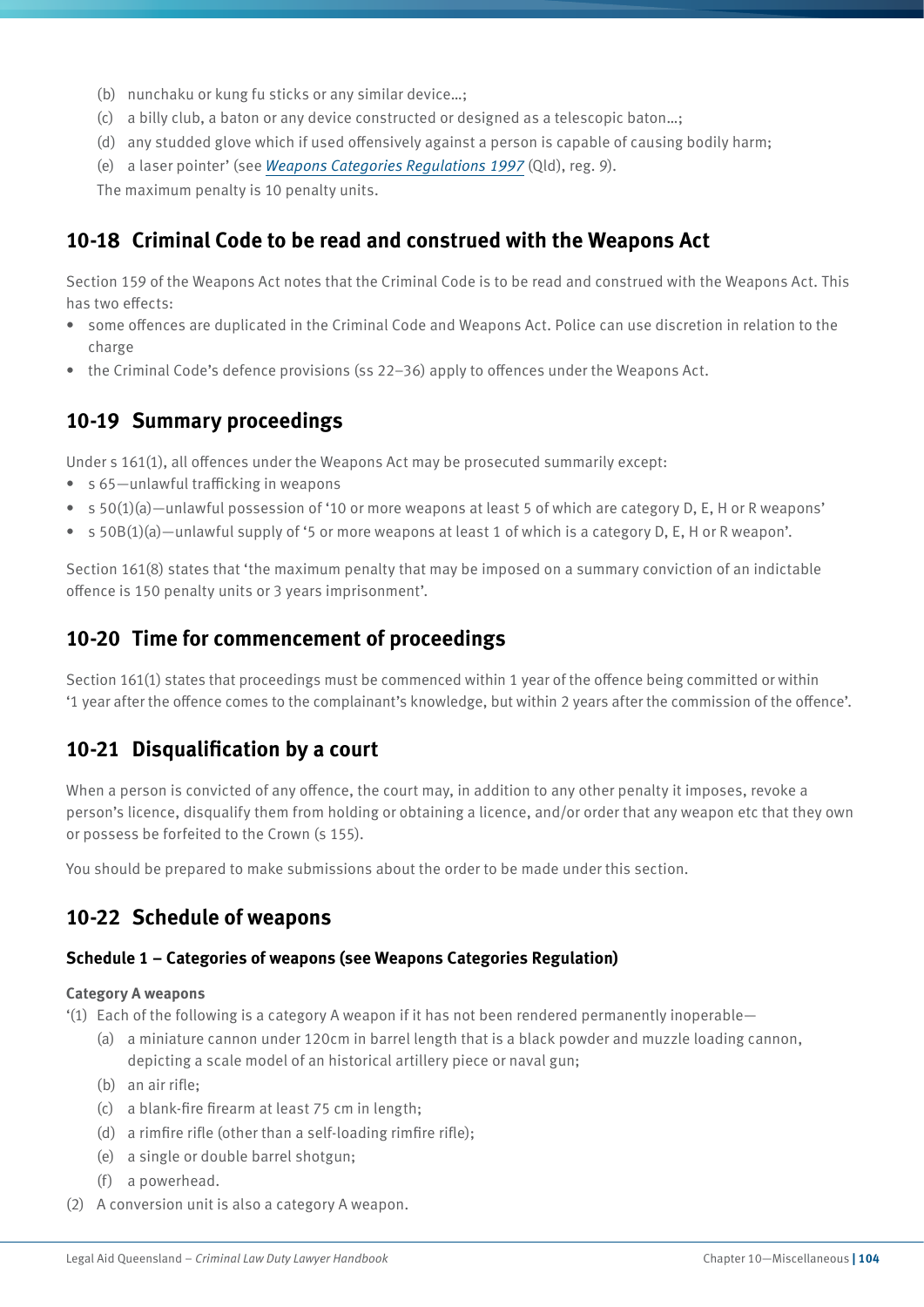(3) In this section—

conversion unit means a unit or device or barrel that is capable of being used for converting a category A weapon that is a firearm from one calibre to another calibre'.

#### **Category B weapons**

- '(1) Each of the following is a category B weapon if it has not been rendered permanently inoperable—
	- (a) a muzzle-loading firearm;
	- (b) a single shot centre fire rifle;
	- (c) a double barrel centre fire rifle;
	- (d) a repeating centre fire rifle;
	- (e) a break action shotgun and rifle combination.
- (2) A conversion unit is also a category B weapon.
- (3) In this section—

conversion unit means a unit or device or barrel that is capable of being used for converting a category B weapon that is a firearm from one calibre to another calibre'.

#### **Category C weapons**

'Each of the following is a category C weapon if it has not been rendered permanently inoperable—

- (a) a semiautomatic rimfire rifle with a magazine capacity no greater than 10 rounds;
- (b) a semiautomatic shotgun with a magazine capacity no greater than 5 rounds;
- (c) a pump action shotgun with a magazine capacity no greater than 5 rounds'.

#### **Category D weapons**

- (1) 'Each of the following is a category D weapon—
	- (a) a self-loading centre fire rifle designed or adapted for military purposes or a firearm that substantially duplicates a rifle of that type in design, function or appearance;
	- (b) a non-military style self-loading centre fire rifle with either an integral or detachable magazine;
	- (c) a self-loading shotgun with either an integral or detachable magazine with a capacity of more than 5 rounds and a pump action shotgun with a capacity of more than 5 rounds;
	- (d) a self-loading rimfire rifle with a magazine capacity of more than 10 rounds'.

#### **Category E weapons**

'(1) A bulletproof vest or protective body vest or body armour designed to prevent the penetration of small arms projectiles is a category E weapon'.

#### **Category H weapons**

- '(1) A firearm, including an air pistol and a blank-fire firearm, under 75cm in length, other than a powerhead, is a category H weapon, regardless of whether it has been rendered permanently inoperable.
- (2) A conversion unit is also a category H weapon.
- (3) This section does not apply to a powerhead or category C, D or R weapon.
- (4) In this section—

conversion unit means a unit or device or barrel that is capable of being used for converting a category H weapon that is a firearm from one calibre to another calibre'.

#### **Category H weapon classes**

'For Schedule 2 of the Act, each of the following comprises a class of category H weapon—

- (a) an air pistol;
- (b) a centre-fire pistol with a calibre of not more than .38 inch or a black-powder pistol;
- (c) a centre-fire pistol with a calibre of more than .38 inch but not more than .45 inch;
- (d) a rim-fire pistol'.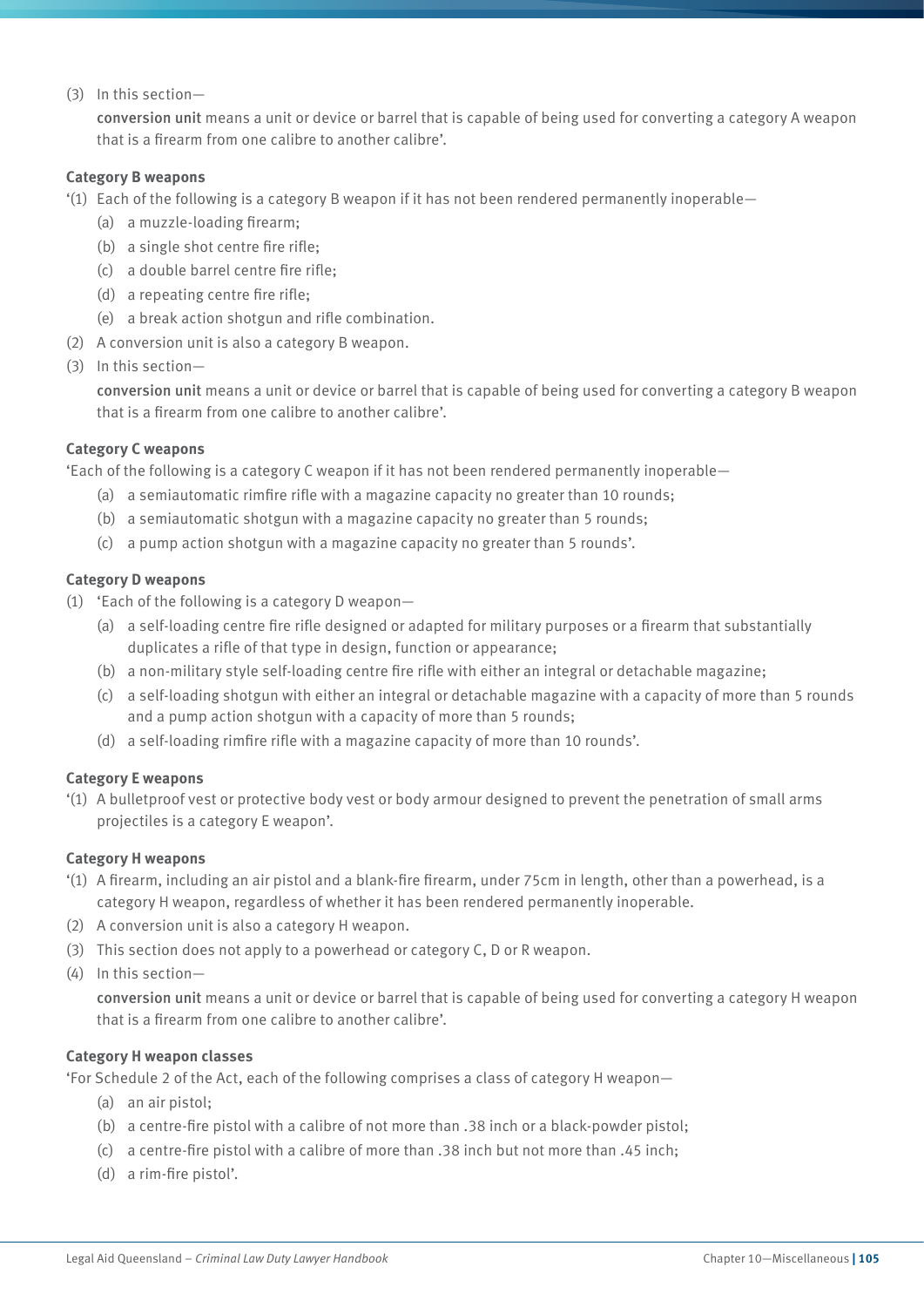#### **Category M weapons**

'Each of the following is a category M weapon—

- (a) any clothing, apparel, adornment, accessory or other thing—
	- (i) designed to disguise any weapon or other cutting or piercing instrument capable of causing bodily harm; or
	- (ii) designed for use as a weapon or a cutting or piercing instrument capable of causing bodily harm;
- (b) any knife so designed or constructed so as to be used as a weapon that while the knife is held in 1 hand, the blade may be released by that hand;
- (c) a ballistic knife that propels or releases a knife-like blade of any material by any means other than an explosive;
- (d) a butterfly knife, a knife known as a "balisong", a pantographic knife, or a similar device that consists of a single-edged or multi-edged blade or spike that fits within 2 handles attached to the blade or spike by transverse pivot pins or pantographic linkage and is capable of being opened by gravity or centrifugal force;
- (e) a flick knife, or a similar device of any material that has a blade folded or recessed into the handle that opens automatically by gravity or centrifugal force or if pressure is applied to a button, spring or device in or attached to the handle of the device;
- (f) a push knife, or a similar device designed as a weapon that consists of a single-edged or multi-edged blade or spike and allows the blade or spike to be supported by the palm of the hand so that stabbing blows or slashes can be inflicted by a punching or pushing action;
- (g) a sheath knife, or a similar device of any material that has a sheath which withdraws into its handle by gravity or centrifugal force or if pressure is applied to a button, spring or device attached to or forming part of the sheath, handle or blade of the device;
- (h) a star knife, or a similar device that consists of at least 2 angular points, blades or spikes, of any material, disposed outwardly about a central axis point and that are designed to spin around the central axis point in flight when thrown at a target;
- (i) a trench knife, or a similar device that consists of a single-edged or multi-edged blade or spike of any material that is fitted with a handle made of any hard substance that is designed to be fitted over the knuckles of the hand of the user to protect the knuckles and increase the effect of a punch or blow;
- (j) a riding crop that contains, conceals or disguises a knife, stiletto or any other single-edged or multi-edged blade or spike of any length or of any material;
- (k) a walking stick or cane that contains, conceals or disguises a sword or any other single-edged or multiedged blade, knife or spike of any length or of any material;
- (l) any incendiary or inflammable device containing any substance capable of causing bodily harm or damage to property that is primarily designed for vegetation management;
- (m) any pistol crossbow designed to be discharged by the use of 1 hand (that is not a toy pistol crossbow) that when discharged is capable of causing damage or injury to property or capable of causing bodily harm;
- (n) any crossbow designed to be discharged by the use of 2 hands that, when discharged, is capable of causing damage or injury to property or capable of causing bodily harm;
- (o) a Chinese throwing iron that is a hard non-flexible plate having 3 or more radiating points with 1 or more sharp edges in the shape of a polygon, trefoil, cross, star, diamond or geometric shape and constructed or designed to be thrown as a weapon;
- (p) a flail or similar device constructed and designed as a weapon consisting of in part a striking head and which, if used offensively against a person, is capable of causing bodily harm;
- (q) a device known as a 'manrikiguisari' or 'kusari', consisting of a length of rope, cord, wire or chain fastened at each end to a geometrically shaped weight or handgrip and constructed or designed for use as a weapon;
- (r) a device known as a knuckleduster or any device made or adapted for use as a knuckleduster and which, if used offensively against a person, is capable of causing bodily harm;
- (s) a weighted glove designed or constructed to be used as a weapon;
- (t) a mace or any similar article (other than a ceremonial mace made for and used solely as a symbol of authority on ceremonial occasions);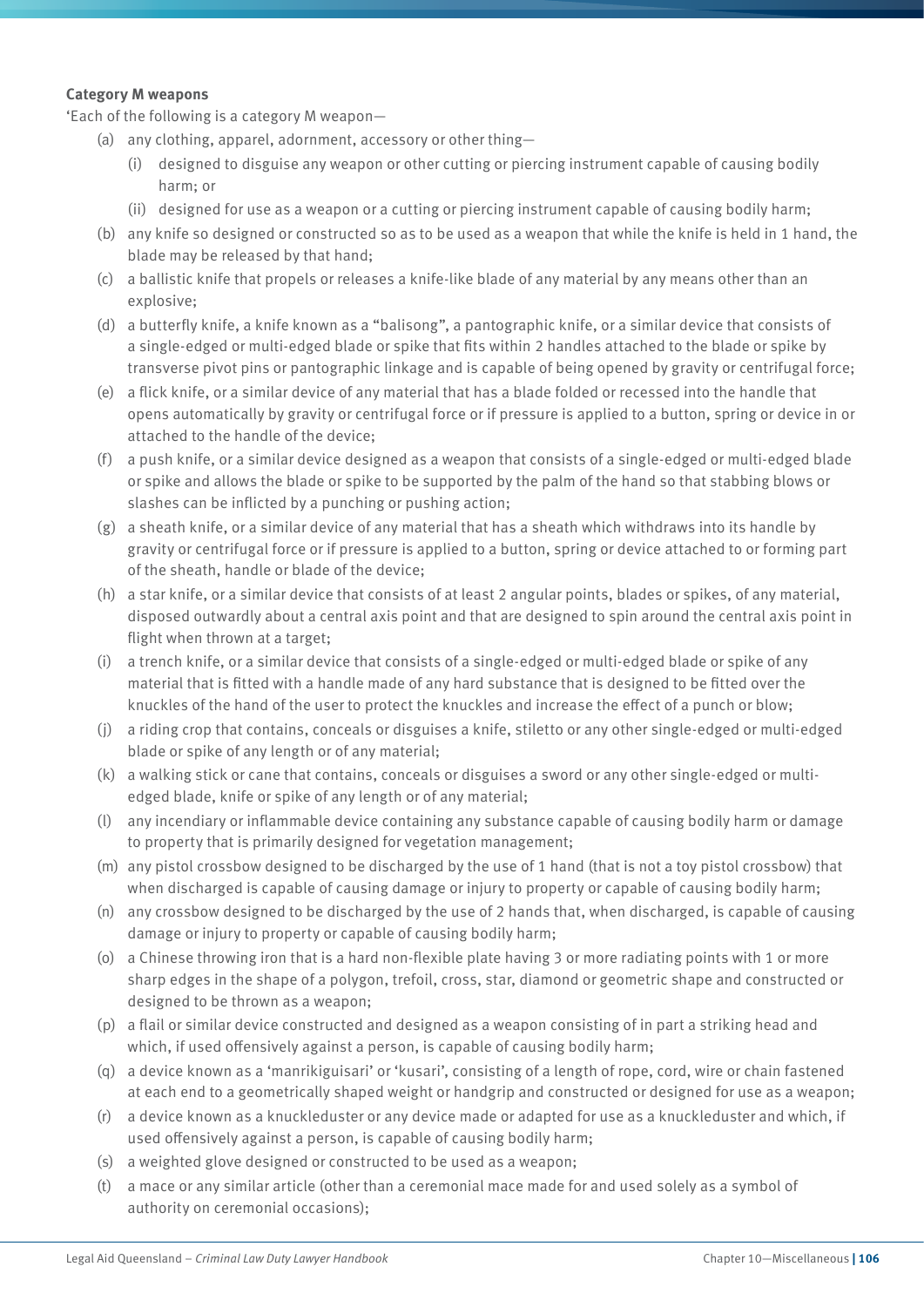(u) any device, not a toy, constructed or designed as a telescopic baton, the extension of which is actuated by the operation of a mechanical trigger'.

#### **Category R weapons**

- '(1) Each of the following is a category R weapon—
	- (a) a machine gun or submachine gun that is fully automatic in its operation and actuated by energy developed when it is being fired or has multiple revolving barrels, and any replica or facsimile of a machine gun or submachine gun that is not a toy;
	- (b) a unit or device that is capable of being used for converting any firearm to a weapon mentioned in paragraph (a);
	- (c) a firearm capable of firing 50 calibre BMG cartridge ammunition;
	- (d) an antipersonnel gas, and an antipersonnel substance, of a corrosive, noxious or irritant nature or that is capable of causing bodily harm, and any weapon capable of discharging the gas or substance by any means, other than a gas or substance and any weapon capable of discharging the gas or substance that is primarily designed for the control of native or feral animals;
	- (e) an acoustical antipersonnel device of an intensity that is capable of causing bodily harm;
	- (f) an electrical antipersonnel device of an intensity that is capable of causing bodily harm;
	- (g) a hand grenade, other than an inert hand grenade, and an antipersonnel mine;
	- (h) a silencer or other device or contrivance made or used, or capable of being used or intended to be used, for reducing the sound caused by discharging a firearm;
	- (i) a rocket launcher, recoilless rifle, antitank rifle, a bazooka or a rocket propelled grenade type launcher;
	- (j) a mortar, all artillery and any incendiary or inflammable device containing any substance capable of causing bodily harm or damage to property, other than an incendiary or inflammable device primarily designed for vegetation management'.

#### **Restricted items**

'The following items are restricted items for section 67 of the Act—

- (a) handcuffs, thumbcuffs or other similar restraints;
- (b) nunchaku or kung-fu sticks or any similar device which consists of 2 hard non-flexible sticks, clubs, pipes or rods connected by a length of rope, cord, wire or chain constructed or designed to be used in connection with the practice of a system of self-defence and which if used offensively against a person is or are capable of causing bodily harm;
- (c) a billy club, a baton or any device constructed or designed as a telescopic baton, not being a toy or a category M weapon, that if used is capable of causing bodily harm;
- (d) any studded glove which if used offensively against a person is capable of causing bodily harm;
- (e) a laser pointer'.

# **C.** *Invasion of Privacy Act 1971* **(Qld)**

#### **10-23 Introduction**

The *[Invasion of Privacy Act 1971](http://www.legislation.qld.gov.au/LEGISLTN/CURRENT/I/InvasOfPrivA71.pdf)* (Qld) was amended in 1976 with the addition of s 48A. This amendment created several offences that approximate to breaking and entering but are summary offences, which means they can be dealt with only in the magistrates court.

Police may elect to charge under this Act where there is no intent or no intent can be proved. Section 48A contains its own definitions, provisions for means of prosecution, provisions for arrest and dealing with arrested people, and a complicated scheme of offences and possible defences.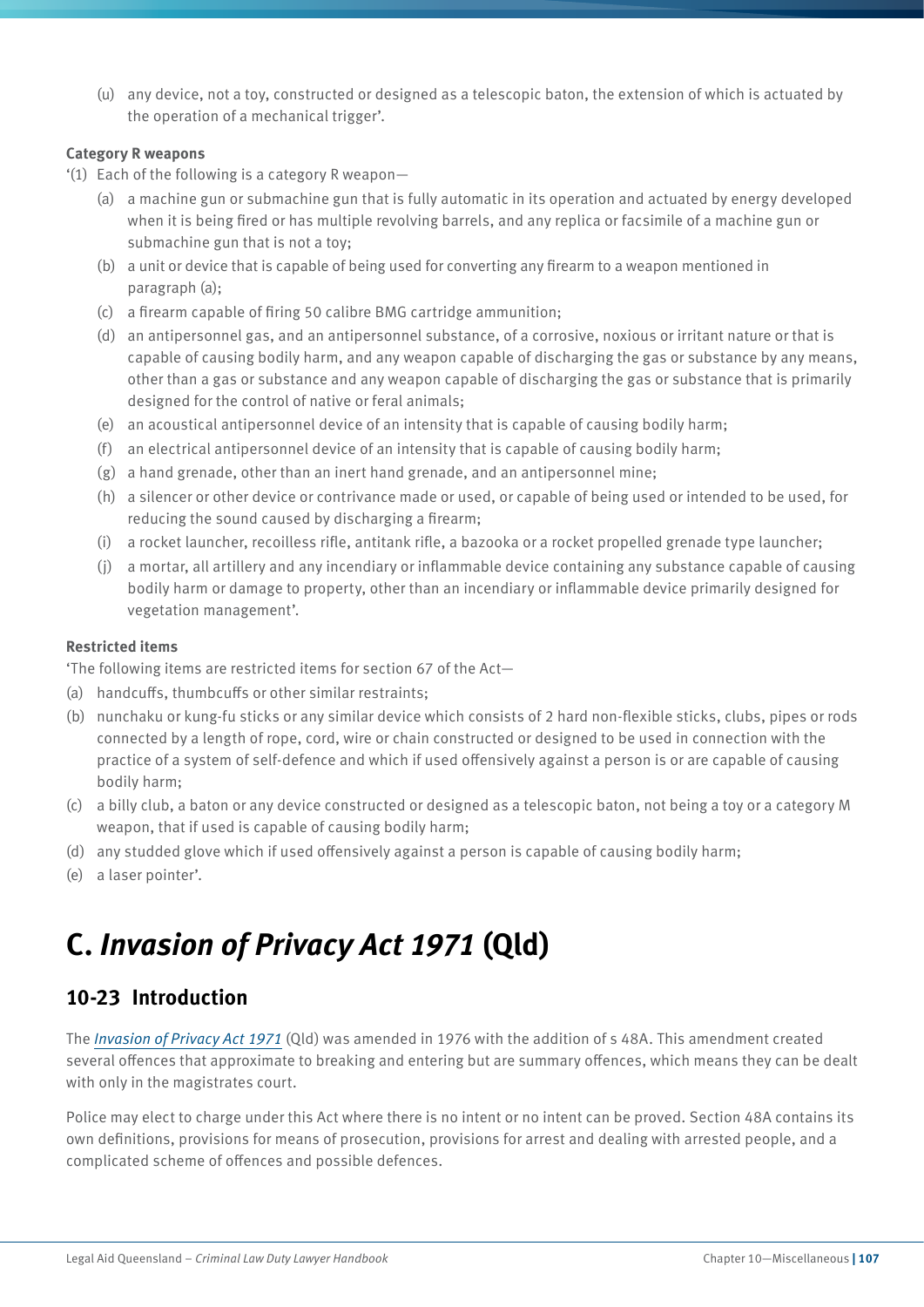### **10-24 Entering a dwelling house without consent**

Section 48A(1) creates the first and basic prohibition, namely, that 'any person who enters a dwelling house without the consent of the person in lawful occupation or, where there is not a person in lawful occupation, without the consent of the owner is guilty of an offence'. The maximum penalty is 20 penalty units or 1 year's imprisonment.

The penalty and elements of the offence are almost identical to the offence of trespass under the *[Summary Offences](http://www.legislation.qld.gov.au/LEGISLTN/CURRENT/S/SumOffA05.pdf)  [Act 2005](http://www.legislation.qld.gov.au/LEGISLTN/CURRENT/S/SumOffA05.pdf)* (Qld).

#### **10-25 Entering a dwelling house by force or other means**

This section creates a series of alternative offences by providing alternatives to the element of lack of consent referred to in s 48A(1A). The section states that '[i]f the offender gains entry to the dwelling house—

- (a) by force; or
- (b) by threats or intimidation of any kind; or
- (c) by deceit; or
- (d) by any fraudulent trick or advice; or
- (e) by false and fraudulent representations as to the reason for entry;

the offender is guilty of an offence whether or not the offender has the consent of the person in lawful occupation or the owner'. The maximum penalty is 30 penalty units or 18 months' imprisonment.

#### **10-26 Defences**

A person is not guilty under s 48A(1) or (1A) if they show that their entry was:

- authorised, justified or excused by law
- to protect or succour any person inside, or
- to preserve or protect the dwelling house.

#### **10-27 A person without lawful excuse in a dwelling house or yard**

Section 48A states that 'any person who without lawful excuse…is found in a dwelling house or the yard of a dwelling house is guilty of an offence'. The person charged is responsible for proving a lawful excuse. The maximum penalty is 20 penalty units or 1 year's imprisonment.

#### **10-28 Definitions**

- 'Dwelling house' (s 48A(12)) is defined as having 'the meaning it has from time to time in the Criminal Code'.
- 'Entry of a dwelling house' in (s 48A(13)) is defined as occurring 'as soon as any part of the person's body or any part of any instrument used by the person is within the dwelling house'.
- 'Yard' (s 48A(3A)) is defined as 'any path, garden, curtilage, courtyard, enclosure, lawn or other ground or area within the precincts of or appurtenant to or under the dwelling house in question'.

#### **10-29 Method of proceeding under this Act**

Section 48A(4) of the Invasion of Privacy Act indicates that any person who finds another committing any offences referred to in s 48A may arrest that person without warrant. Section 48A(5) provides power to proceed alternatively by way of a complaint and summons under the Justices Act and, presumably, a notice to appear.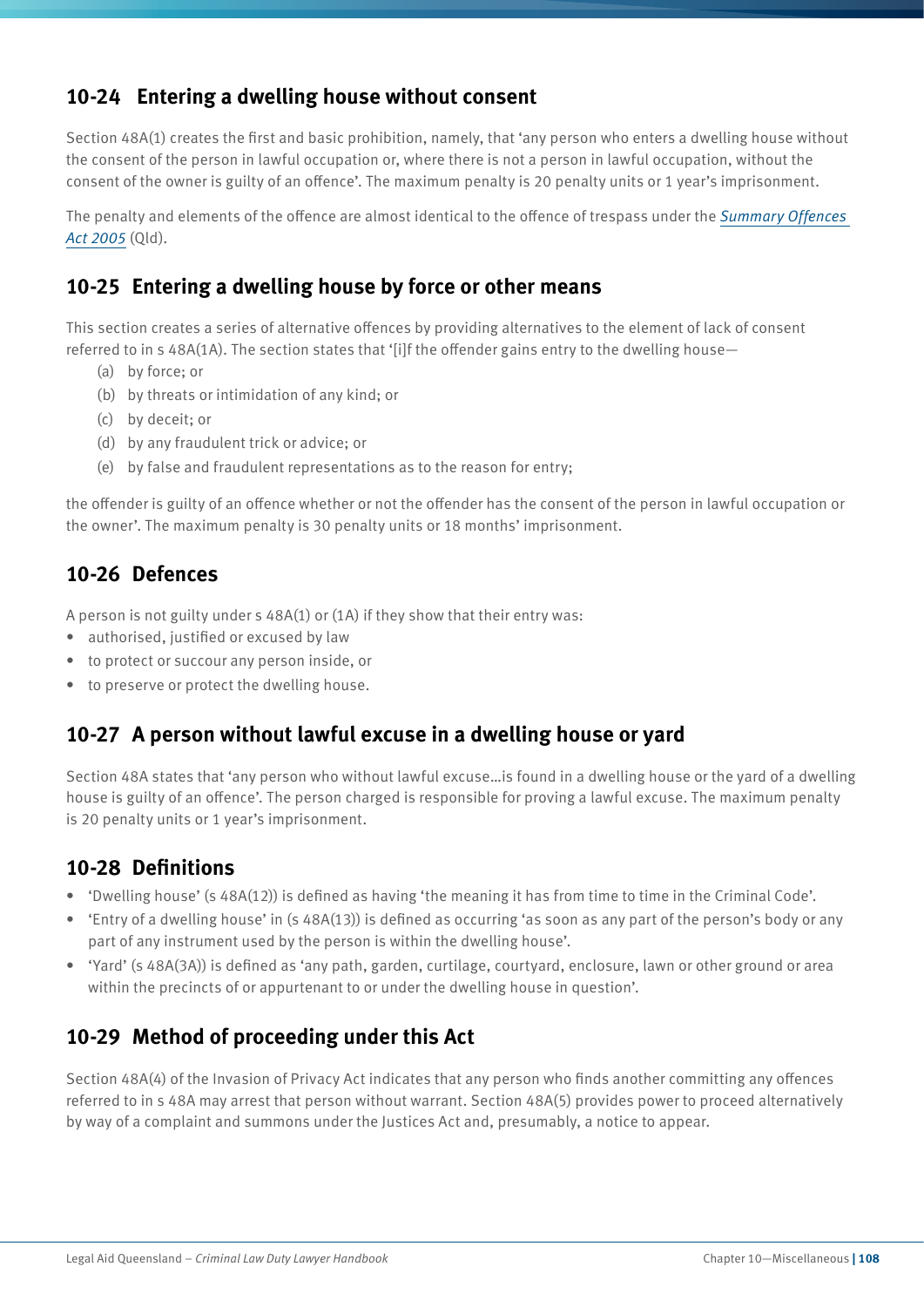### **10-30 Invasion of Privacy Act provisions in addition to the Criminal Code**

Section 48A(11) notes that the section's provisions are in addition to provisions under the Criminal Code or any other Act and that, accordingly, the police in any given situation would choose whether to proceed under this Act or the Criminal Code, or another Act that may apply.

# **D.** *Summary Offences Act 2005* **(Qld)**

#### **10-31 Summary offences duty lawyers will likely face**

As a duty lawyer, you will often face offences under this Act. As the name suggests, all charges under the Summary Offences Act are dealt with summarily regardless of the plea entered.

Some of these offences are similar to those in other Acts, such as the unlawful use of a motor vehicle in s 408A of the Criminal Code and trespass, which can also appear as a charge under s 48A of the Invasion of Privacy Act.

### **10-32 Penalties**

Sections 19, 22 and 31 of the Penalties and Sentences Act all apply to offences under this Act.

#### **Public nuisance**

- '(1) A person must not commit a public nuisance offence.
- Maximum penalty—10 penalty units or 6 months imprisonment.
- (2) A person commits a public nuisance offence if—
	- (a) the person behaves in—
		- (i) a disorderly way; or
		- (ii) an offensive way; or
		- (iii) a threatening way; or
		- (iv) a violent way; and
	- (b) the person's behaviour interferes, or is likely to interfere, with the peaceful passage through, or enjoyment of, a public place by a member of the public.
- (3) Without limiting subsection (2)—
	- (a) a person behaves in an offensive way if the person uses offensive, obscene, indecent or abusive language; and
	- (b) a person behaves in a threatening way if the person uses threatening language' (s 6).

#### **Urinating in a public place**

'(1) A person must not urinate in a public place. Maximum penalty—2 penalty units' (s 7).

#### **Begging in a public place**

'(1) A person must not—

- (a) beg for money or goods in a public place; or
- (b) cause, procure or encourage a child to beg for money or goods in a public place; or
- (c) solicit donations of money or goods in a public place.

Maximum penalty—10 penalty units or 6 months imprisonment' (s 8).

The section does not apply to individuals authorised by a registered charity or authorised buskers.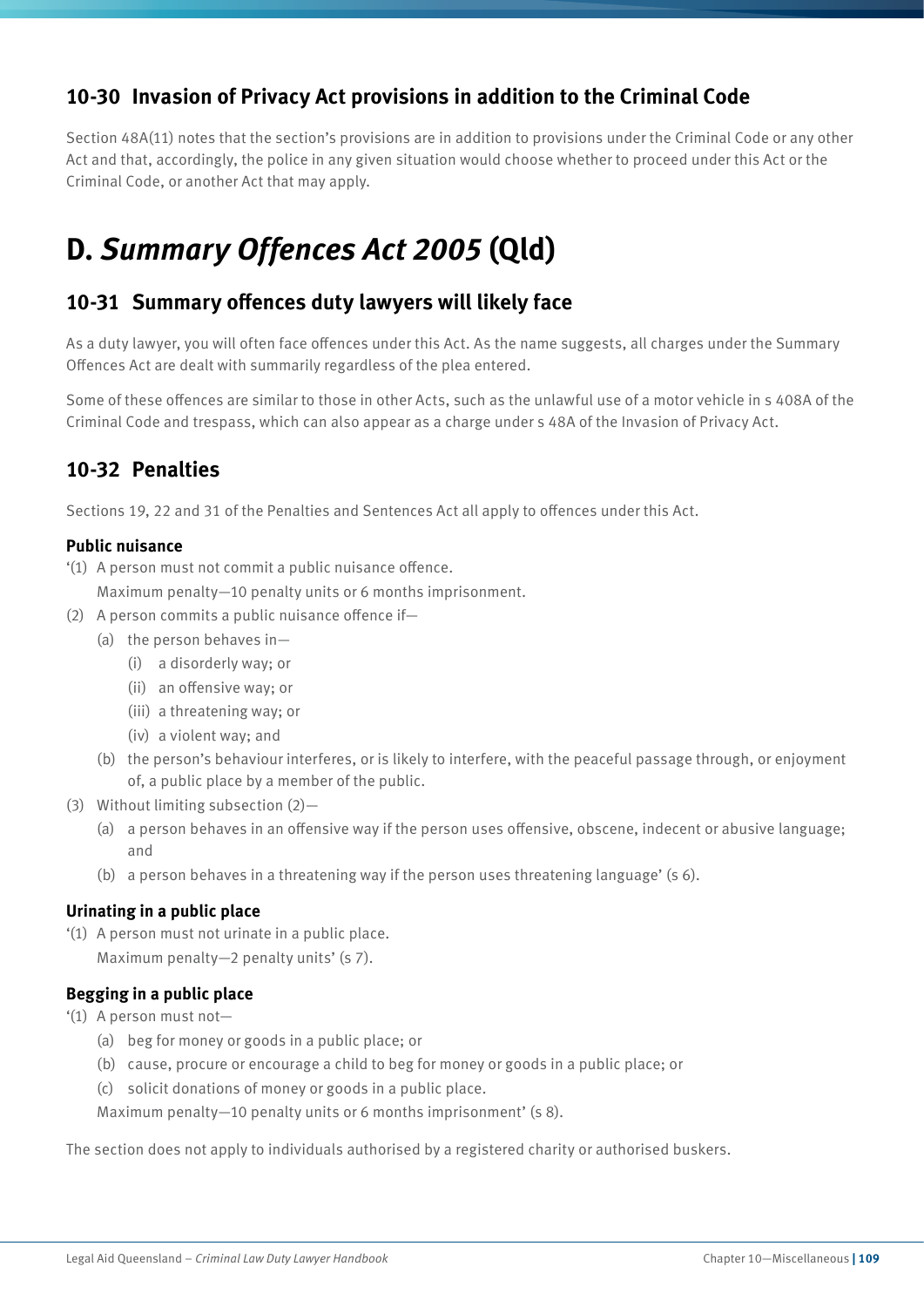#### **Wilful exposure**

Under s 9, a person who is in a public place or so near a public place that they may be seen from the public place, must not wilfully expose their genitals unless the person has a reasonable excuse.

Maximum penalty is 2 penalty units or, if the offence involves aggravated circumstance, 40 penalty units or 1 year's imprisonment.

A circumstance of aggravation is defined as 'to wilfully expose his or her genitals so as to offend or embarrass another person' (s 9(3)).

If a defendant is charged under s  $9(1)(b)$  or s  $9(2)(b)$ , you should consider whether a charge under s 7 would be more appropriate, given the differences in penalty.

#### **Being drunk in a public place**

Section 10 states that 'a person must not be drunk in a public place'. The maximum penalty is 2 penalty units.

For the purposes of the above sections, 'public place—

- (a) means a place that is open to or used by the public, whether or not on payment of a fee; and
- (b) without limiting paragraph (a), in part 3 includes the following—
	- (i) land declared to be busway land under the *Transport Infrastructure Act 1994*, chapter 9;
	- (ii) land that is rail corridor land under the *Transport Infrastructure Act 1994*'.

#### **Trespass**

Under s 11, a person must not unlawfully enter, or remain in, a dwelling, the yard of a dwelling, or a place or yard used for a business purpose. Maximum penalty is 20 penalty units or 1 year's imprisonment.

#### **Unregulated high-risk activities**

'(1) A person must not unlawfully do any of the following:

- (a) parachute or hang-glide onto a building or structure;
- (b) BASE-jump or hang-glide from a building or structure;
- (c) climb up or down the outside of a building or a structure;
- (d) abseil from a building or structure.

Maximum penalty—20 penalty units or 1 year's imprisonment' (s 14).

In addition to any penalty the court may impose, it can also order the defendant to pay the costs incurred by any person associated with any rescue or attempts to rescue.

#### **10-33 Possession of implement**

'(1) A person must not possess an implement that is being, or is to be, used [or has been used]—

- (a) for burglary of a dwelling; or
- (b) for unlawfully entering a place; or
- (c) for entering a vehicle with intent to commit an indictable offence; or
- (d) to steal or unlawfully use a vehicle; or
- (e) to unlawfully injure a person; or
- (f) to unlawfully damage property.

Maximum penalty—20 penalty units or 1 year's imprisonment' (s 15).

If the charge is that the implement has been used, the onus is on the defence to 'prove that the person's possession of the implement was not connected to any involvement by the person in the preparation of the offence or in any criminal responsibility in relation to the offence' (s 15(3)).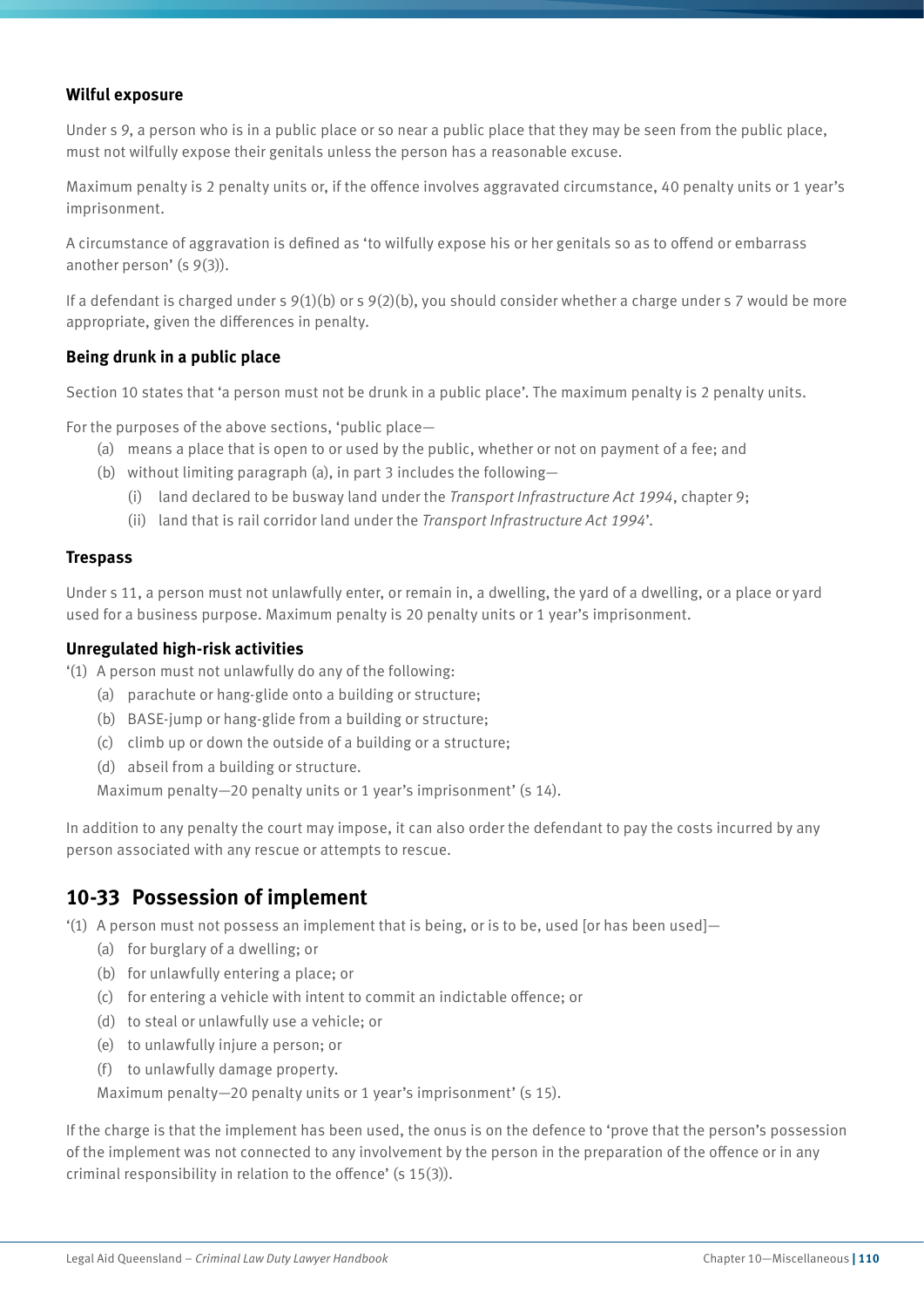See also 'possession of things used in connection with unlawful entry' of a dwelling or premises, or housebreaking instruments, under s 425 of the Criminal Code.

#### **Unlawful possession of suspected stolen property**

Under s 16, a 'person must not unlawfully possess a things that is reasonably suspected of having been stolen or unlawfully obtained. Maximum penalty—20 penalty units or 1 year's imprisonment'.

The prosecution need only establish that the circumstances in which the property was found gave the police officer reasonable suspicion that the property was stolen or unlawfully obtained (s 48(2)).

The defendant must satisfy the court that the property was legitimately obtained.

#### **Graffiti instrument**

- '(1) A person must not possess a graffiti instrument—
	- (a) that is reasonably suspected of having been used for graffiti; or
	- (b) is being used for graffiti; or
	- (c) is reasonably suspected of being about to be used for graffiti.

Maximum penalty—20 penalty units or 1 year's imprisonment' (s 7).

For the definition of 'graffiti', Schedule 2 refers to s 469 of the Criminal Code (wilful damage/punishment in special cases, paragraph 9):

- '(1) If the property in question is in a public place, or is visible from a public place, and the destruction or damage is caused by—
	- (a) spraying, writing, drawing, marking or otherwise applying paint or another marking substance; or
	- (b) scratching or etching;

the offender commits a crime and is liable to imprisonment for 5 years'.

In Schedule 2, 'graffiti instrument', includes—

- '(a) a container from which paint or another marking substance may be forced by pressure, suction or in another way; or
- (b) an etching instrument'.

In addition to any penalty it may impose, the court can also order the defendant to perform community service or pay compensation under the Penalties and Sentences Act.

If a person is charged with possessing an instrument reasonably suspected of having been used for graffiti, they can raise the defence that the instrument was not connected to any involvement by them in preparing the offence or any criminal responsibility relating to the offence.

If a court finds a person guilty of an offence against ss 15, 16 or 17, the court may order the instrument to which the offence relates to be forfeited to the state (s 47).

#### **Body piercing and tattooing of minors**

Section 18 prohibits the body piercing of nipples and genitalia of minors. It is not a defence that the parent or guardian of the minor gave consent. The maximum penalty is 40 penalty units or 6 months' imprisonment; however, if the minor has an intellectual impairment, or their decision making is impaired due to alcohol or a drug, the maximum penalty is 80 penalty units or 1 year's imprisonment.

Section 19 prohibits the tattooing of minors. Maximum penalty is 40 penalty units or 6 months' imprisonment.

#### **Imposition**

Under s 22, a 'person must not impose or attempt to impose on another person to obtain money or an advantage. Maximum penalty—20 penalty units or 1 year's imprisonment'.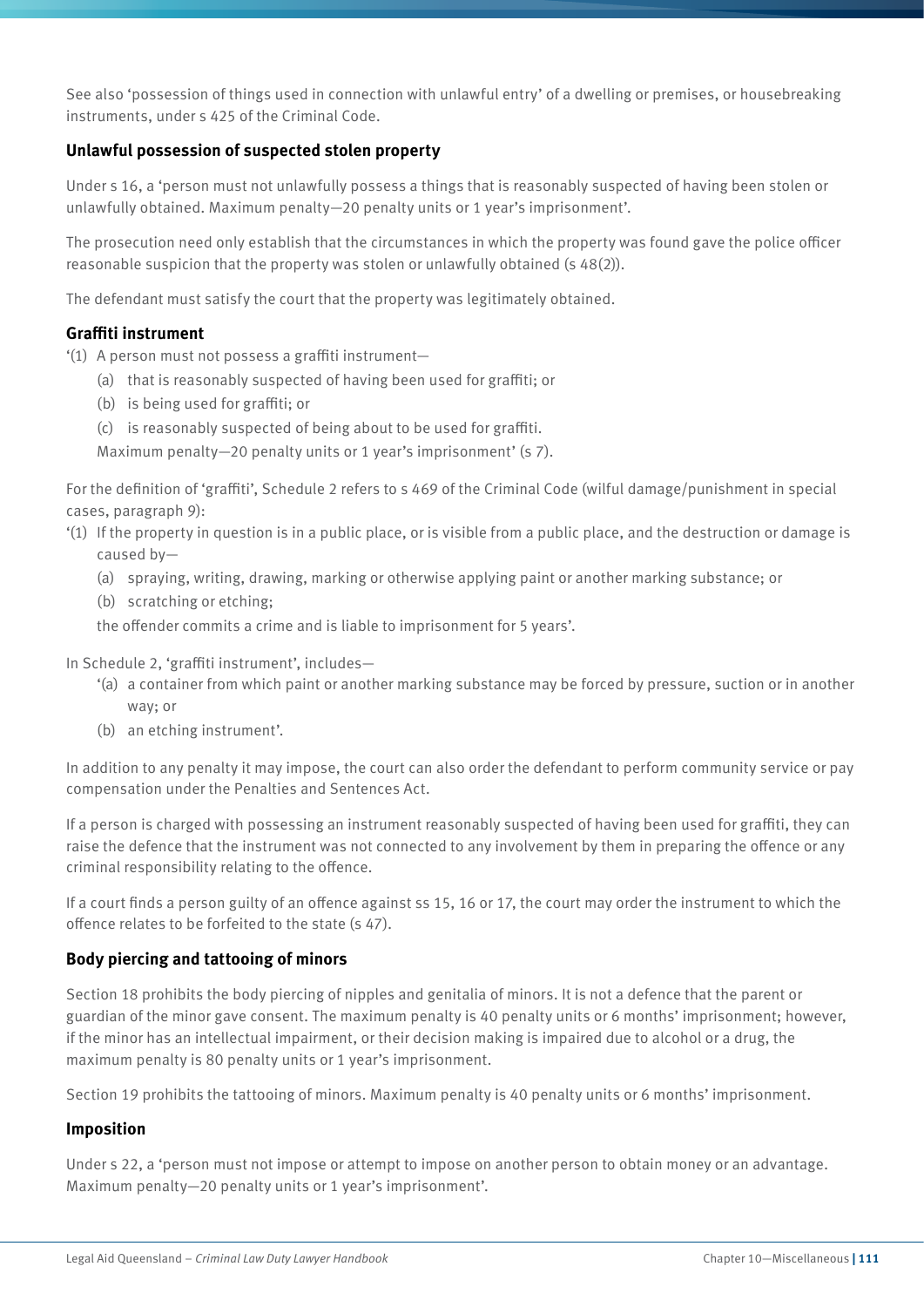#### **Sale of spray paint to minors**

Section 23B prohibits the sale of spray paint to minors, with a maximum penalty of 140 penalty units for a first offence, 280 penalty units for a second offence and 420 penalty units for a third offence.

If a court finds a person guilty of an offence against s 23B, it may order the thing to which the offence relates to be forfeited to the state (s 47).

#### **Unlawful entry or use of vehicles**

'A person must not—

- (a) unlawfully enter or use a vehicle without the consent of the person in lawful possession of the vehicle; or
- (b) have a vehicle in the person's possession without the consent of the person in lawful possession of it (the other person) with intent to temporarily or permanently deprive the other person of the use or possession of it of the vehicle.

Maximum penalty—20 penalty units or 1 year's imprisonment' (s 25).

See also the offence of 'unlawful use or possession of a motor vehicle' under s 408A and 'unlawful entry of a motor vehicle' under s 427 of the Criminal Code.

#### **Endangering safe use of vehicles by throwing an object**

- (1) 'A person must not unlawfully—
	- (a) throw an object at a vehicle that is in the course of travelling; or
	- (b) place an object in or near to the path a vehicle is using or may use in travelling; or
	- (c) direct a beam of light from a laser at or near a vehicle that is in the course of travelling;

in a way that endangers or is likely to endanger the safe use of the vehicle.

Maximum penalty—2 years imprisonment' (s 19).

It does not matter what the offender's intention is in throwing the object, whether they make contact with a vehicle, whether a vehicle is moving or stationary in the course of travel, or whether a vehicle is in the offender's sight when they throw the object.

In Schedule 2, 'vehicle' includes a motor vehicle, bicycle and boat.

Under s 26A, it is an offence to interfere with graves, war memorials or things fixed at a place of religious worship. The maximum penalty is 1 year's imprisonment.

## **E.** *Police Powers and Responsibilities Act 2000* **(Qld)**

#### **10-34 Purposes of the Police Powers and Responsibilities Act**

Under s 5 of the *[Police Powers and Responsibilities Act 2000](http://www.legislation.qld.gov.au/LEGISLTN/CURRENT/P/PolicePowResA00.pdf)* (Qld) (PPRA), the purposes of the Act are:

- '(a) to consolidate and rationalise the powers and responsibilities police officers have for investigating offences and enforcing the law;
- (b) to provide powers necessary for effective modern policing and law enforcement;
- (c) to provide consistency in the nature and extent of the powers and responsibilities of police officers;
- (d) to standardise the way the powers and responsibilities of police officers are to be exercised;
- (e) to ensure fairness to, and protect rights of, persons against whom police officers exercise powers under this Act;
- (f) to enable the public to better understand the nature and extent of the powers and responsibilities of police officers'.

If any inconsistency occurs between the PPRA and any other Act regarding police powers, the PPRA takes precedence (s 11).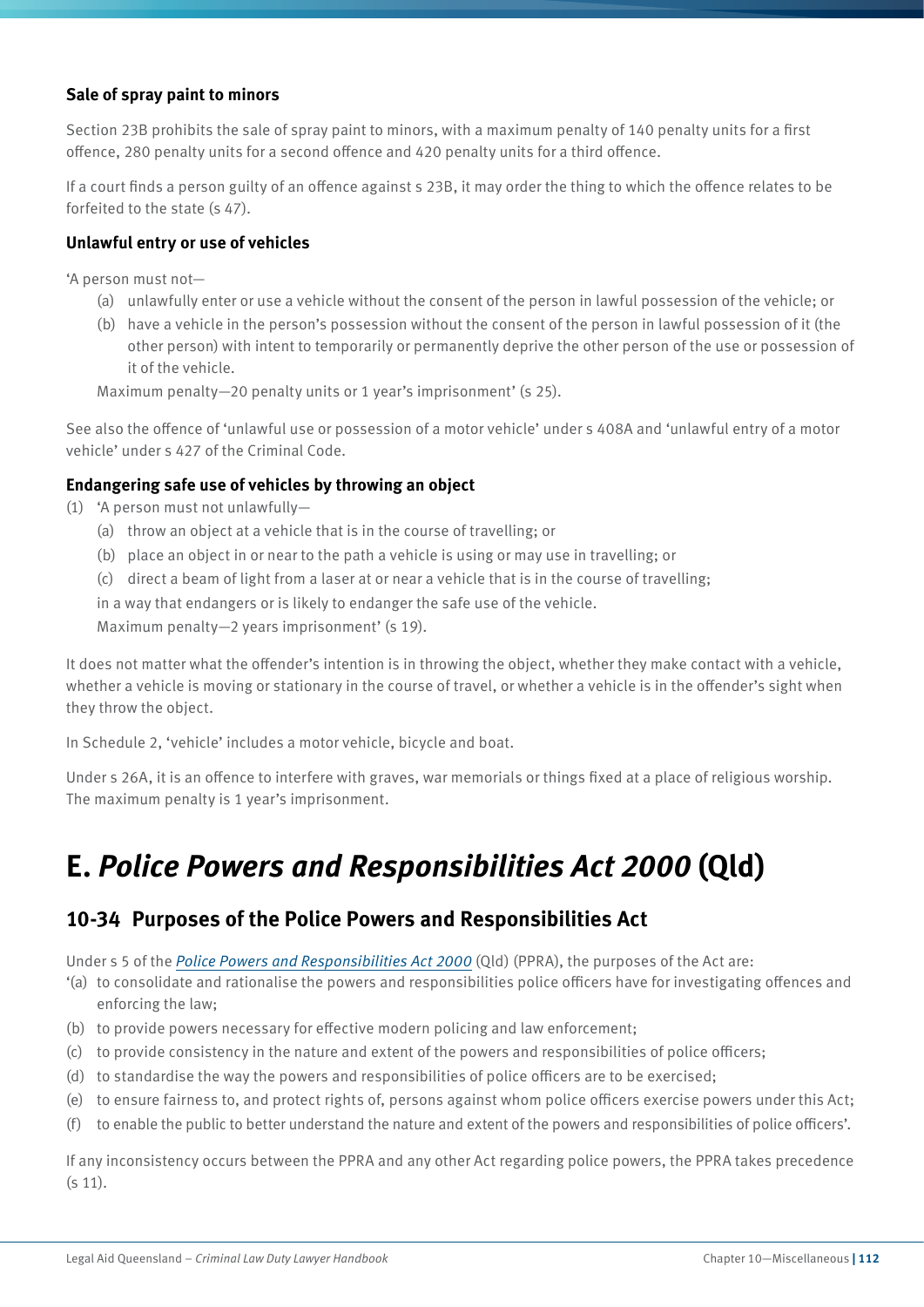As the PPRA is voluminous (852 pages as at May 2012), the summary below is a guide only. You may need to refer to the PPRA to provide detailed advice to a client on a specific issue.

### **10-35 Summary of police powers under the PPRA**

| <b>Power</b>                                                                             | <b>PPRA</b> | <b>Notes</b>                                                                                                                                                                                                                                                                                                                                                                                                                                                                                                                                                                                                                                                                                                                                                                                                                                                                                                                                                                                                                                                                                                      |
|------------------------------------------------------------------------------------------|-------------|-------------------------------------------------------------------------------------------------------------------------------------------------------------------------------------------------------------------------------------------------------------------------------------------------------------------------------------------------------------------------------------------------------------------------------------------------------------------------------------------------------------------------------------------------------------------------------------------------------------------------------------------------------------------------------------------------------------------------------------------------------------------------------------------------------------------------------------------------------------------------------------------------------------------------------------------------------------------------------------------------------------------------------------------------------------------------------------------------------------------|
| Power to enter and stay at a place for<br>a reasonable time                              | s 19        | For what constitutes a reasonable time, see s 20.                                                                                                                                                                                                                                                                                                                                                                                                                                                                                                                                                                                                                                                                                                                                                                                                                                                                                                                                                                                                                                                                 |
|                                                                                          | 519(5)      | '[I]f the place contains a dwelling, the only part of the place a<br>police officer may enter without the consent of the occupier is<br>the part of the place that is not a dwelling'.                                                                                                                                                                                                                                                                                                                                                                                                                                                                                                                                                                                                                                                                                                                                                                                                                                                                                                                            |
|                                                                                          | 519(6)      | '[T]he police officer may only use minimal force to enter the place'.                                                                                                                                                                                                                                                                                                                                                                                                                                                                                                                                                                                                                                                                                                                                                                                                                                                                                                                                                                                                                                             |
| Power to stop and search a person<br>without a warrant if a 'prescribed<br>circumstance' | s 29        | Prescribed circumstances are very wide-see s 30                                                                                                                                                                                                                                                                                                                                                                                                                                                                                                                                                                                                                                                                                                                                                                                                                                                                                                                                                                                                                                                                   |
| Power to search a vehicle without a<br>warrant in a 'prescribed circumstance'            | s 31        | Prescribed circumstances are very wide-see s 32                                                                                                                                                                                                                                                                                                                                                                                                                                                                                                                                                                                                                                                                                                                                                                                                                                                                                                                                                                                                                                                                   |
| Power to enter, search, dig up, open<br>locked areas etc in a public place               | s 33        |                                                                                                                                                                                                                                                                                                                                                                                                                                                                                                                                                                                                                                                                                                                                                                                                                                                                                                                                                                                                                                                                                                                   |
| Power to require name and address                                                        | s 40        | Prescribed circumstances are very wide-see s 41                                                                                                                                                                                                                                                                                                                                                                                                                                                                                                                                                                                                                                                                                                                                                                                                                                                                                                                                                                                                                                                                   |
| Power to require age                                                                     | s 42        | Section 42 relates to a requirement to provide a date of birth<br>when a person is engaged in certain activities (e.g. smoking).                                                                                                                                                                                                                                                                                                                                                                                                                                                                                                                                                                                                                                                                                                                                                                                                                                                                                                                                                                                  |
|                                                                                          |             | The relevant offence provision is s 791 (Offence to contravene<br>direction or requirement of police officer). Maximum penalty<br>is 40 penalty units.                                                                                                                                                                                                                                                                                                                                                                                                                                                                                                                                                                                                                                                                                                                                                                                                                                                                                                                                                            |
| Move-on powers                                                                           | s 48        | Police 'may give a person or group of persons doing a relevant act<br>any direction that is reasonable in the circumstances' (s 48(1)).<br>This allows police to move on people who have been causing<br>anxiety, interrupting trade, disturbing the peace etc. (See s 46<br>for detailed list.)<br>It applies to any public area or prescribed area.<br>Schedule 6 defines a 'prescribed place' as:<br>'(a) a shop; or<br>a child-care; or<br>(b)<br>a pre-school centre; or<br>(c)<br>a primary, secondary or special school; or<br>(d)<br>premises licensed under the Liquor Act 1992; or<br>(e)<br>railway station and any railway land around it; or<br>(f)<br>a mall; or<br>(g)<br>the part of the corporation area under the South Bank<br>(h)<br>Corporation Act 1989 declared to be the site under that Act; or<br>a licensed venue under the Racing Act 2002; or<br>(i)<br>an automatic teller machine; or,<br>(j)<br>a war memorial'.<br>(k)<br>The relevant offence provision is s 791 (Offence to contravene<br>direction or requirement of police officer). Maximum penalty<br>is 40 penalty units. |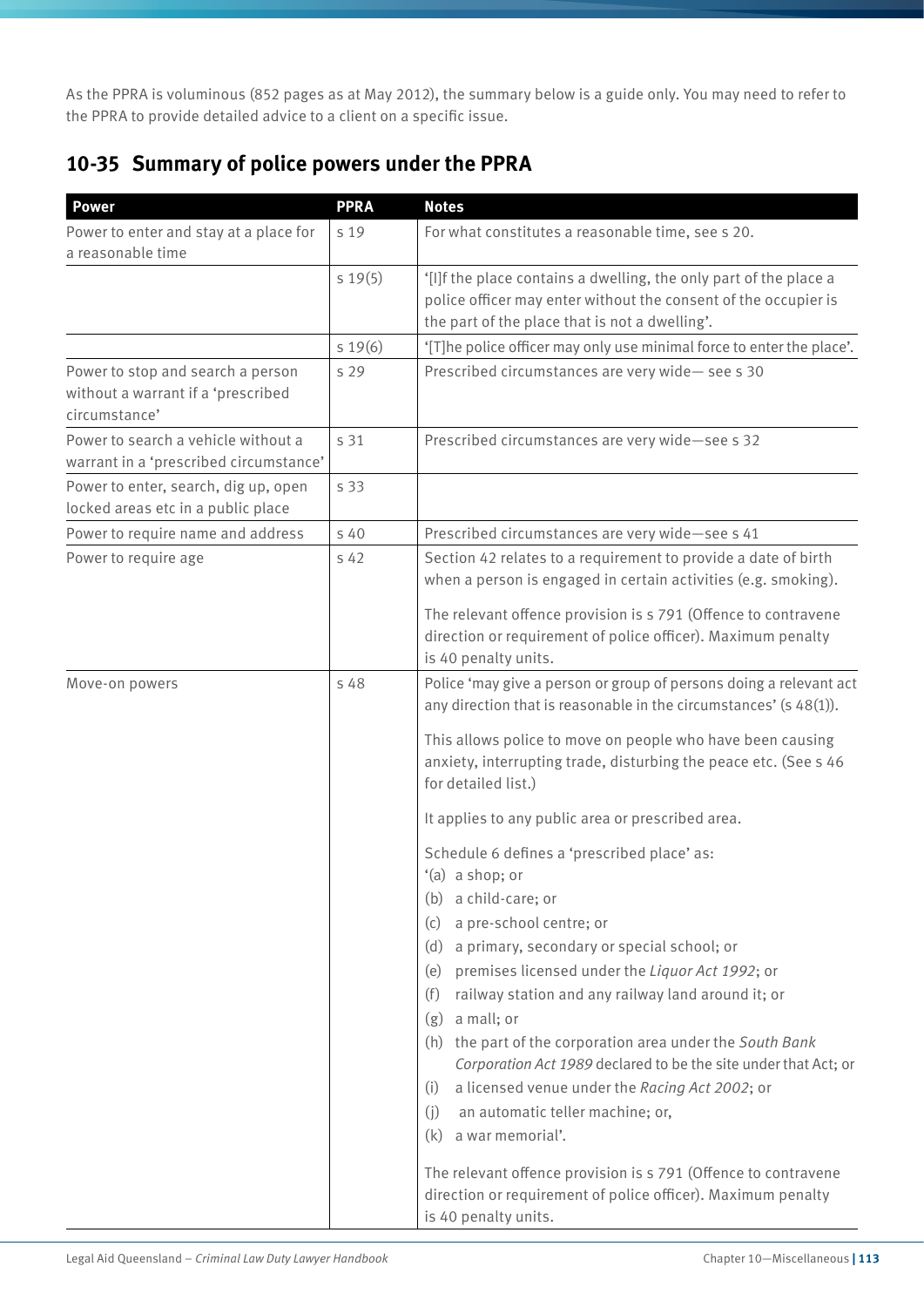| Power to take steps to prevent a riot                        | s 51              | 'It is lawful for a police officer to take the steps the police officer<br>reasonably believes are necessary to suppress a riot'.                                                                                                                                                                                                                                                                                                                                                                                                                                                                                                                                                                                                                 |
|--------------------------------------------------------------|-------------------|---------------------------------------------------------------------------------------------------------------------------------------------------------------------------------------------------------------------------------------------------------------------------------------------------------------------------------------------------------------------------------------------------------------------------------------------------------------------------------------------------------------------------------------------------------------------------------------------------------------------------------------------------------------------------------------------------------------------------------------------------|
| Power to take steps to prevent an<br>offence being committed | s 52              | 'It is lawful for a police officer to take the steps the police officer<br>considers reasonably necessary to prevent the commission,<br>continuation or repetition of an offence'.                                                                                                                                                                                                                                                                                                                                                                                                                                                                                                                                                                |
| Prevention of particular offences<br>relating to liquor      | s 53              | Power to seize and empty containers                                                                                                                                                                                                                                                                                                                                                                                                                                                                                                                                                                                                                                                                                                               |
| Powers relating to vehicles and traffic                      | s 55              | Power to require people to provide information about vehicles,<br>ownership, etc.                                                                                                                                                                                                                                                                                                                                                                                                                                                                                                                                                                                                                                                                 |
|                                                              | s 58              | Production of driver licence:<br>'(1) This section applies if a police officer-<br>(a) finds a person committing an offence against the Road<br>Use Management Act; or<br>(b) reasonably suspects a person has committed an<br>offence against the Road Use Management Act; or<br>(c) is making inquiries or investigations for establishing<br>whether or not a person has committed an offence<br>against the Road Use Management Act; or<br>(d) reasonably suspects a person who was present at the<br>scene of a relevant vehicle incident may be able to give<br>information or evidence about the incident; or<br>(e) reasonably considers it is necessary for enforcing<br>the Road Use Management Act in relation to a heavy<br>vehicle'. |
| Impounding vehicles                                          | s 74              | Police officers can impound vehicles for various offences if they<br>include a speed trial, race between motor vehicles, or burn out.<br>Police officers can impound vehicles for other offences where<br>the driver has previously been charged with various traffic<br>offences (s 69A(2))                                                                                                                                                                                                                                                                                                                                                                                                                                                      |
| Forfeiture orders for vehicles                               | ss 90, 90A.<br>91 | These sections set out powers and procedures for orders (see<br>s 102-power of court to order community service (up to 240<br>hours) instead of impounding or forfeiting).                                                                                                                                                                                                                                                                                                                                                                                                                                                                                                                                                                        |
| Search warrants                                              | s 151             | To obtain a search warrant from a justice, magistrate or<br>Supreme Court judge under s 151, a police officer must satisfy<br>the issuer that 'there are reasonable grounds for suspecting the<br>evidence' of an offence 'is at the place; or is likely to be taken to<br>the place within the next 72 hours'.                                                                                                                                                                                                                                                                                                                                                                                                                                   |
|                                                              | ss 156, 157       | Section 156 sets out what a search warrant must state and s 157<br>specifies a police officer's wide powers under a search warrant.                                                                                                                                                                                                                                                                                                                                                                                                                                                                                                                                                                                                               |
| <b>Emergent searches</b>                                     | s 159             | This power is available only with respect to<br>'(a) an indictable offence;<br>an offence involving gaming or betting;<br>(b)<br>an offence against any of the following Acts-<br>(c)<br>Confiscation Act<br>$\bullet$<br>Explosives Act 1999<br><b>Nature Conservation Act 1992</b><br>Weapons Act 1990;<br>an offence against the Liquor Act 1992, section 168B or<br>(d)<br>168C'.                                                                                                                                                                                                                                                                                                                                                             |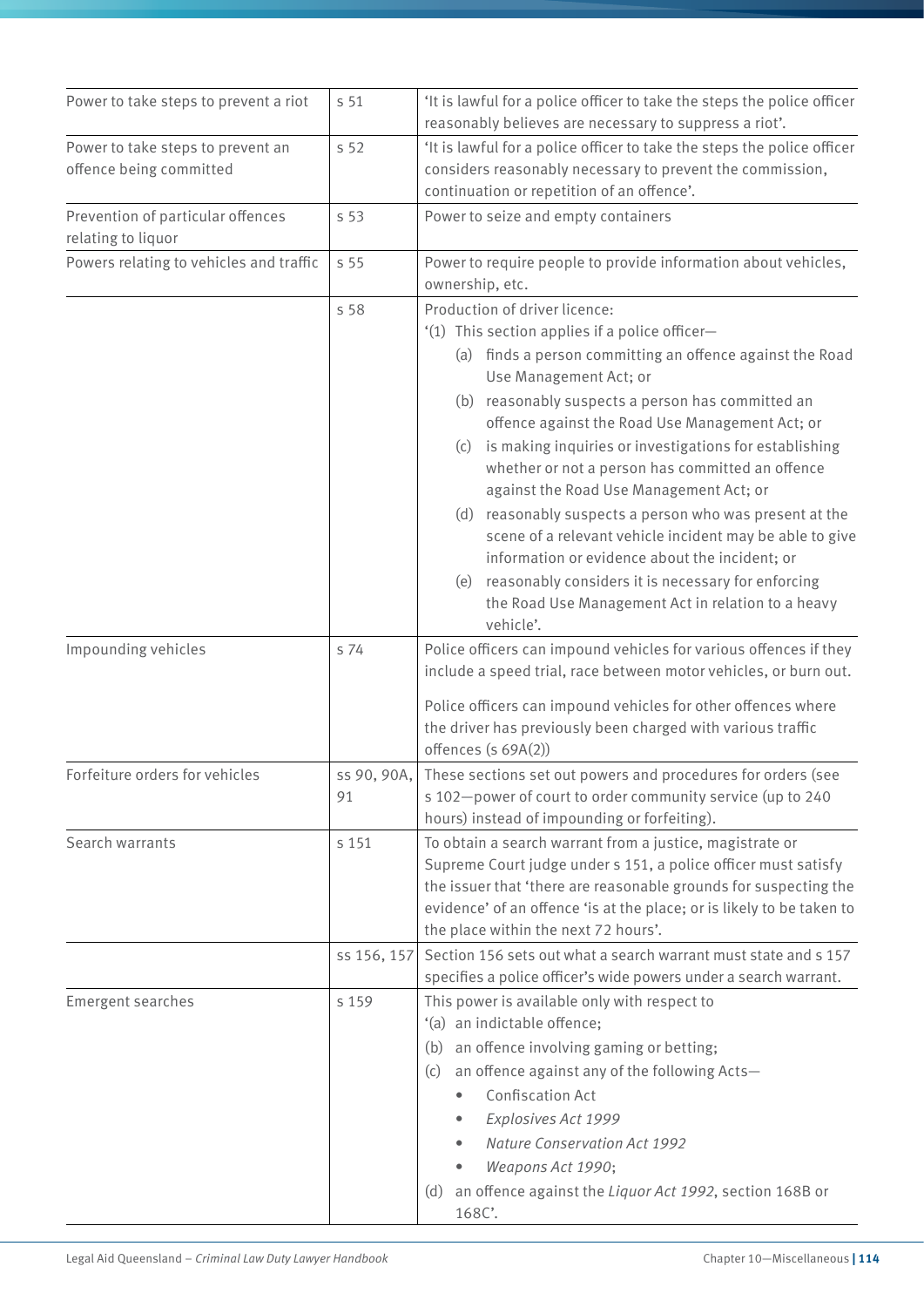|                                                                 | s 160 | If a police officer reasonably suspects that evidence at a place<br>'may be concealed or destroyed unless the place is immediately<br>entered and searched', they may enter the place and exercise<br>search warrant powers                                                                                                                                                                                                                                                                                                                                                                                                                                                                                                                                                                                                                                                                                                                                                                                                                                                                                                                                                                                              |
|-----------------------------------------------------------------|-------|--------------------------------------------------------------------------------------------------------------------------------------------------------------------------------------------------------------------------------------------------------------------------------------------------------------------------------------------------------------------------------------------------------------------------------------------------------------------------------------------------------------------------------------------------------------------------------------------------------------------------------------------------------------------------------------------------------------------------------------------------------------------------------------------------------------------------------------------------------------------------------------------------------------------------------------------------------------------------------------------------------------------------------------------------------------------------------------------------------------------------------------------------------------------------------------------------------------------------|
|                                                                 |       | The police officer cannot structurally damage a building in<br>exercising these powers. They may exercise the same powers in<br>relation to a transport vehicle.                                                                                                                                                                                                                                                                                                                                                                                                                                                                                                                                                                                                                                                                                                                                                                                                                                                                                                                                                                                                                                                         |
|                                                                 | s 161 | 'As soon as reasonably practicable after exercising powers<br>under section 160, the police officer must apply to a magistrate<br>in writing for an order approving the search'.                                                                                                                                                                                                                                                                                                                                                                                                                                                                                                                                                                                                                                                                                                                                                                                                                                                                                                                                                                                                                                         |
| Arrest without warrant                                          | s 365 | A police officer may arrest an adult without warrant-<br>'(a) to prevent the continuation or repetition of an offence or<br>the commission of another offence;<br>(b) to make inquiries to establish the person's identity;<br>to ensure the person's appearance before a court;<br>(c)<br>(d) to obtain or preserve evidence relating to the offence;<br>(e) to prevent the harassment of, or interference with, a person<br>who may be required to give evidence relating to the<br>offence;<br>to prevent the fabrication of evidence;<br>(f)<br>(g) to preserve the safety or welfare of any person, including<br>the person arrested;<br>(h) to prevent a person fleeing from a police officer or the<br>location of an offence;<br>because the offence is an offence against section 790 or<br>(i)<br>791;<br>because the offence is an offence against the Domestic and<br>(j)<br>Family Violence Protection Act 1989, section 80;<br>because of the nature and seriousness of the offence;<br>(k)<br>(l) because the offence is-<br>an offence against the Corrective Services Act 2006,<br>(i)<br>section 135(4); or<br>an offence to which the Corrective Services Act 2006,<br>(iii)<br>section 136 applies'. |
| Detention for investigation or<br>s 403<br>questioning<br>s 405 |       | This allows a police officer to 'detain a person for a reasonable<br>time to investigate or question' about an indictable offence<br>for which they have been arrested or are suspected to have<br>committed.<br>'However, the person must not be detainedfor more than<br>8 hours, unless the detention period is extended' (s 403(2)).<br>During the 8 hours, 'the person may be questioned for not more<br>than 4 hours' (s $403(4)$ ).                                                                                                                                                                                                                                                                                                                                                                                                                                                                                                                                                                                                                                                                                                                                                                               |
|                                                                 |       | This allows a police officer to apply to a magistrate or justice<br>of the peace (magistrates court) for an order to extend the<br>detention period. If either is unavailable, they can apply to any<br>justice of the peace except a commissioner for declarations.<br>However, they must apply to a magistrate if the extended period<br>will be more than 12 hours.                                                                                                                                                                                                                                                                                                                                                                                                                                                                                                                                                                                                                                                                                                                                                                                                                                                   |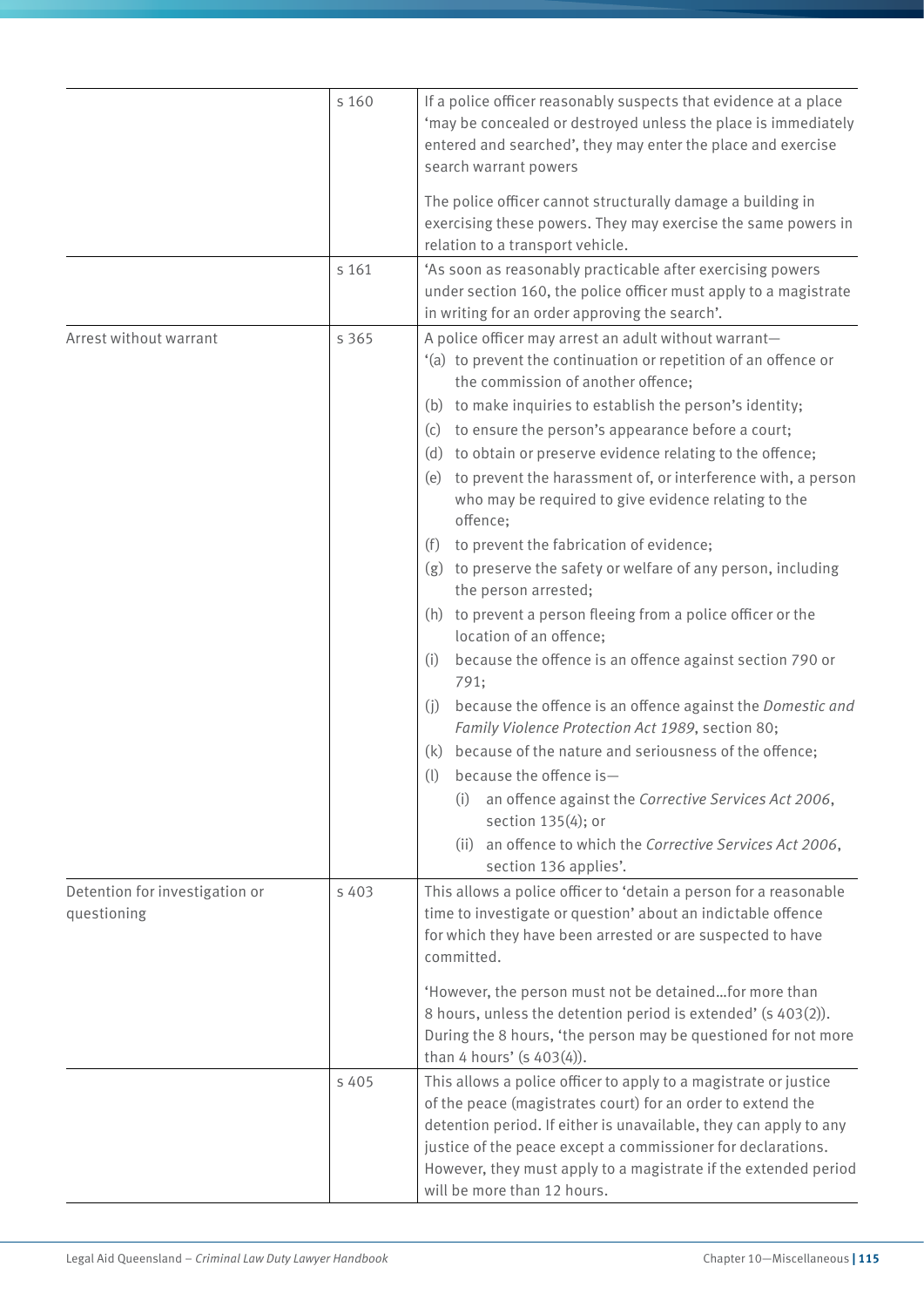|                                                                                                | s 406           | An order extending the detention period cannot be for more<br>than 8 hours and the person in custody must be able to make<br>submissions about the application.                                                                                                                                                                                                                          |
|------------------------------------------------------------------------------------------------|-----------------|------------------------------------------------------------------------------------------------------------------------------------------------------------------------------------------------------------------------------------------------------------------------------------------------------------------------------------------------------------------------------------------|
| Safeguards ensuring rights of and<br>fairness to persons questioned for<br>indictable offences | s 418           | 'Before a police officer starts to question a relevant person<br>for an indictable offence, the police officer must inform the<br>person that' they have the right to contact a friend, relative or<br>lawyer and ask that they be present during any questioning (see<br>420-special procedures for ATSI interviewees; 422-impaired<br>capacity; and 423-intoxicated interviewees).     |
| Searching people in custody                                                                    | s 443           | This allows police to search and re-search a person lawfully<br>arrested, in custody or detained. Police may retain any evidence<br>found in the search, and anything that may endanger anyone's<br>safety or be used to escape while that person is in custody.                                                                                                                         |
| Identifying particulars notice                                                                 | s 470           | This allows a police officer to require a person by way of an<br>'identifying particulars notice' to report to a stated police<br>station, between stated hours and within 7 days, so that<br>identifying particulars can be taken.                                                                                                                                                      |
|                                                                                                |                 | The notice must state that 'it is an offence to fail to comply with<br>the notice' and that identification is required on reporting. The<br>notice must be given to the person with a notice to appear and<br>be signed by the police officer serving the notice. The police<br>officer must further warn the person that it is an offence to<br>contravene a requirement of the notice. |
|                                                                                                |                 | A court can order the taking of identifying particulars under<br>s 471.                                                                                                                                                                                                                                                                                                                  |
|                                                                                                |                 | Section 474 allows a defendant to have their identifying<br>particulars destroyed in the presence of a justice on acquittal or<br>if there are no longer proceedings for the offence.                                                                                                                                                                                                    |
| <b>DNA</b>                                                                                     | ss 481-<br>488A | These sections involve provisions relating to the taking of DNA.<br>Under s 484, a court may make an order in a proceeding<br>against an adult for an indictable offence if it 'is satisfied it is<br>reasonably necessary, having regard to the rights and liberties<br>of the person and the public interest, to take a DNA sample for<br>DNA analysis from the person'.               |
|                                                                                                |                 | In all cases, approval for taking a DNA sample, whether by a<br>commissioned officer or a court, must be given after considering<br>the rights and liberties of the person and the public interest.                                                                                                                                                                                      |
|                                                                                                |                 | However, under s 485, an exception is where a court finds an<br>adult guilty of an indictable offence. Here, the court does not<br>need to consider the person's rights and liberties in making an<br>order.                                                                                                                                                                             |
| Taking blood and urine samples                                                                 | s 540           | A police officer may apply to take samples if a person is accused<br>of committing certain offences (i.e. Chapter 18 offences, such as<br>rape, incest, etc).                                                                                                                                                                                                                            |
|                                                                                                | s 542           | A disease test order may be made.                                                                                                                                                                                                                                                                                                                                                        |
| Powers relating to noise                                                                       | s 577           | A police officer must investigate a noise complaint 'unless the<br>officer believes the complaint is frivolous or vexatious'.                                                                                                                                                                                                                                                            |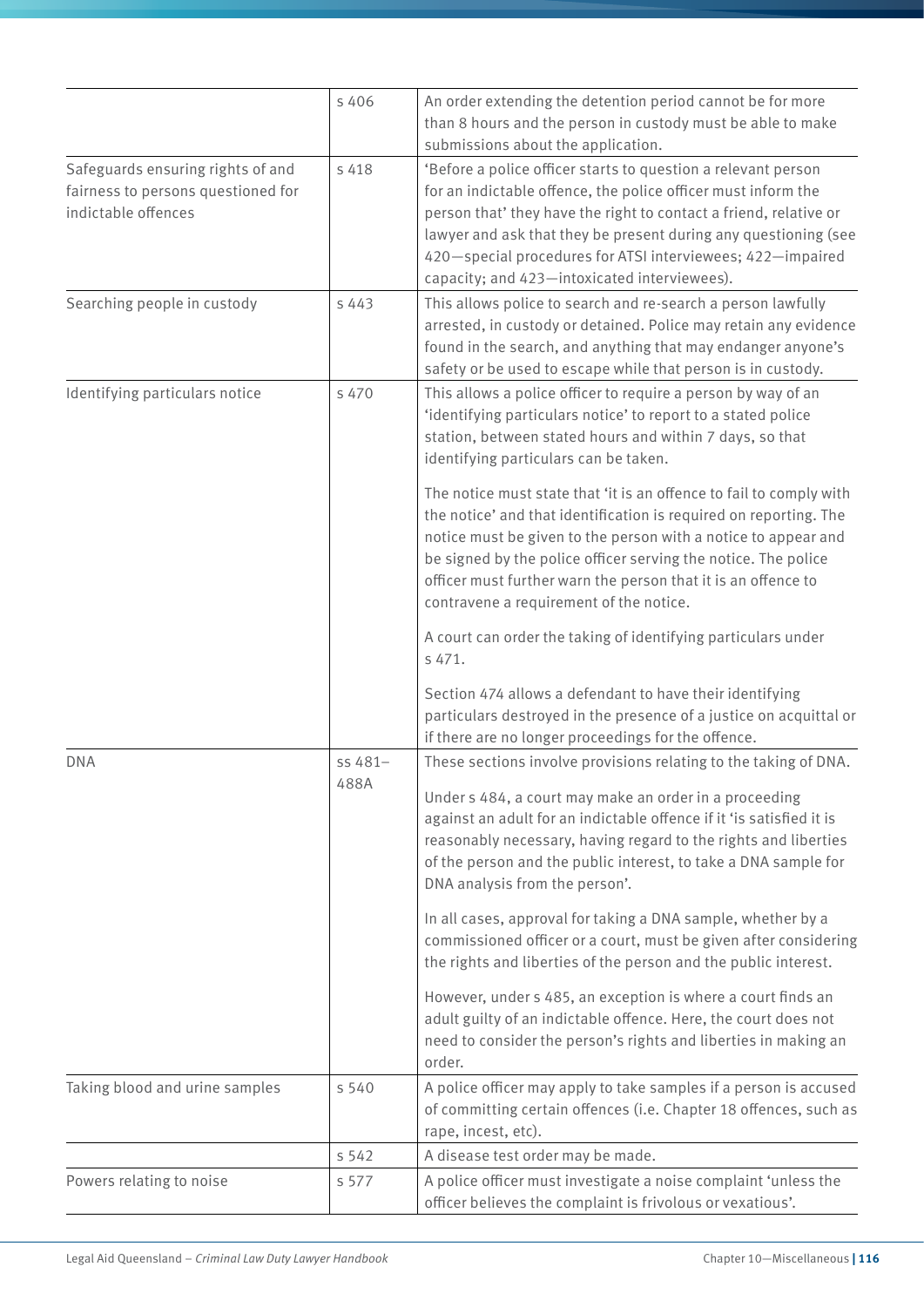|                                     | s 581 | A police officer may make a 'noise abatement direction' by<br>entering the place from which the noise is being emitted,<br>without a warrant, and direct the occupier or other persons<br>causing or permitting the noise 'to immediately abate the<br>excessive noise'. |
|-------------------------------------|-------|--------------------------------------------------------------------------------------------------------------------------------------------------------------------------------------------------------------------------------------------------------------------------|
|                                     | s 582 | A person who either receives a noise abatement direction<br>or knows of such a direction for the place must immediately<br>comply for 12 hours after it is given. If not, they are committing<br>an offence with a maximum penalty of 10 penalty units.                  |
|                                     | s 583 | If s 582 is contravened, '[a] police officer may-<br>(a) without warrant, enter the place from which the noise is<br>being emitted; and                                                                                                                                  |
|                                     |       | (b) in relation to property that is or was being used to produce<br>or contribute to the production of the noise-                                                                                                                                                        |
|                                     |       | lock, seal or otherwise deal with it in a way to prevent<br>(i)<br>its further use; or                                                                                                                                                                                   |
|                                     |       | (ii) seize it and remove it from the place; or                                                                                                                                                                                                                           |
|                                     |       | (iii) make it inoperable by removing any part or parts and                                                                                                                                                                                                               |
|                                     |       | seize and remove the part or parts from the place'.                                                                                                                                                                                                                      |
| Assault/obstruct police             | s 790 | 'A person must not assault or obstruct a police officer in the<br>performance of the officer's duties. Maximum penalty-40<br>penalty units or 6 months imprisonment' (s 790(1)).                                                                                         |
|                                     |       | A person is taken to obstruct a police officer if they obstruct 'a<br>police dog or police horse under the control of a police officer in<br>the performance of the police officer's duties' (s 790(2)).                                                                 |
|                                     |       | 'Assault' is defined by s 245 of the Criminal Code. Police can<br>choose whether a charge of assault should proceed under either<br>s 790 of the PPRA or the Criminal Code. The police will usually<br>proceed under s 790 if the assault is relatively minor.           |
|                                     |       | 'Obstruct' is defined as including 'hinder, resist, and attempt to<br>obstruct'.                                                                                                                                                                                         |
| Contravene direction or requirement | s 791 | Unless otherwise provided, a person is liable to a penalty of 40<br>penalty units if they contravene a requirement or direction given<br>by a police officer under the PPRA without reasonable excuse.                                                                   |
|                                     |       | Unless otherwise provided, a reasonable excuse under<br>s 791(4) would be if the information directed or required would<br>incriminate the person.                                                                                                                       |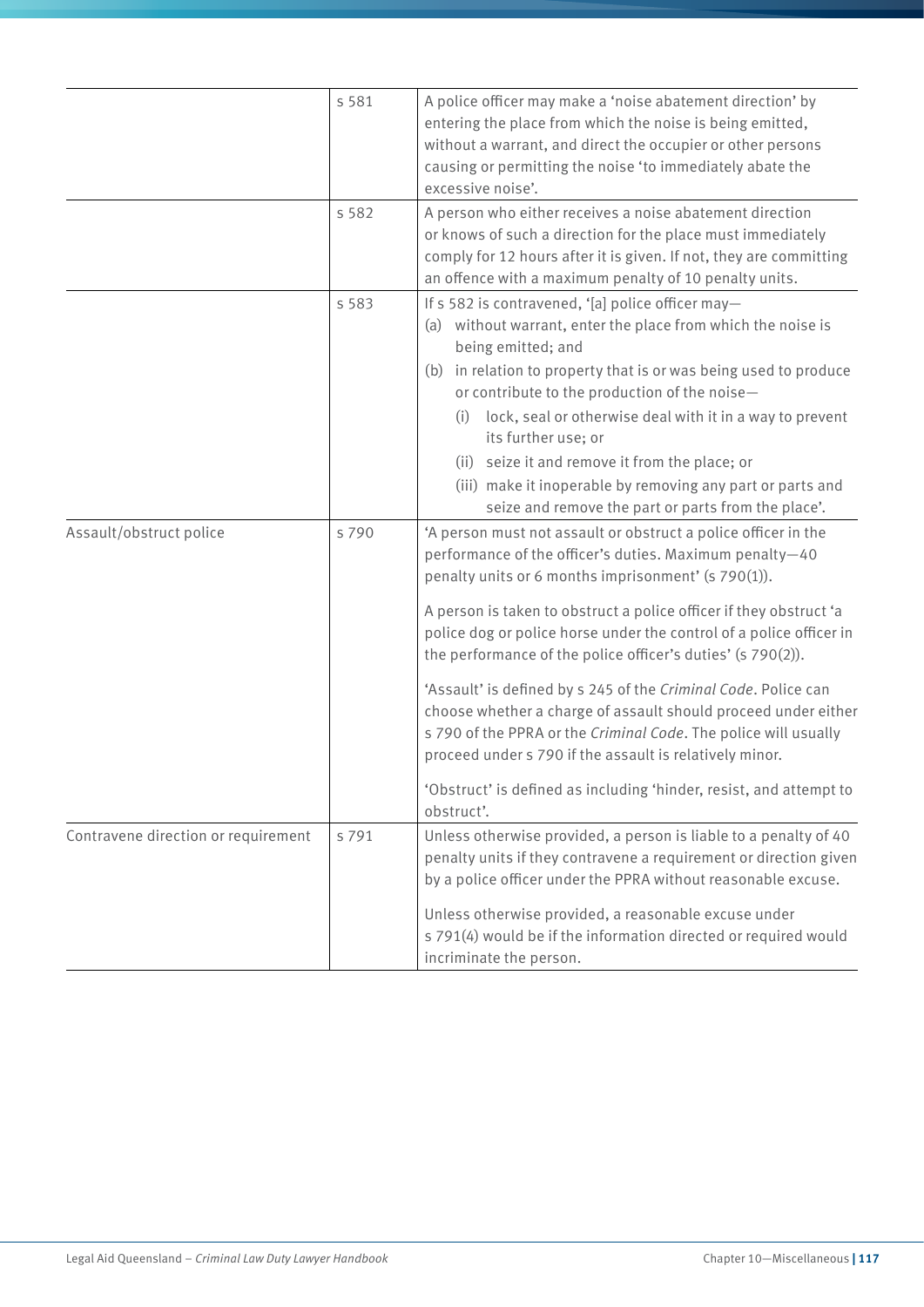# **F. Breach of probation/community service**

### **10-36 Specific offences**

Proceedings for breaches of probation and community service orders are brought against the defendant under the Penalties and Sentences Act (see ss 90–110 and 120–142).

#### **Breach for contravening requirement of community-based order**

Breaches under these circumstances can include failing to report to a probation officer, failing to notify of a change of address, leaving Queensland without a probation officer's approval, failing to pay restitution as ordered and breaching due to a subsequent conviction. The breaching conduct need not have occurred in Queensland (s 123).

### **10-37 Institution of proceedings**

Proceedings for probation breaches are instituted by the Probation and Parole Office and, if the offender's whereabouts are known, usually commenced with a summons (s 128(1)—single community-based order; s 129(1) multiple orders).

If the offender cannot be located, proceedings for breach of a community-based order are commenced with a warrant ordering all police officers to arrest the offender and bring them before the court (ss 128(2) and 129(2)).

If a summons is issued, the offender is summonsed to appear before the court.

Proceedings for breaching an order may be commenced after the end of the order (s 132).

#### **10-38 Appropriate court to deal with breach**

Any magistrates court can deal with proceedings for an offence against s 123(1) (s 124). If the Supreme Court or a district court made the original community-based order, the magistrate may, instead of dealing with the breach, commit the offender into custody or grant the offender bail to be brought before the original higher sentencing court (see s 125(4)(b)).

#### **10-39 Procedure on issue of warrant**

If a warrant is issued, and the defendant is arrested and taken before the nearest magistrates court, the magistrates court may either commit the defendant to custody or grant bail to appear before the next sittings of the appropriate court to be dealt with for the breach.

### **10-40 Penalty for breach of community-based orders**

In imposing penalties, the magistrates court can choose to:

- impose a fine not exceeding 10 penalty units (s 125)
- in addition to or instead of the above, admonish and discharge the offender or make one of the following orders:
	- order the payment of unpaid restitution or compensation and make further orders for enforcement
	- with the offender's consent, increase the number of community service hours
	- extend the period of one year allowed for the offender to perform community service
	- if the community-based order was made by the magistrates court, deal with the offender for the original offence as if the offender had just been convicted of that offence
	- if the community-based order was made by the Supreme Court or a district court, commit the offender into custody or grant the offender bail to appear before the original sentencing court.

The same options apply to the district court and Supreme Court under s 126 of the Penalties and Sentences Act.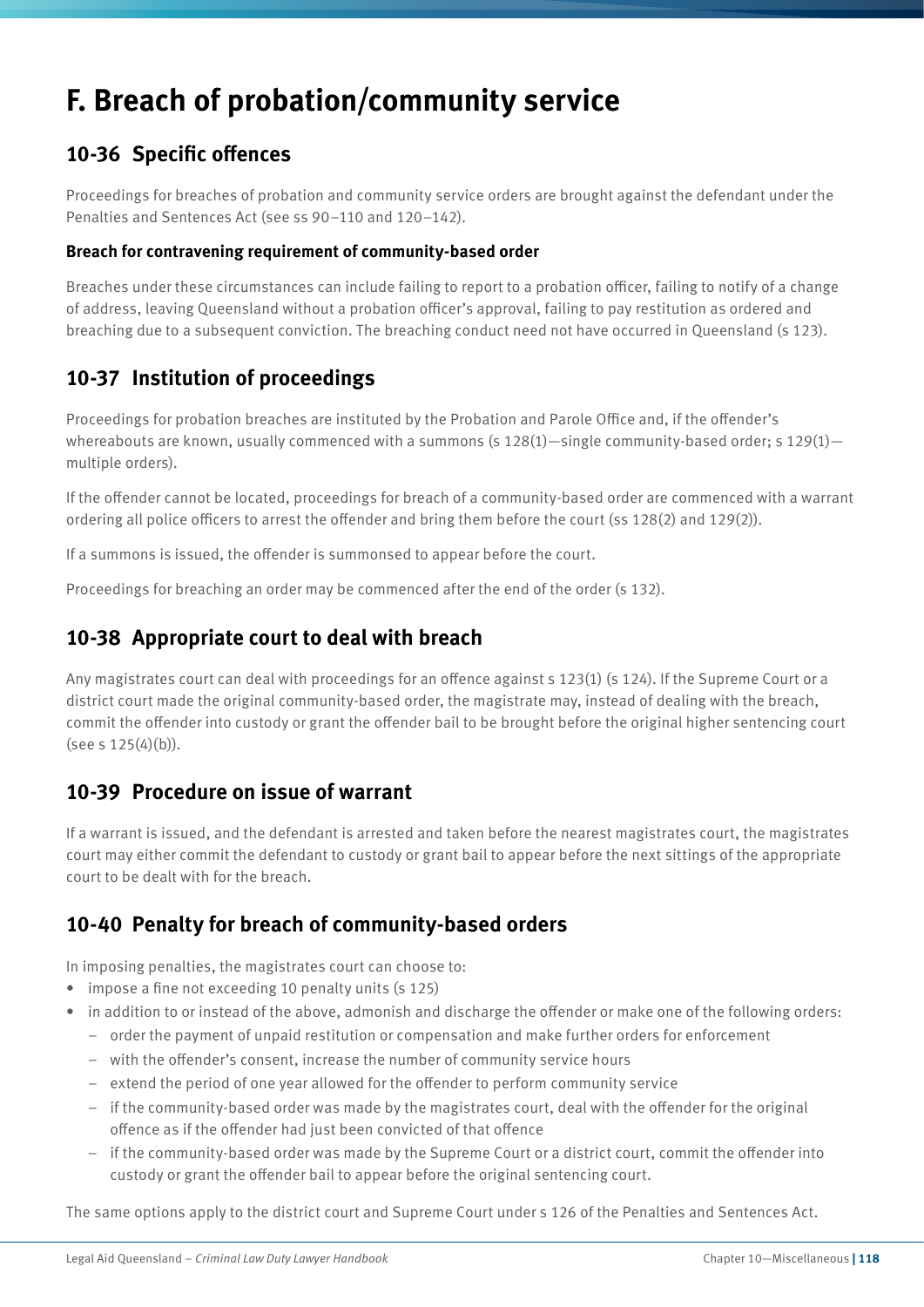If a disqualification period was imposed for the original offence, the court dealing with the breach cannot change or revoke the disqualification period (s 126A)

### **10-41 Consulting with prosecuting corrections officer**

An officer of the Probation and Parole Office deals with breaches of probation and community service orders. As the duty lawyer, you should consult that officer and ask for their recommendation to the magistrate in dealing with the person charged.

### **10-42 Taking full instructions on the breach and original offence**

If the magistrates court is the appropriate court, the magistrate can not only punish for the breach, but also for the original offence, as if the offender had just been convicted of that offence. In such circumstances, you must obtain full instructions on both the breach and original offence.

Depending on the circumstances of the breach and original offence, and the amount of mitigating material, you could advise the offender to seek a remand, obtain legal advice and obtain legal representation at the next appearance. Such advice is especially appropriate if the prosecuting probation officer has indicated that they will recommend that the offender be dealt with for the original offence.

### **10-43 Legal assistance for breaches of probation/community service**

Legal Aid Queensland may provide legal assistance for probation breaches in the magistrates court, and the district court and Supreme Court.

# **G.** *Corrective Services Act 2006* **(Qld)**

### **10-44 Introduction**

The *[Corrective Services Act 2006](http://www.legislation.qld.gov.au/LEGISLTN/CURRENT/C/CorServA06.pdf)* (Qld) contains various offences that may be committed either by prisoners or people coming into contact with prisoners. These offences are contained in ss 122 ('Unlawful assembly, riot and mutiny'), 123 ('Prohibited things'), 124 ('Other prisoner offences') and 126–137.

Breaches of discipline are dealt with within the corrective services system. The offences listed above are dealt with in the court process. Note that, in relation to prisoner offences, a person may be convicted of an offence but no longer be a prisoner when proceedings relating to the offence are commenced or heard. This handbook deals briefly with the offences that you are more likely to face as a duty lawyer.

### **10-45 Unlawful assembly, riot and mutiny**

Offences under s 122 are crimes and cannot be dealt with summarily. Those offences are as follows:

- '(1) A prisoner must not take part in an unlawful assembly. Maximum penalty—3 years imprisonment.
- (2) A prisoner must not take part in a riot or mutiny. Maximum penalty—
	- (a) if, during the riot or mutiny, the prisoner wilfully and unlawfully damages or destroys, or attempts to damage or destroy, property that is part of a corrective services facility and the security of the facility is endangered by the act—life imprisonment; or
	- (b) if, during the riot or mutiny, the prisoner demands something be done or not be done with threats of injury or detriment to any person or property—14 years imprisonment; or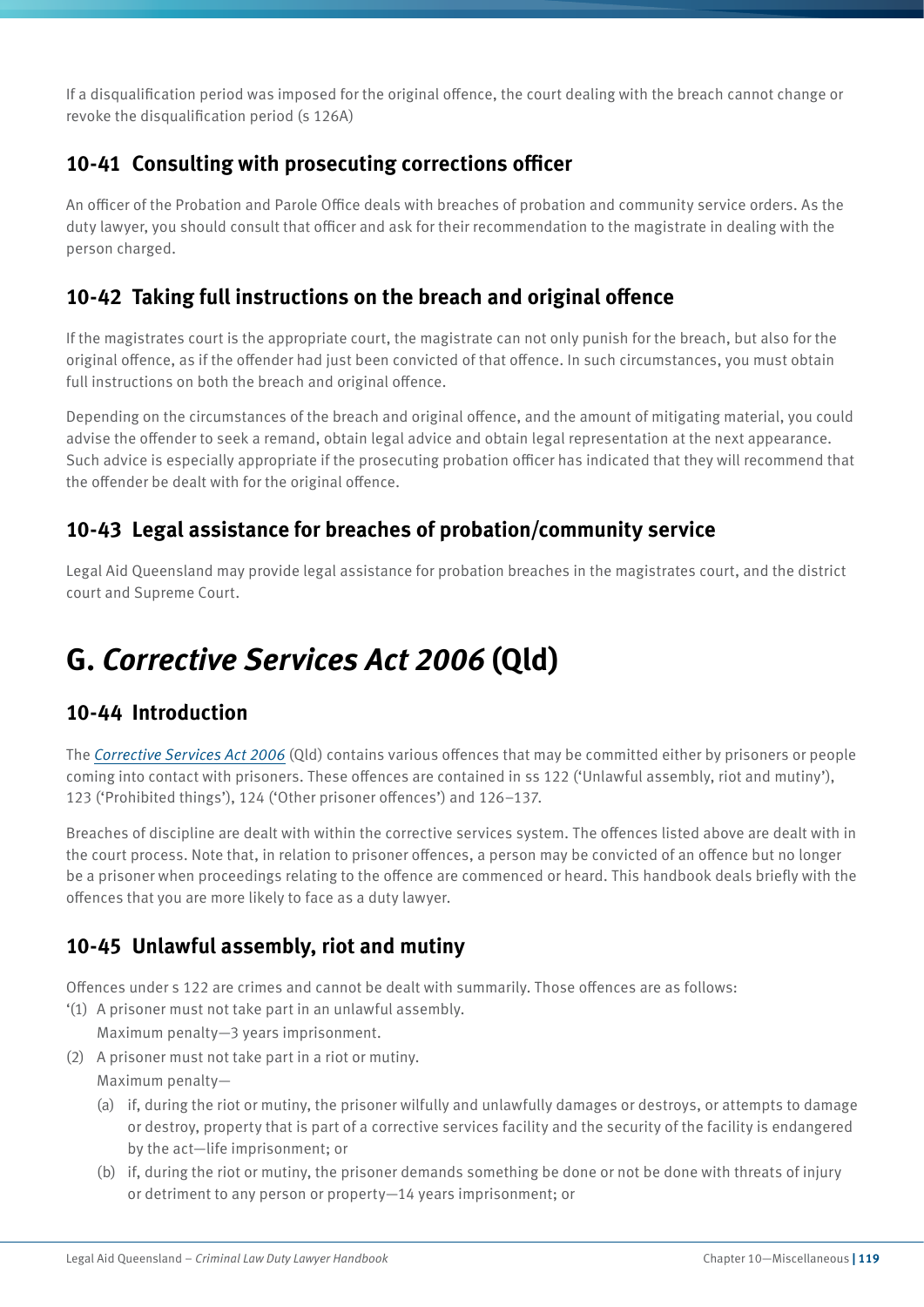- (c) if, during the riot or mutiny, the prisoner escapes or attempts to escape from lawful custody, or helps another prisoner to escape or attempt to escape from lawful custody—14 years imprisonment; or
- (d) if, during the riot or mutiny, the prisoner wilfully and unlawfully damages or destroys, or attempts to damage or destroy, any property—10 years imprisonment; or
- (e) otherwise—6 years imprisonment'.

### **10-46 Summary jurisdiction**

Under s 350, all offences under this Act are to be dealt with summarily except offences under s 122. The 'proceeding must start—

- (a) within 1 year after the offence was committed; or
- (b) within 6 months after the offence comes to the complainant's knowledge, but within 2 years after the offence was committed'.

The only exception is for proceedings for an offence under s 28F(1) or (5) (offences regarding holding prisoner's artwork), which 'may start at any time but, if started more than 1 year after the commission of the offence, must start within 6 months after the offence comes to the complainant's knowledge'.

#### **Dealing with prohibited thing**

Under s 123(2):

'(2) A prisoner in a corrective services facility must not deal, or attempt to deal, with—

- (a) a prohibited thing; or
- (b) something intended to be used by a prisoner to make a prohibited thing.

Maximum penalty—2 years imprisonment.

- (3) However, subsection (2) does not apply to—
	- (a) making or attempting to make a thing if the prisoner has the chief executive's written approval to make it; or
	- (b) possession of a thing if the prisoner has the chief executive's written approval to possess it.
- (4) The finding of a prohibited thing in a prisoner's room that is not shared with another prisoner, or on the person of a prisoner, in a corrective services facility is evidence the thing was in the prisoner's possession when it was found.
- (5) In this section—

deal with, a thing, means make, possess, conceal or knowingly consume the thing'.

The *[Corrective Services Regulation 2006](http://www.legislation.qld.gov.au/LEGISLTN/CURRENT/C/CorServR06.pdf)* (Qld) (regulation 20) prescribes what constitutes a prohibited thing for the purposes of this section. The list is extensive:

- '(a) a weapon, replica of a weapon or other replica under the *Weapons Act 1990*;
- (b) an explosive or ammunition under the *Explosives Act 1999*;
- (c) a flammable substance;
- (d) anything capable of being used to scale a fence, wall, door or gate;
- (e) anything capable of cutting or spreading metal bars;
- (f) anything capable of damaging or destroying a fitting or fixture designed to detain prisoners;
- (g) a key, card, or other device capable of opening a mechanical or electronic lock;
- (h) soap or another substance containing an impression of a prohibited thing, including, for example, a key;
- (i) a knife, a saw, scissors or another cutting implement;
- (j) kitchen utensils or equipment or tools;
- (k) a spirituous or fermented fluid or substance of an intoxicating nature;
- (l) a drug or medicine;
- (m) a syringe or other device capable of administering a drug;
- (n) cash, a credit card, debit card, cheque or money order or another negotiable instrument;
- (o) a document containing a person's credit card or debit card details;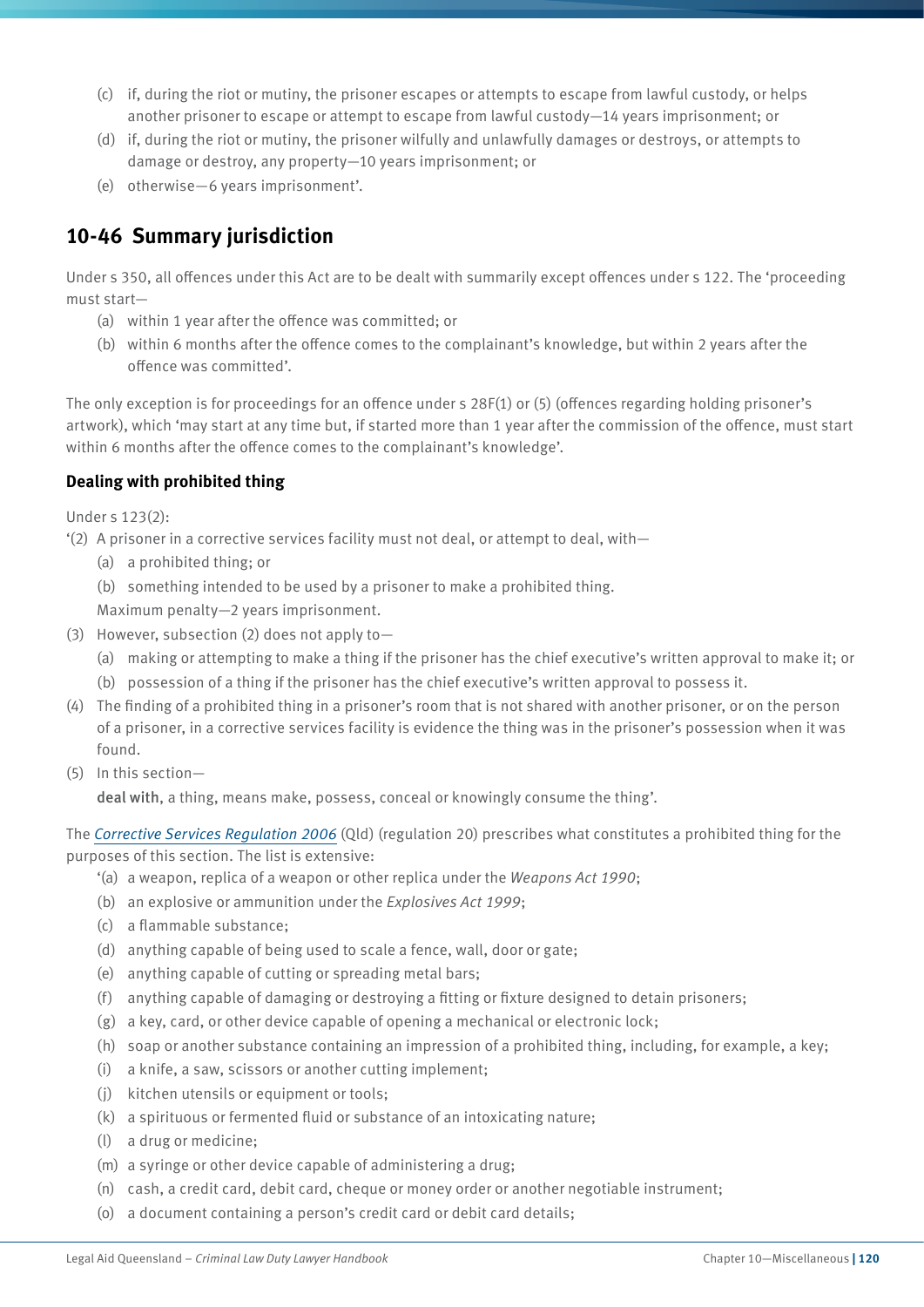- (p) a form of identification, including, for example, false identification;
- (q) anything capable of being used to alter a prisoner's appearance so that it significantly differs from the prisoner's appearance described in the record kept under section 10 of the Act;
- (r) a communication device;
- (s) a device capable of enabling a prisoner to access information that could be a risk to the security of a corrective services facility;
- (t) an objectionable computer game under the *Classification of Computer Games and Images Act 1995*;
- (u) a film classified as an "R" film under the *Classification of Films Act 1991*, an objectionable film under that Act, or a film that, if it were classified under that Act, would be classified as an "R" film or an objectionable film;
- (v) a prohibited publication under the *Classification of Publications Act 1991*;
- (w) anything modified from its usual form to enable something to be concealed in it;
- (x) anything that poses a risk to the security or good order of a corrective services facility, including, for example, a drawing, plan or photo of the facility;
- (y) any part of a thing mentioned in paragraphs (a) to (x)'.

#### **Other offences**

Under s 124:

'A prisoner must not—

(a) prepare to escape from lawful custody; or

Note—See the Criminal Code, section 142 for the offence of escaping from lawful custody.

- (b) assault or obstruct a staff member who is performing a function or exercising a power under this Act or is in a corrective services facility; or
- (c) disobey a lawful direction of the proper officer of a court or a person assisting the proper officer of a court; or
- (d) organise, attempt to organise or take part in any opposition to authority under this Act, whether inside or outside a corrective services facility; or
- (e) threaten to do grievous bodily harm to someone else; or
- (f) unlawfully kill or injure, or attempt to unlawfully kill or injure, a corrective services dog; or
- (g) obstruct a corrective services dog working under the control of a corrective services officer who is performing duties under this Act; or
- (h) assume another identity, or disguise himself or herself, in order to commit an offence against this Act; or
- (i) wilfully and unlawfully destroy, damage, remove or otherwise interfere with any part of a corrective services facility or any property in the facility; or
- (j) without lawful authority, abstract or remove information from, copy or destroy information in, or make a false entry in, a record kept under this Act; or
- (k) without reasonable excuse, be unlawfully at large.

Maximum penalty—2 years imprisonment'.

It is also important to note the following sections of the Penalties and Sentences Act and their relationship with the Corrective Services Act:

#### **Cumulative order of imprisonment must be made in particular circumstances**

Under s 156A of the Penalties and Sentences Act:

- '(1) This section applies if an offender—
	- (a) is convicted of an offence—
		- (i) against a provision mentioned in schedule 1 [i.e. s 122(2) ('Unlawful assembly, riot and mutiny) and s 124(a) ('Other offences'); or
		- (ii) of counselling or procuring the commission of, or attempting or conspiring to commit, an offence against a provision mentioned in schedule 1; and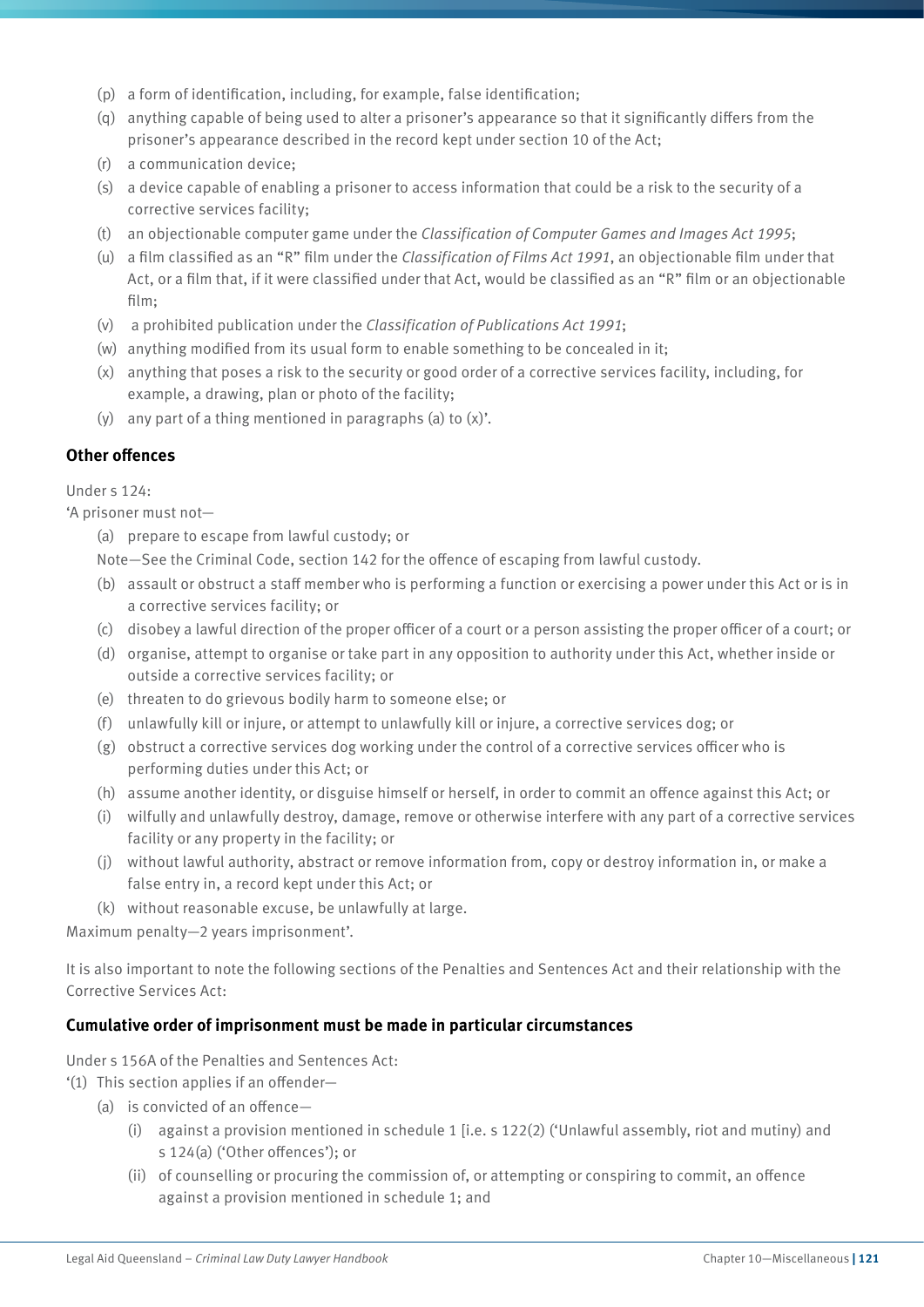- (b) committed the offence while—
	- (i) a prisoner serving a term of imprisonment; or
	- (ii) released on post-prison community based release under the *Corrective Services Act 2000* or released on parole under the *Corrective Services Act 2006*; or
	- (iii) on leave of absence, from a term of imprisonment, granted under the *Corrective Services Act 2000* or the *Corrective Services Act 2006*; or
	- (iv) at large after escaping from lawful custody under a sentence of imprisonment.
- (2) A sentence of imprisonment imposed for the offence must be ordered to be served cumulatively with any other term of imprisonment the offender is liable to serve'.

#### **Parole**

Sections 160–160H of the Penalties and Sentences Act govern these orders. As a duty lawyer appearing or giving advice on sentence to prisoners, you will often need to consider the relationship between the Corrective Services Act and these provisions.

This is not an exhaustive examination of the relationship between the two Acts. You should closely scrutinise the provisions as they relate to each particular case.

Note, in particular, s 160B of the Penalties and Sentences Act—'Sentence of 3 years or less and not a serious violent offence or sexual offence':

- '(1) This section applies if neither section 160C nor 160D applies.
- (2) If the offender has had a court ordered parole order cancelled under the *Corrective Services Act 2006*, section 205 or 209 during the offender's period of imprisonment, the court must fix the date the offender is eligible for parole.
- (3) If subsection (2) does not apply, the court must fix a date for the offender to be released on parole.
- (4) If the offender had a current parole eligibility date or current parole release date, a date fixed under subsection (2) or (3) must not be earlier than the current parole eligibility date or current parole release date'.

Section 205 of the Corrective Services Act allows the parole board to amend, suspend or cancel a parole in certain circumstances.

Section 209 of the Corrective Services Act states:

- '(1) A prisoner's parole order is automatically cancelled if the prisoner is sentenced to another period of imprisonment for an offence committed, in Queensland or elsewhere, during the period of the order.
- (2) Subsection (1) applies even if the period of the parole order has expired.
- (3) However, subsection (1) does not apply if—
	- (a) the prisoner is required to serve the period of imprisonment mentioned in the subsection in default of-
		- (i) paying a fine or another amount required to be paid under a court order; or
		- (ii) making restitution required to be made under a court order; or
	- (b) the period of imprisonment mentioned in the subsection—
		- (i) is required to be served under an intensive correction order; or
		- (ii) is wholly suspended under the *Penalties and Sentences Act 1992*, part 8; or
		- (iii) is wholly suspended because of an order, under the *Drug Court Act 2000*, section 20(1)(a), contained in an intensive drug rehabilitation order; or
		- (iv) is required to be served until the court rises'.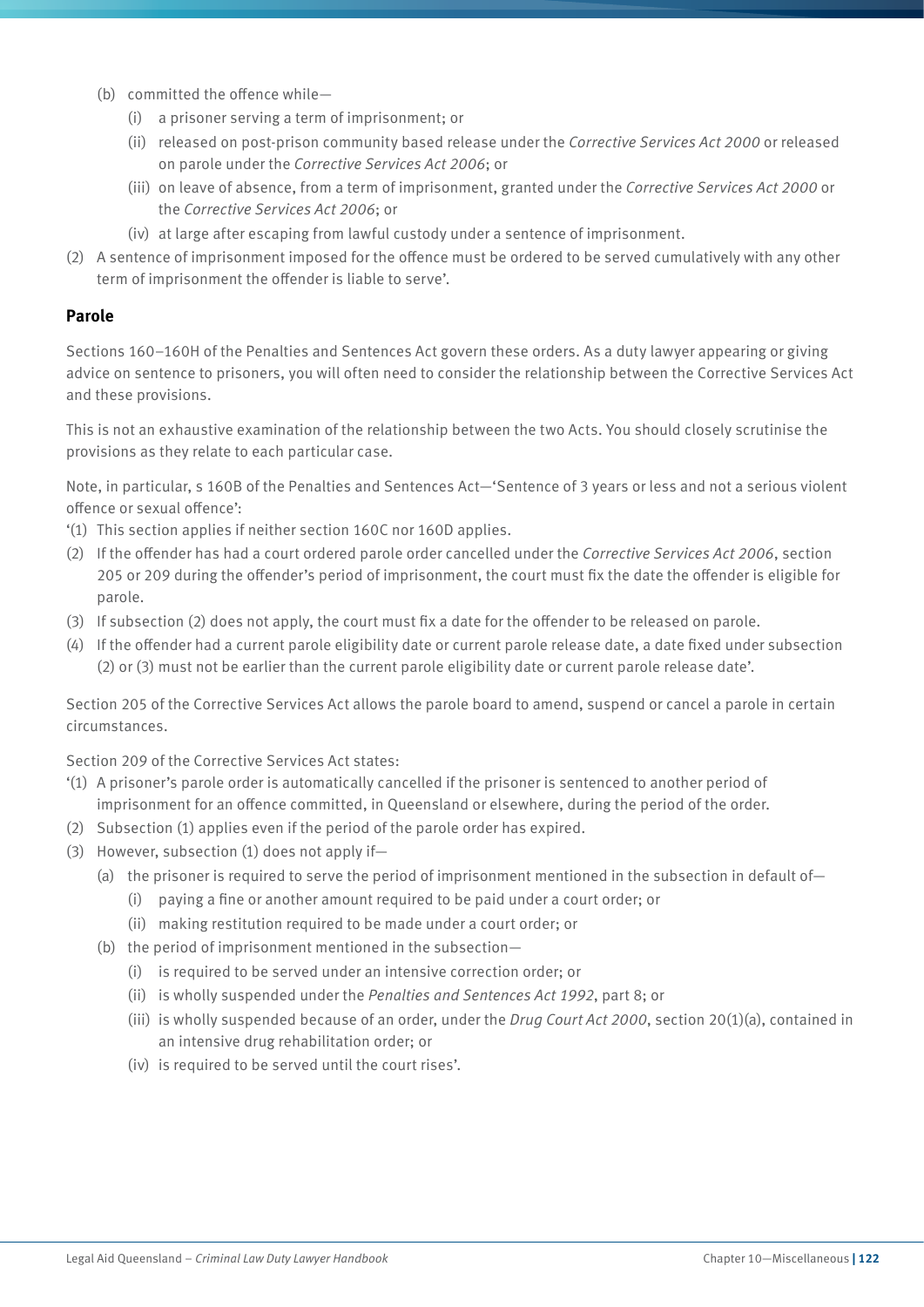# **H. Disclosure of criminal convictions—***Criminal Law (Rehabilitation of Offenders) Act 1986* **(Qld)**

### **10-47 Introduction**

The *[Criminal Law \(Rehabilitation of Offenders\) Act 1986](http://www.legislation.qld.gov.au/LEGISLTN/CURRENT/C/CriminLwRehA86.pdf)* (Qld) came into force on 1 November 1986. It was introduced to allow people to avoid disclosure of previous convictions in certain circumstances.

The Act's provisions apply to both the person with the conviction and the body responsible for collecting and distributing the details of a person's criminal convictions (the Queensland Police Service).

### **10-48 Application of the Act**

The Act applies to convictions only where the offender is not ordered to serve a period in custody or, if the offender is so ordered, whether through default or otherwise, the period does not exceed 30 months (s 3(2)).

The 'rehabilitation period', after which a person can claim the protection of this Act, is 10 years for a conviction upon indictment recorded as an adult or 5 years for a conviction recorded as a child, unless those convictions are 'revived' under s 11 (s 3). Note, if the magistrate makes any order regarding the conviction (e.g. fine or restitution), the person or child does not benefit from the Act's provisions until the order is satisfied (i.e. they pay the fine or restitution) (s 3).

A conviction is revived if, after incurring a conviction to which a rehabilitation period applies, the person is convicted of another offence. If this occurs, the rehabilitation period starts again from the date of the fresh conviction.

However, a conviction for a simple or regulatory offence does not revive a previous conviction to which a rehabilitation period applies unless the court specifically orders that it should (s 11(2)).

### **10-49 Non-disclosure of convictions once rehabilitation period expires**

Once the rehabilitation period has expired, if it has not been revived, no person can disclose the conviction unless:

- $\bullet$  the person who was convicted wishes to disclose it (s 6(a))
- a person who knows about the conviction either is authorised to disclose it by a permit authorised by the attorney-general (ss 6(b) and 10) or discloses it under s 9.

Section 9 covers people who are required by law to disclose their criminal history if they have an application to be assessed for a profession, occupation or calling (ss 6(c), and 9(1)(a), (b) and (c)) or application to the Parole Board  $(s<sub>5</sub> 6(c) and 9(2)).$ 

### **10-50 Lawful to deny certain convictions**

Once a person's rehabilitation period has expired and not been revived, they can lawfully claim, on oath or otherwise, that they have not incurred a conviction unless a rule of practice or provision of law requires disclosure (s 8).

### **10-51 Exception to the non-disclosure provisions for certain professions or occupations**

This Act notes that when certain people (including police officers, prison officers, justices of the peace and registered teachers) apply for specified positions, they must disclose some or all previous convictions. Section 9A contains a comprehensive table that sets out the conditions for each employment category.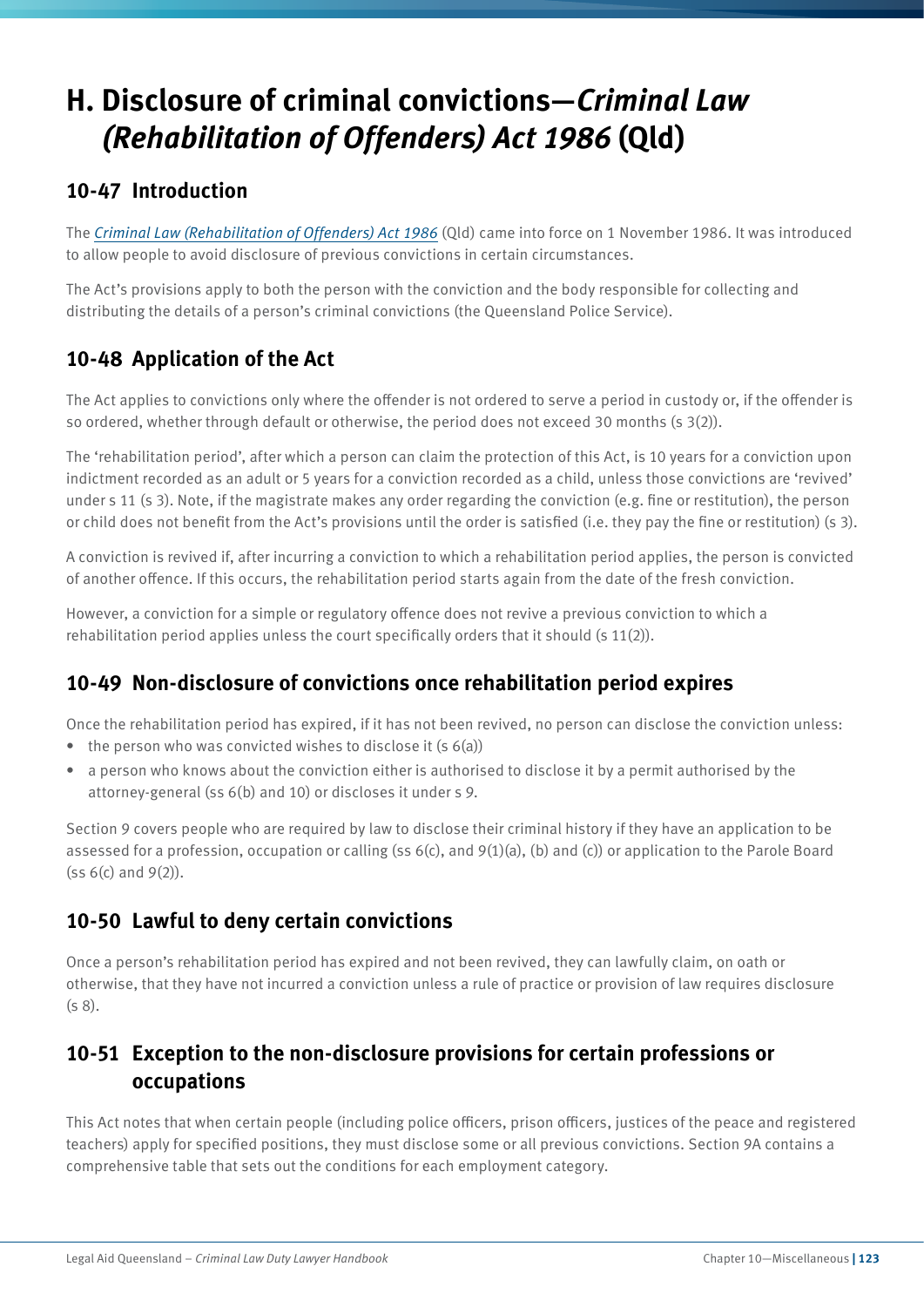# **I. Restrictions on publication and attendance at court**

### **10-52 Publication of names**

Defendants or unrepresented witnesses may approach you, as the duty lawyer, to establish whether the publication of their names or other information presented in court may be restricted and whether there are restrictions on who may be present in court during all or part of the proceedings.

You should be prepared to make the relevant applications, where appropriate, on a defendant's instructions.

### **10-53 Bail applications**

The court can restrict the information that may be published about a bail application (see *[Bail Act 1980](http://www.legislation.qld.gov.au/LEGISLTN/CURRENT/B/BailA80.pdf)* (Qld), s 12). This includes submissions, reasons for decision etc.

The maximum penalty for breaching a court order made under s 12 is 10 penalty units or 6 months' imprisonment.

### **10-54 General provisions**

#### **Magistrates Court proceedings**

The magistrate may, in the interests of public morality, exclude anyone from the court (Justices Act, s 70).

#### **Committal proceedings**

The magistrate may exclude people from committal proceedings only if 'it appears to them that the ends of justice require them to do so' (Justices Act, s 71).

### **10-55 Sexual offences—***Criminal Law (Sexual Offences) Act 1978* **(Qld)**

Section 5 of the *[Criminal Law \(Sexual Offences\) Act 1978](http://www.legislation.qld.gov.au/LEGISLTN/CURRENT/C/CriminLwSexOA78.pdf)* (Qld) requires a court to exclude the public from the court when a complainant is giving evidence in any examination of witnesses or trial. The section provides a list of people who cannot be excluded, including defence lawyer, crown officers, support people and parents of young complainants.

Section 6 provides that any report relating to the examination of witnesses or a trial about a sexual offence cannot reveal a complainant's name, address, school, place of employment or any other particular likely to identify the complainant, unless a court order permits it.

Section 7 contains a similar provision to prevent the disclosure of the same information about a defendant. Section 7 applies only to prescribed offences, which s 3 defines as:

- '(b) attempt to commit rape;
- (c) assault with intent to commit rape;
- (d) a sexual assault defined in the Criminal Code, section 352' (including indecent assault, and procurement of a person to commit or witness an act of gross indecency, including by threats or while armed).

The information referred to in s 7 may be published after a defendant is committed for trial, as long as the report does not reveal information about any other defendant who has not been committed for trial (s 8).

### **10-56 Childrens court proceedings**

Childrens court proceedings are governed by the *[Childrens Court Act 1992](http://www.legislation.qld.gov.au/LEGISLTN/CURRENT/C/ChildrensCtA92.pdf)* (Qld), which has specific provisions about the people who may be present at court proceedings (Childrens Court Act, s 20).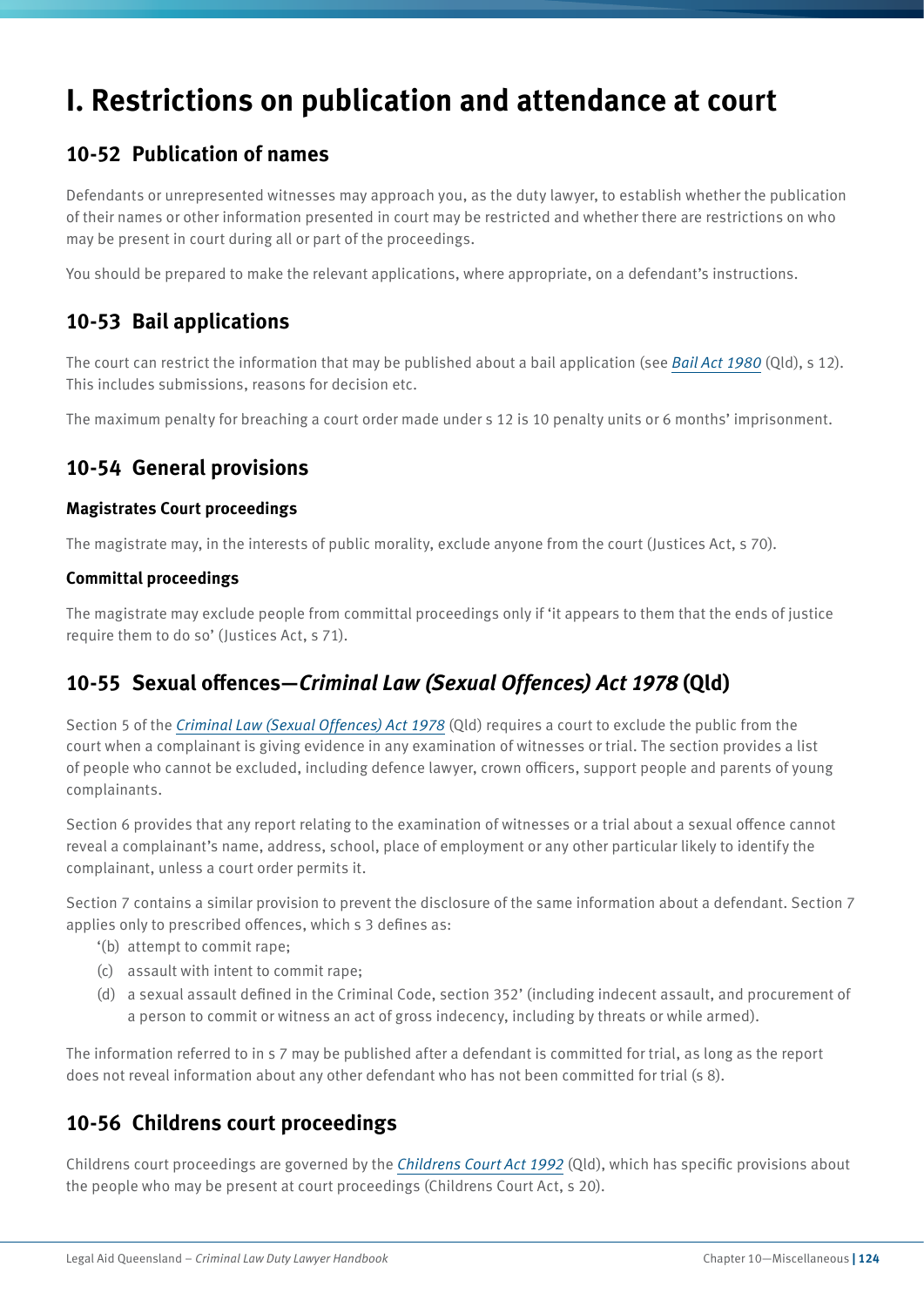# **J. Domestic violence orders**

The *[Domestic and Family Violence Protection Act 2012](http://www.legislation.qld.gov.au/LEGISLTN/ACTS/2012/12AC005.pdf)* (Qld) sets out the civil regime for preventing domestic violence through domestic violence orders. Once an order has been breached it becomes a criminal matter and a duty lawyer may have to represent a respondent in court. An overview is contained below.

# The civil process

### **10-57 What is domestic violence and when can a court make an order?**

Duty lawyers do not represent respondents in the civil proceedings in which the court considers whether to make a domestic violence order. Section 37 of the Domestic and Family Violence Protection Act outlines when a court can make a domestic violence order, that is, if the court is satisfied that:

- (a) a relevant relationship exists between the aggrieved and the respondent; and
- (b) the respondent has committed domestic violence against the aggrieved; and
- (c) the protection order is necessary or desirable to protect the aggrieved from domestic violence.

Domestic violence is defined in the Domestic and Family Violence Protection Act (s 8) as being where there is behaviour by one person towards another person in a "relevant relationship" that –

- (a) is physically or sexually abusive; or
- (b) is emotionally or psychologically abusive; or
- (c) is economically abusive; or
- (d) is threatening; or
- (e) is coercive; or
- (f) in any other way controls or dominates the second person and causes the second person to fear for the second person's safety or wellbeing or that of someone else.

Examples include:

- threatening or causing personal injury;
- coercing a person to engage to sexual activity;
- damaging property;
- depriving liberty;
- threatening a person with death or injury;
- threatening to commit suicide or self harm so as to frighten the person;
- unlawful stalking; or
- unauthorised surveillance of a person.

### **10-58 Relevant relationships**

Section 13 explains what a "relevant relationship" is for the purposes of the Domestic and Family Violence Protection Act. These are:

- (a) an intimate personal relationship; or
- (b) a family relationship; or
- (c) an informal care relationship.

Section 14 defines an intimate personal relationship to include a spouse (see ss 36 and 32DA of the *Acts Interpretation Act 1954*), a former spouse, a parent or former parent of a child of the person, a fiancé, or a couple relationship (also see ss 15–18).

Section 19 defines a 'family relationship' as existing between relatives. 'Relatives' are defined as people who are connected by blood or marriage, or regard themselves as relatives culturally or religiously.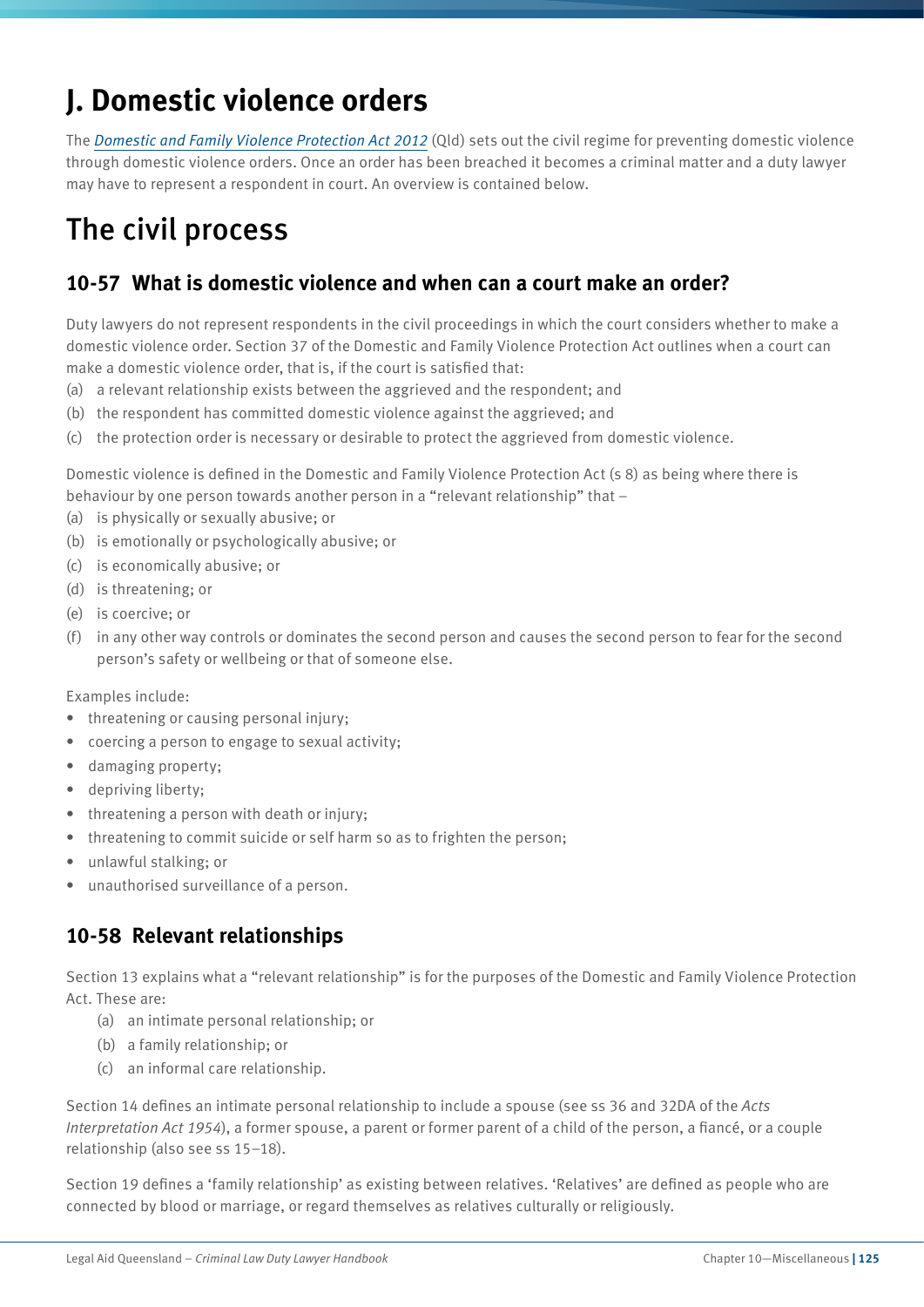Section 20 defines an 'informal care relationship' as existing when one person is dependent on another person who helps them in an activity of daily living.

#### **10-59 Court may include name of relative or associate**

Section 52 allows a court to name a relative or associate of the person applying for a domestic violence order (aggrieved) if the court is satisfied that it is necessary or desirable to protect the relative or associate from associated domestic violence.

Section 53 allows a court to name a child of the aggrieved (or child who usually lives with the aggrieved) if the court is satisfied that the naming of the child is necessary or desirable to protect the child from associated domestic violence or being exposed to domestic violence.

"Being exposed to domestic violence" is defined in s 10 to mean if the child sees or hears domestic violence or otherwise experiences the effects of domestic violence. (See s 10 for examples of being exposed to domestic violence such as seeing or hearing assaults, comforting a person who has been physically abused, observing bruising or other injuries or cleaning up a site after property has been damaged).

### **10-60 Protection orders to include standard conditions**

Section 56 outlines the standard conditions on a domestic violence order. The court must impose a condition that the respondent—

- (a) be of good behaviour towards the aggrieved and not commit domestic violence; and
- (b) if a named person or child is specified in the order—be of good behaviour towards the named person and/or child and not commit an act of associated domestic violence against the person and/or child.

#### **10-61 Court may make a temporary protection order**

Section 44 of the Domestic and Family Violence Protection Act sets out when a court can make a temporary protection order, such as when it adjourns the hearing of an application for a domestic violence order. Section 45 outlines the matters that the court must be satisfied of to make a temporary protection order, that is that a relevant relationship exists and that the respondent has committed domestic violence.

A domestic violence order takes effect on the day it is made or at the end of a previous existing order (s 34). It can continue for up to two years, or longer if the court believes there are special reasons for it (s 34A).

### **10-62 Court may make domestic violence order**

A court may, on its own initiative, make a domestic violence order against a person who pleads guilty to, or is found guilty of, an offence that involves domestic violence (s 42).

The court must give the offender reasonable opportunity to present evidence and make submissions.

### **10-63 Weapons Act**

Sections 79–83 of the Domestic and Family Violence Protection Act relate to weapons.

The Weapons Act applies to professional people who may hold a weapon's licence and who are responding to a domestic violence order application (despite s 2 of the Weapons Act which exempts its application to defence forces and police etc).

A domestic violence order must include information about weapons on the order (s 82).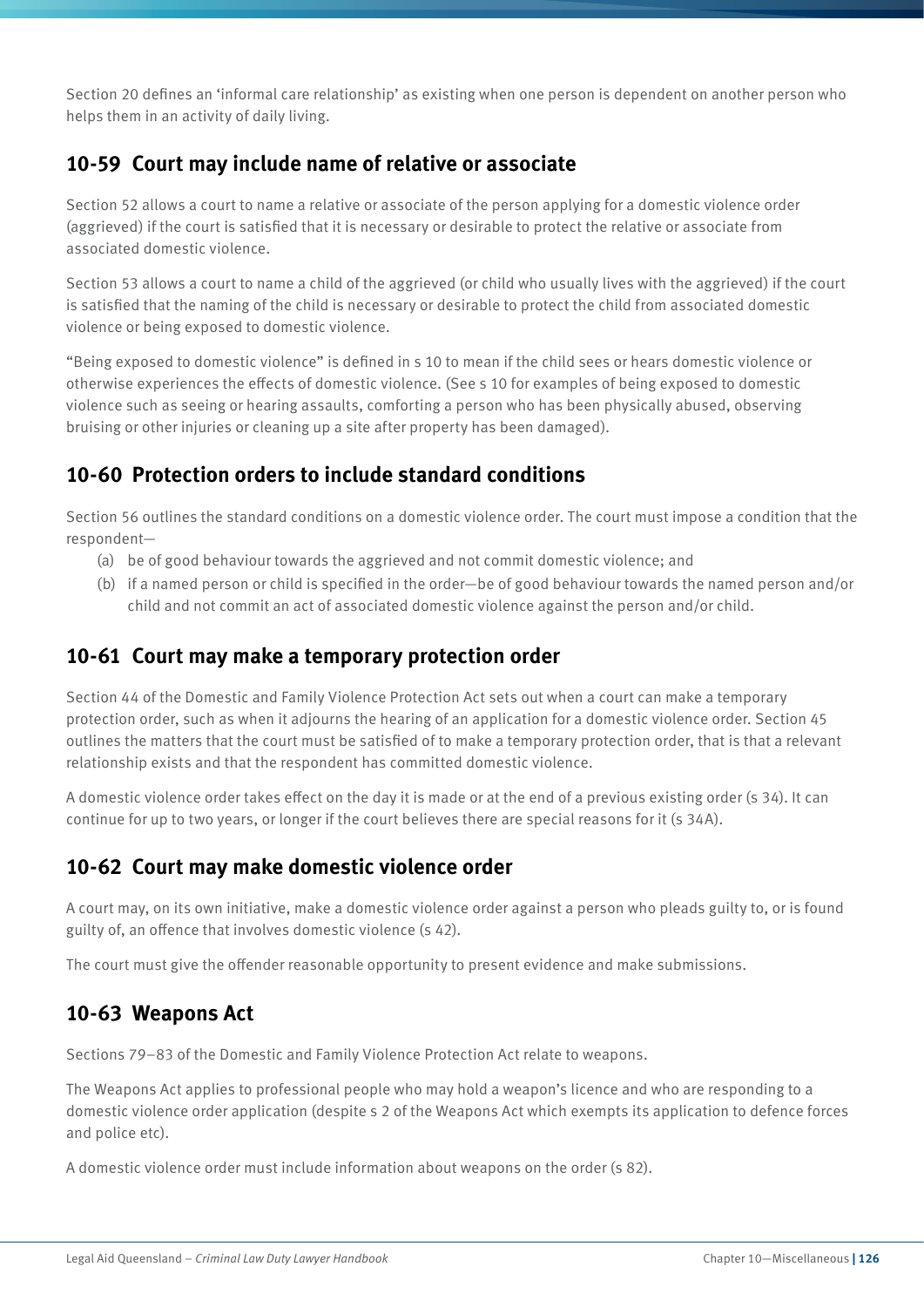The court must consider matters relating to weapons before making a domestic violence order (s 80). It can include information on the domestic violence order if it is reasonable (such as information about a weapon or a weapon used due to the respondent's employment).

### **10-64 Registration of interstate order**

Sections 170–176 relate to the ability of a person to register an interstate order. A person may apply to a magistrates court for the registration of an interstate order (s 170). A registered interstate order has the same effect as a domestic violence order; and may be enforced against a person as if it were a domestic violence order that had been personally served on the person as a respondent (s 174).

### **10-65 Police protection notice**

Sections 101–114 outline the circumstances where a police officer may issue a police protection notice under the Domestic and Family Violence Protection Act. A police protection order is like an "on-the-spot" version of a domestic violence order. A police officer has to be present at the same location as the respondent and reasonably believe that –

- the respondent has committed domestic violence
- a current domestic violence order has not been made
- a current police protection order has not been issued
- a police protection notice is necessary or desirable to protect the aggrieved from domestic violence
- the respondent should not be taken into custody,

and they have obtained approval from a supervising police officer to issue the notice.

The police protection notice must include a condition that the respondent be of good behaviour towards the aggrieved (s 106).

It may include other conditions such as a cool down condition that prohibits the respondent from entering or approaching or contacting the aggrieved (s 107).

The police officer issuing the police protection notice must personally serve it on the respondent and give a copy of the notice to the aggrieved. The notice takes effect when the notice is served on the respondent (s 109).

Once a police protection notice is issued, a copy of the notice is filed with the local magistrates court for the respondent and will be taken to be an application for a domestic violence order (s 111–112).

A police protection notice continues in force until the hearing of the application for the domestic violence order.

### **10-66 Closed court**

Applications under the Domestic and Family Violence Protection Act are made in a closed court.

However, the court may open the proceedings or part of the proceedings to the public or specific persons. (For example, where the court is hearing another proceeding that concerns the same events or where the court considers that it is in the public interest to hear the proceeding in an open court).

An aggrieved is entitled to have an adult with the aggrieved throughout the proceedings to provide support and other help (s 158).

### **10-67 Prohibition on publication of certain information**

It is an offence to publish information given in evidence in a proceeding under the Domestic and Family Violence Protection Act or information that identifies or is likely to lead to identification of a person who is a party, witness or child in a proceeding under the Domestic and Family Violence Protection Act.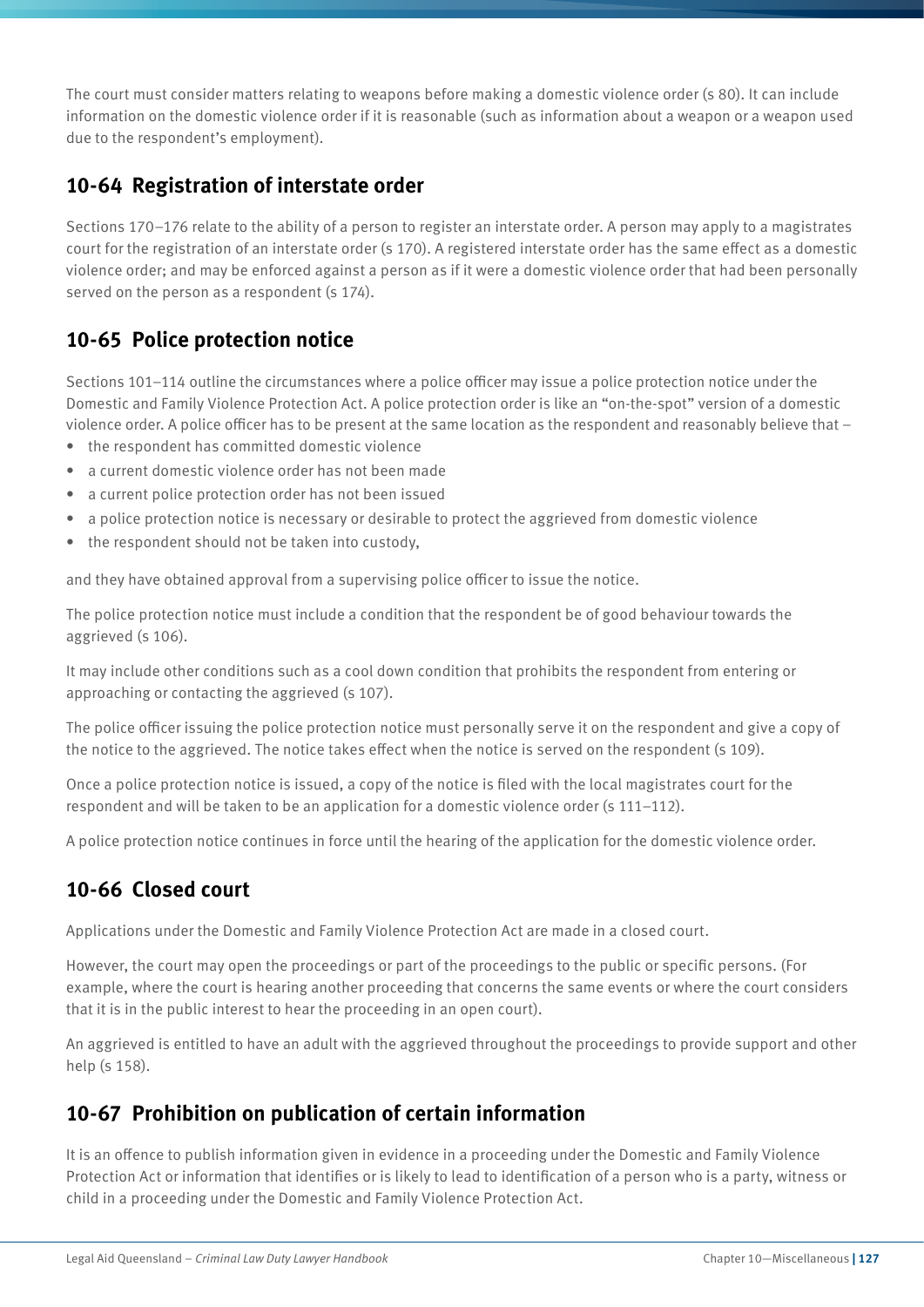The maximum penalty is 100 penalty units or two years imprisonment for an individual or 1000 penalty units for a corporation. There are certain exemptions such as where a court expressly authorises the publication or it is for the purposes of law reporting research or permitted under law (see s 159).

### **10-68 Police investigatory function**

Section 100 of the Domestic and Family Violence Protection Act states that if a police officer reasonably suspects that domestic violence has been committed, the police officer must investigate or cause to be investigated the complaint, report, or circumstances on which the officer's reasonable suspicion is based.

If, after the police officer has investigated the domestic violence and they reasonably believe that it has been committed, they can do any of the following –

- Apply for a protection order
- Apply to vary a protection order
- Issue a police protection notice
- Take the respondent into custody
- Apply to a magistrate for a temporary protection order
- Take any other action appropriate in the circumstances.

The section does not limit the responsibility of the police officer to investigate whether a criminal offence has been committed (s 100(5)).

### **10-69 When police officer may apply for temporary protection order**

Section 129 states that a police officer may apply for a temporary protection order against a person if – an application for a protection order against the person has been prepared and they reasonably believe that the application will not be decided quickly enough by a court to protect the aggrieved from domestic violence and they reasonably believe that a temporary protection order is necessary or desirable to protect the aggrieved.

Section 130 allows the application to be made to a magistrate by way of telephone, fax, radio, email or other similar facility. The section requires the police officer to inform the magistrate of the particulars of the application for the protection order. The magistrate is entitled to presume that the person making the application for the temporary protection order is a police officer and that an application for a protection order has been prepared. The magistrate is required to make a record in writing of the application (s 130).

### **10-70 Power to take a person into custody**

The Domestic and Family Violence Protection Act gives a investigating police officer power to take a person into custody if they reasonably suspect that the person has committed domestic violence and that another person is in danger of personal injury or property is in danger (s 116).

The police officer must prepare an application for a domestic violence order as soon as reasonably practicable after taking the person into custody (s 118).

Section 119 sets out how long a person can be held in custody but it can be up to eight hours. A police officer can apply to extend the detention period (s 121) to a magistrate before the detention period ends.

# The criminal process

### **10-71 Breaching an order**

As a duty lawyer, you may be asked to represent a respondent charged with breaching a domestic violence order.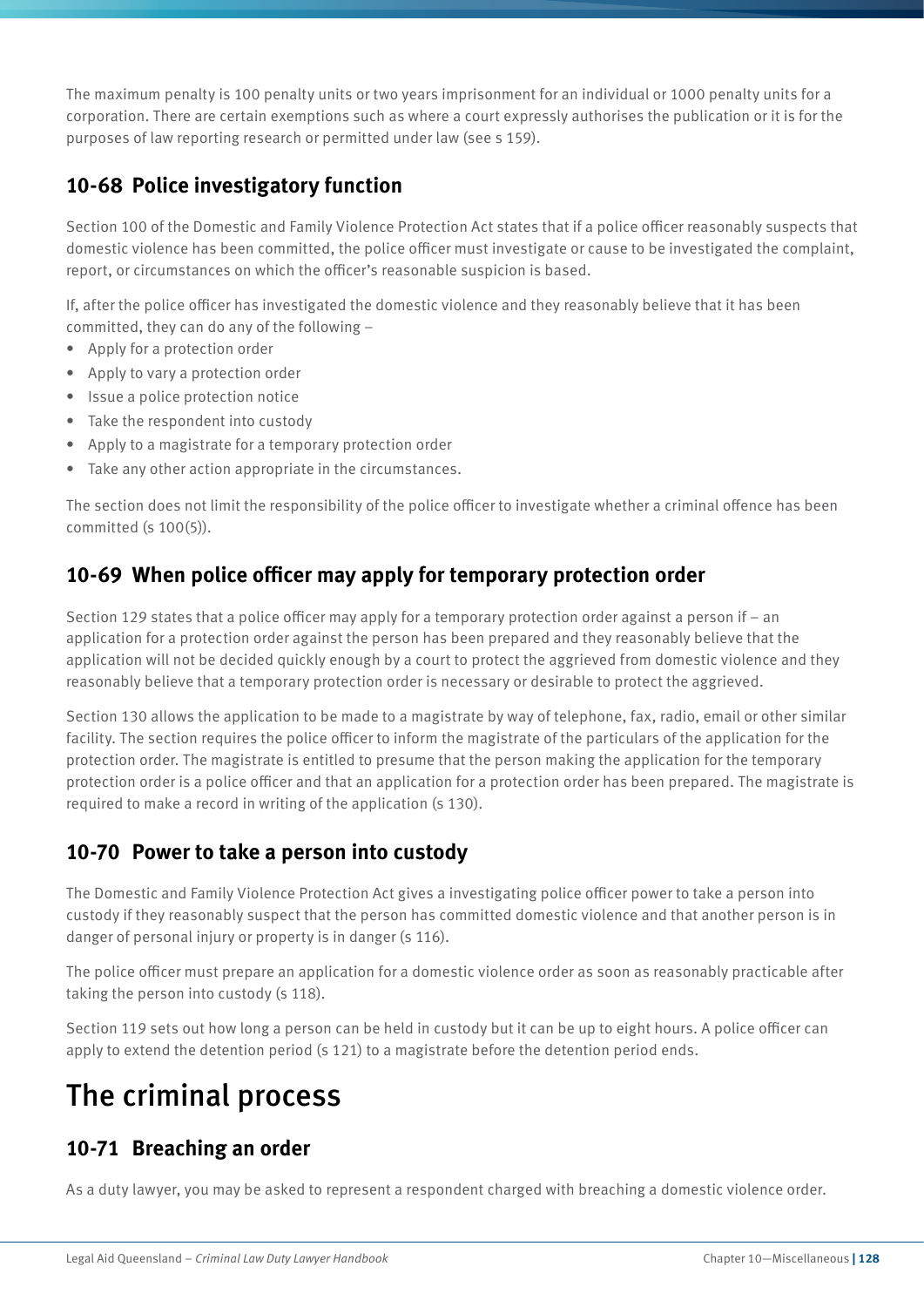A person can only be charged with breaching a domestic violence order if they were present in court when the order was made, or have been served with a copy of the order, or have been told by a police officer about the existence of the order (s 177).

A respondent who contravenes an order commits an offence and is liable to a fine of 60 penalty units or two years imprisonment.

However, if a respondent has committed an offence under s 177 within five years of previously being convicted of an offence under that part of the Domestic and Family Violence Protection Act, then they are liable to a fine of 120 penalty units or three years imprisonment (s 177(a)). (See s 177 for details about offences and the onus of proof.)

A respondent must not contravene a police protection notice and if they do, they are liable to a maximum penalty of 60 penalty units or two years imprisonment (s 178).

Note that for the purposes of s 7 of the Criminal Code Act 1899, an aggrieved or named person on a domestic violence order cannot be found to have committed an offence by encouraging the commission of an offence under the Domestic and Family Violence Protection Act and is not punishable as a principal offender (see s 180).

### **10-72 Plea of not guilty**

When a person pleads not guilty to breaching a domestic violence order, a hearing date is generally set and the question of bail arises. Invariably, bail will contain a condition that the defendant have no contact with the complainant. As a duty lawyer, you may need to take instructions about any difficulties the person may have in complying with this condition, such as:

- spending time with their children
- whether contact with the complainant will be needed for an ongoing family law dispute and how that could occur
- gaining access to a home to obtain clothing and other necessary belongings.

### **10-73 Plea of guilty**

When entering a plea of guilty to breaching a domestic violence order, you should be cautious about whether there have been any previous breaches. Depending on the seriousness of the breach or the frequency of breaches, the court may impose a term of imprisonment. See 10-71.

### **10-74 Summary prosecution**

A prosecution for an offence under the Domestic and Family Violence Protection Act must be taken in a summary way under the Justices Act 1886. A complaint for an offence must be laid by a police officer (s 181).

### **10-75 Arrest of certain offenders**

Section 116 outlines the conditions where a police officer may take a person into custody. It references s 615 of the Police Powers and Responsibilities Act 2000 which gives police the power to use force against individuals.

Section 126 provides particular safeguards for the detention of a child.

Section 127 gives guidance about when a person may be taken to a place for treatment (such as a hospital or medical practice) and s 128 gives guidance about when an intoxicated person may be taken to a place of safety.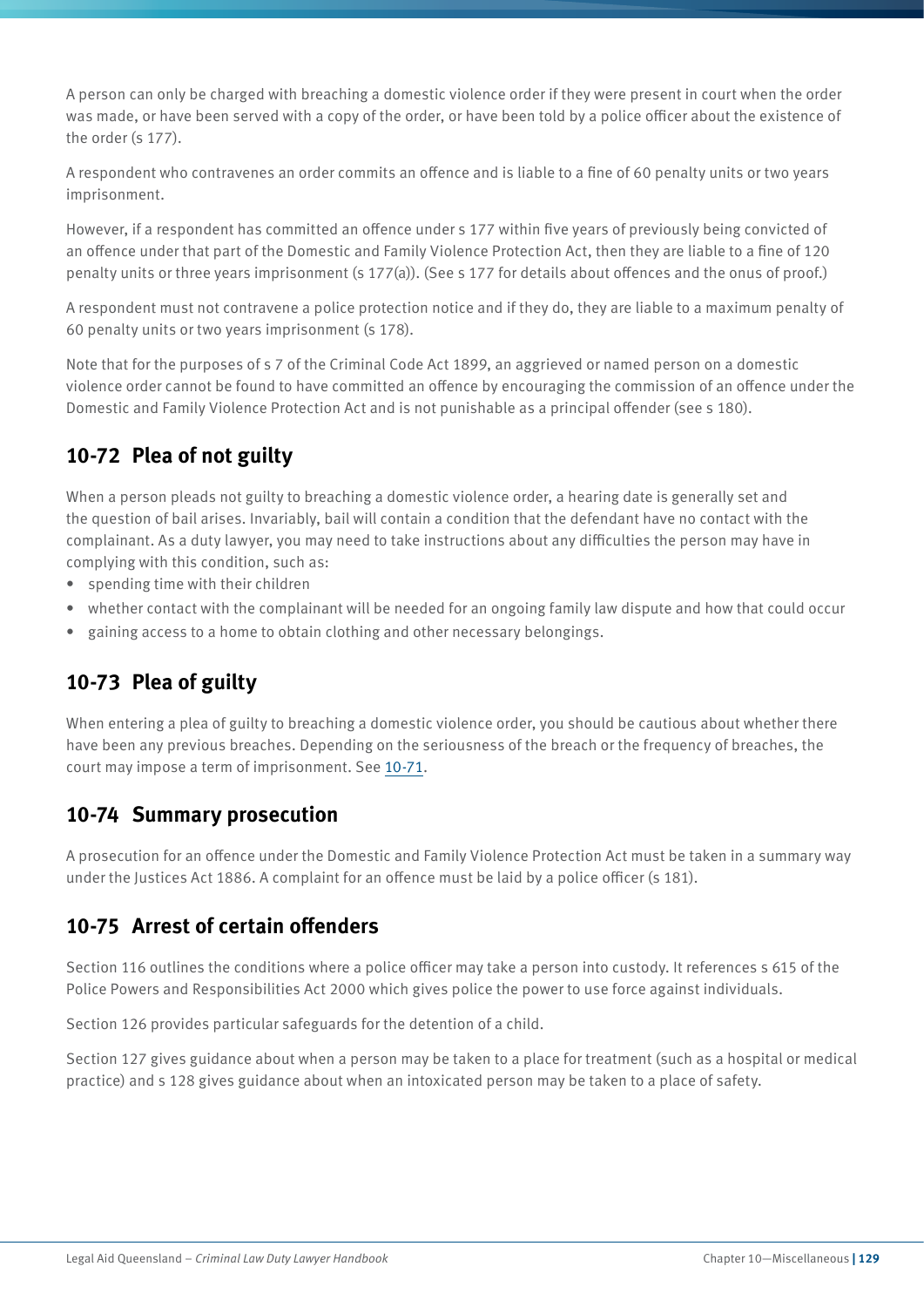# **K. Prostitution**

### **10-76 Introduction**

The laws regarding prostitution and associated offences were substantially amended by the *[Prostitution Amendment](http://www.legislation.qld.gov.au/LEGISLTN/ACTS/2001/01AC077.pdf)  [Act 2001](http://www.legislation.qld.gov.au/LEGISLTN/ACTS/2001/01AC077.pdf)* (Qld) and the *[Prostitution Act 1999](http://www.legislation.qld.gov.au/LEGISLTN/CURRENT/P/ProstitutA99.pdf)* (Qld). Further amendments and offence provisions were introduced by the *[Prostitution and Other Amendments Act 2010](http://www.legislation.qld.gov.au/LEGISLTN/ACTS/2010/10AC029.pdf)* (Qld).

The Prostitution Act and Chapter 22A of the Criminal Code (inserted in 2001) both regulate prostitution. This legislation contains numerous offences that are categorised as crimes. This chapter overviews the prostitution laws and how they are likely to affect you as a duty lawyer.

In particular, the chapter provides a summary of the offence provisions you are most likely to encounter. Note that some of the offence provisions have specific exceptions in circumstances where the alleged activity took place in a legal brothel.

### **10-77 Summary proceedings**

Under s 552B of the Criminal Code, all offences under Chapter 22A that carry maximum penalties of more than three years' imprisonment must be dealt with summarily unless the defendant elects for jury trial. Of course, this provision is subject to the overriding discretion of the magistrate under s 552D.

Sections 127–128 of the Prostitution Act govern the issue of elections for proceedings under that Act. Offences against the Act are summary offences except ss 77, 78(1), 79(1), 81(1) and 82, which are indictable. The defendant has the election in these matters unless 'the magistrate considers that the charge should be prosecuted on indictment' (s 128(2)).

### **10-78 Definitions under the Criminal Code**

Many of these provisions refer to 'persons with an impairment of the mind', which s 1 of the Criminal Code defines as 'a person with a disability that—

- (a) is attributable to an intellectual, psychiatric, cognitive or neurological impairment or a combination of these; and
- (b) results in—
	- (i) a substantial reduction of the person's capacity for communication, social interaction or learning; and
	- (ii) the person needing support'.

An 'adult' is defined as 'a person of or above the age of 18 years'.

Section 229F of the Criminal Code defines 'carry on a business' as a situation where 'a person must at least—

- (a) provide finance for the business; and
- (b) either—
	- (i) take part in the management of the business; or
	- (ii) control the business'.

### **10-79 Offences under the Criminal Code**

#### **Obtaining prostitution from a person who is not an adult**

Under s 229FA:

'(1) A person (a client) who obtains prostitution from a person who is not an adult and who the client knows, or ought reasonably to know, is not an adult, commits a crime.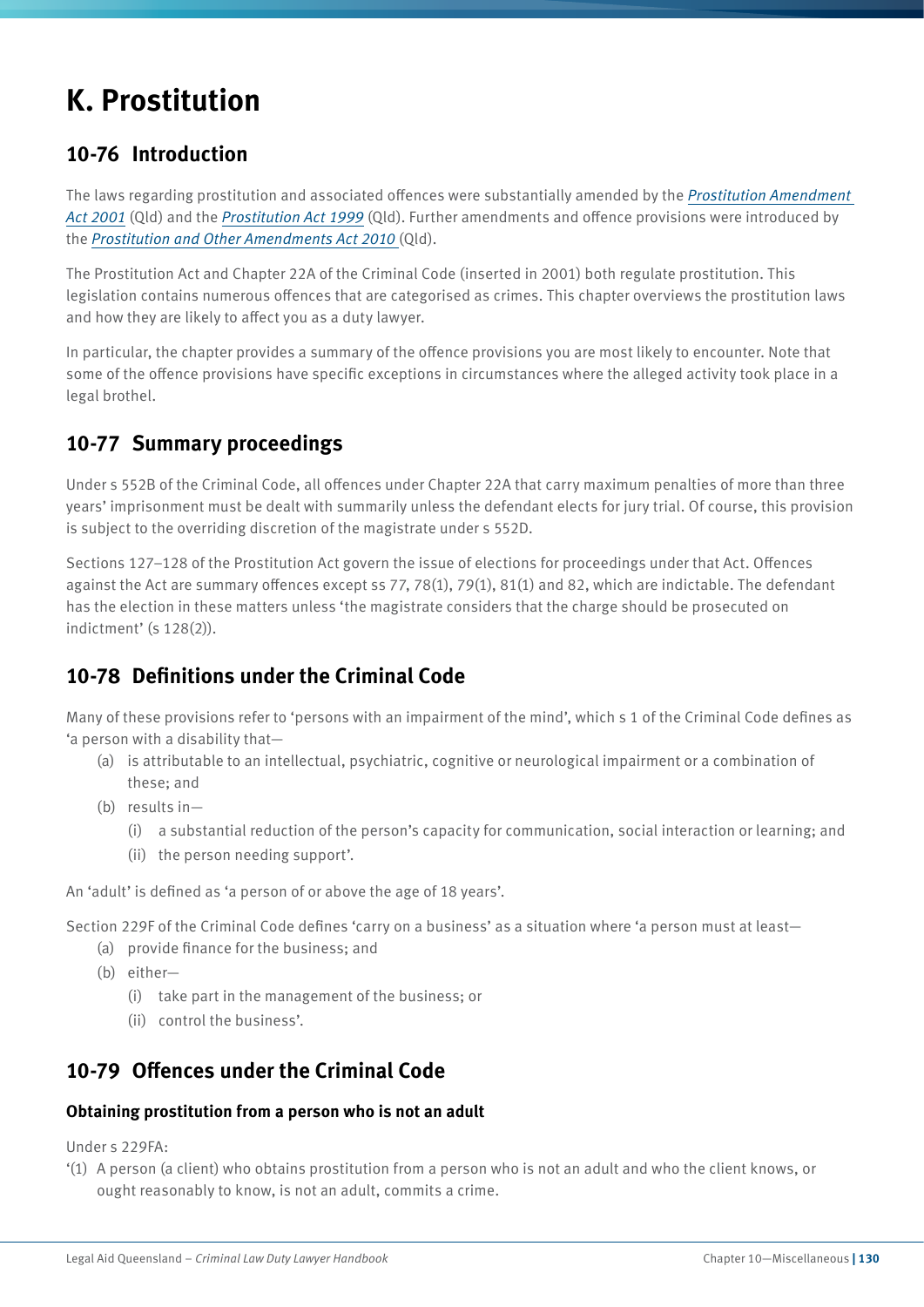Maximum penalty—imprisonment for 7 years

(2) If the person who provides the prostitution is under 16 years, the offender is liable to a maximum penalty of 14 years imprisonment'.

#### **Procuring engagement in prostitution**

Under s 229G:

- (1) 'A person who—
	- (a) procures another person to engage in prostitution [defined in s 229E], either in Queensland or elsewhere; or
	- (b) procures another person—
		- (i) to leave Queensland for the purpose of engaging in prostitution elsewhere; or
		- (ii) to come to Queensland for the purpose of engaging in prostitution; or
		- (iii) to leave the other person's usual place of residence in Queensland for the purpose of engaging in prostitution, either in Queensland or elsewhere;

commits a crime.

Maximum penalty—imprisonment for 7 years.

(2) If the procured person is not an adult or is a person with an impairment of the mind, the offender is liable to a maximum penalty of 14 years imprisonment'.

For this section, 'procure' includes to 'knowingly entice or recruit for the purposes of sexual exploitation' (s 229G(5)).

#### **Knowingly participating in provision of prostitution**

Under s 229H:

'(1) A person who knowingly participates, directly or indirectly, in the provision of prostitution by another person commits a crime.

Maximum penalty—

- (a) for a first offence—imprisonment for 3 years; or
- (b) for a second offence—imprisonment for 5 years; or
- (c) for a third or subsequent offence—imprisonment for 7 years'.

If the person engaged in the provision of the prostitution is not an adult or is a person with an impairment of the mind, the offender is liable to a maximum penalty of 14 years' imprisonment.

Examples of this offence include:

- providing financial resources to establish premises
- franchising prostitution
- driving any motor vehicle or providing any transport for prostitutes or clients
- receiving, directing or redirecting telephone calls or messages in connection with another person's engaging of prostitution.

Section 229HA sets out the circumstances in which s 229H does not apply to a person (e.g. bodyguards or drivers).

#### **Carrying on business of providing unlawful prostitution**

Section 229HB(1) states that a 'person who knowingly carries on the business of providing unlawful prostitution' is liable to a maximum penalty of 7 years' imprisonment, which is increased to 14 years if 'a person who is not an adult or is a person with an impairment of the mind is, to the offender's knowledge, engaged in the provision of prostitution' (s 229HB(2)).

#### **Persons engaging in or obtaining prostitution through unlawful prostitution business**

Under s 229HC, a 'person who engages in prostitution through a business suspected on reasonable grounds of providing unlawful prostitution' is liable to the following penalties:

• first offence—three years' imprisonment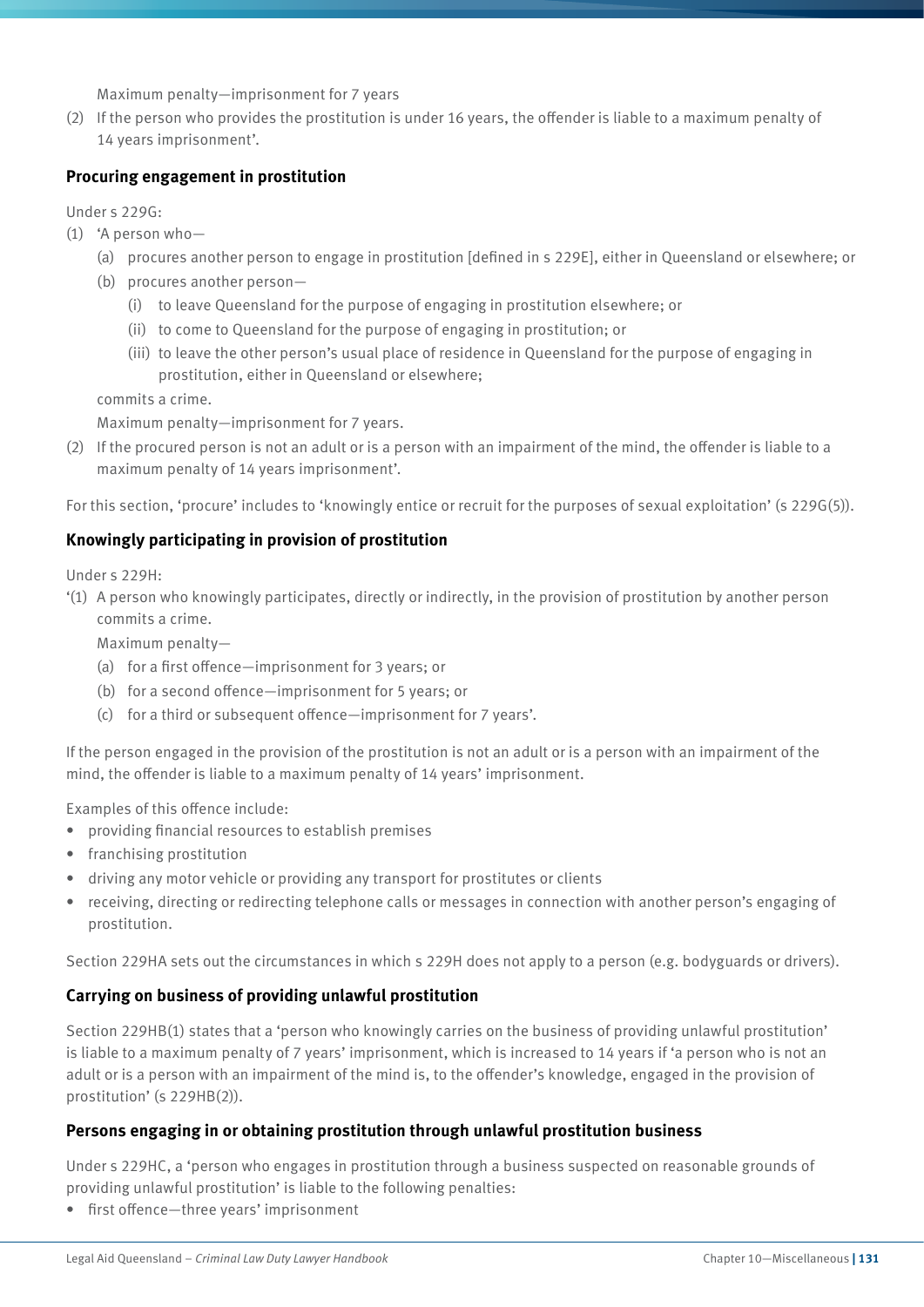- second offence—five years' imprisonment
- third offence—seven years' imprisonment.

Section 229HC(2) also criminalises the actions of 'a person who, without reasonable excuse, obtains prostitution through a business suspected on reasonable grounds of providing unlawful prostitution'. The penalties are the same as those for s 229HC(1).

Section 229J provides a procedure by which a defendant charged under this section can apply for a certificate of discharge. On applying, the defendant must give evidence and be cross-examined about the offence, including the involvement of other parties.

'If the court is satisfied that the evidence is a full and true disclosure by the defendant of all material particulars within the defendant's knowledge…the court must immediately give the defendant a certificate' of discharge. An order can be sought prohibiting the publication of any details that would identify the defendant.

#### **People found in places reasonably suspected of being used for prostitution**

Under s 229I, a 'person who, without reasonable excuse, is found in, or leaving after having been in, a place suspected on reasonable grounds of being used for the purposes of prostitution by 2 or more prostitutes commits a crime.

Maximum penalty—

- (a) for a first offence—imprisonment for 3 years; or
- (b) for a second offence—imprisonment for 5 years; or
- (c) for a third or subsequent offence—imprisonment for 7 years'.

Section 229I(2) states that 'if a person who is not an adult or is a person with an impairment of the mind is, to the offender's knowledge, in the place at the time of the offence, the maximum penalty is increased to 14 years' imprisonment'.

Section 229I(3) states that 'the court may, in mitigation of sentence, have regard to evidence of an appropriate sexual health check undergone by the offender [prostitute or client] within 3 months before the offence'.

People charged under this section may apply for a certificate of discharge under s 229J. This procedure is outlined above.

#### **Having an interest in premises used for the purposes of prostitution**

 $Under s 229K(2):$ 

- '(2) A person who—
	- (a) is an interested person in relation to premises; and
	- (b) knowingly allows the premises to be used for the purposes of prostitution by 2 or more prostitutes; commits a crime'.

Maximum penalties are the same as for s 229I above (14 years if non-adult or person with an impairment of the mind).

#### **Permitting a young person etc to be at place used for prostitution**

Under s 229L, '[a] person who knowingly causes or permits a person who is not an adult or is a person with an impairment of the mind to be at a place used for the purposes of prostitution by 2 or more prostitutes' is liable to a maximum penalty of 14 years' imprisonment.

#### **10-80 Prostitution Act offences**

#### **Public soliciting for the purposes of prostitution**

Under s 73 of the Prostitution Act:

(1) 'A person must not publicly solicit for prostitution. Maximum penalty—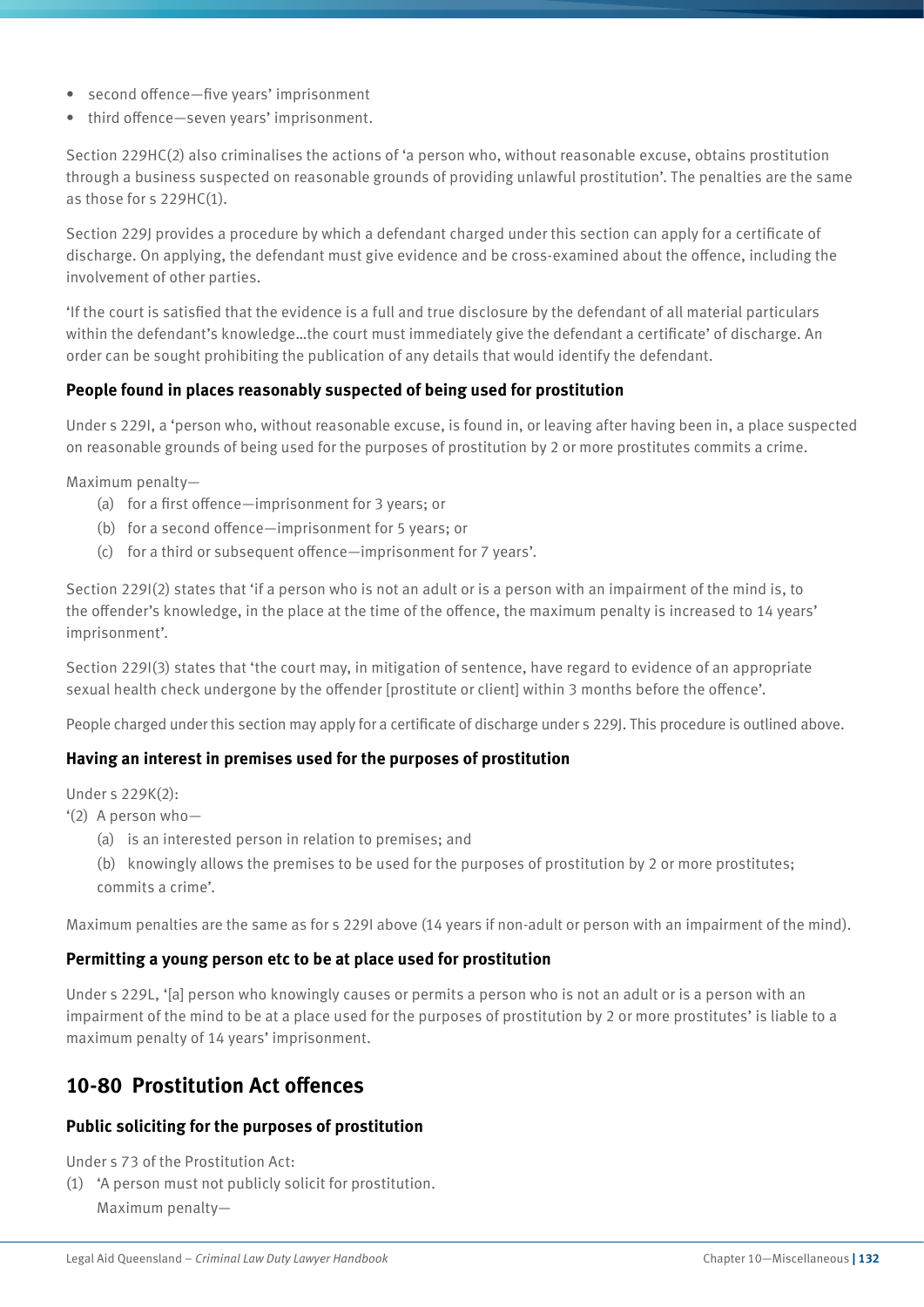- (a) for a first offence—15 penalty units; or
- (b) for a second offence—25 penalty units; or
- (c) for a third or subsequent offence—30 penalty units or 6 months imprisonment'.

To constitute soliciting by a prostitute, there must be an active approach from the alleged prostitute (see *Newman v Paties; ex parte Newman* [1979] Qd R 402). This offence applies to the conduct or men and women, prostitutes and their clients and other persons involved in the provision of prostitution. Section 73(4) specifically states that soliciting includes both:

- (a) 'offer to provide prostitution;
- (b) accept an offer to provide prostitution'.

#### Under s 73(2):

'(2) A person publicly solicits for the prostitution if, for that purpose, the person—

- (a) solicits a person who is in a public place; or
- (b) solicits a person at a place within the view or hearing of a person who is in a public place; or
- (c) loiters in or near a public place; or
- (d) loiters in a place that can be viewed from a public place'.

#### **Nuisances connected with prostitution**

Under s 76, this offence criminalises the behaviour of those suspected of engaging in prostitution and seems to be a cover-all provision for when police do not have evidence implicating individuals in any of the other prostitution offences. As such, you, as a duty lawyer, should treat it with some caution. However, note that it does rely upon the behaviour in question impacting on a third party.

- '(1) This section applies to conduct—
	- (a) that happens in 'vicinity of a place that is reasonably suspected of being used for prostitution; and
	- (b) that, to a significant extent, is caused by the presence, or suspected presence, of prostitution at the place'.

Under s 76(2):

'(2) A person must not—

- (a) cause unreasonable annoyance to another person; or
- (b) cause unreasonable disruption to the privacy of another person.

Maximum penalties for subsection (2)—

- (a) for a first or second offence—15 penalty units; or
- (b) for a third or subsequent offence—25 penalty units'.

#### **Duress**

Under s 77:

'A person must not do any of the following acts, either directly or indirectly, to make another person continue to provide prostitution—

- (a) cause or threaten wilful injury to the person or any one else;
- (b) cause or threaten wilful damage to property of the person or any one else;
- (c) intimidate or harass the person or any one else;
- (d) make a false representation or use any false pretence or other fraudulent means.

Maximum penalty—200 penalty units or 7 years imprisonment'.

#### **Sexual intercourse not to be provided without use of a prophylactic (condom)**

Under s 77A(1) and (2), a prostitute must not provide or offer to provide prostitution involving sexual intercourse or oral sex unless a prophylactic is used. Maximum penalty is 100 penalty units.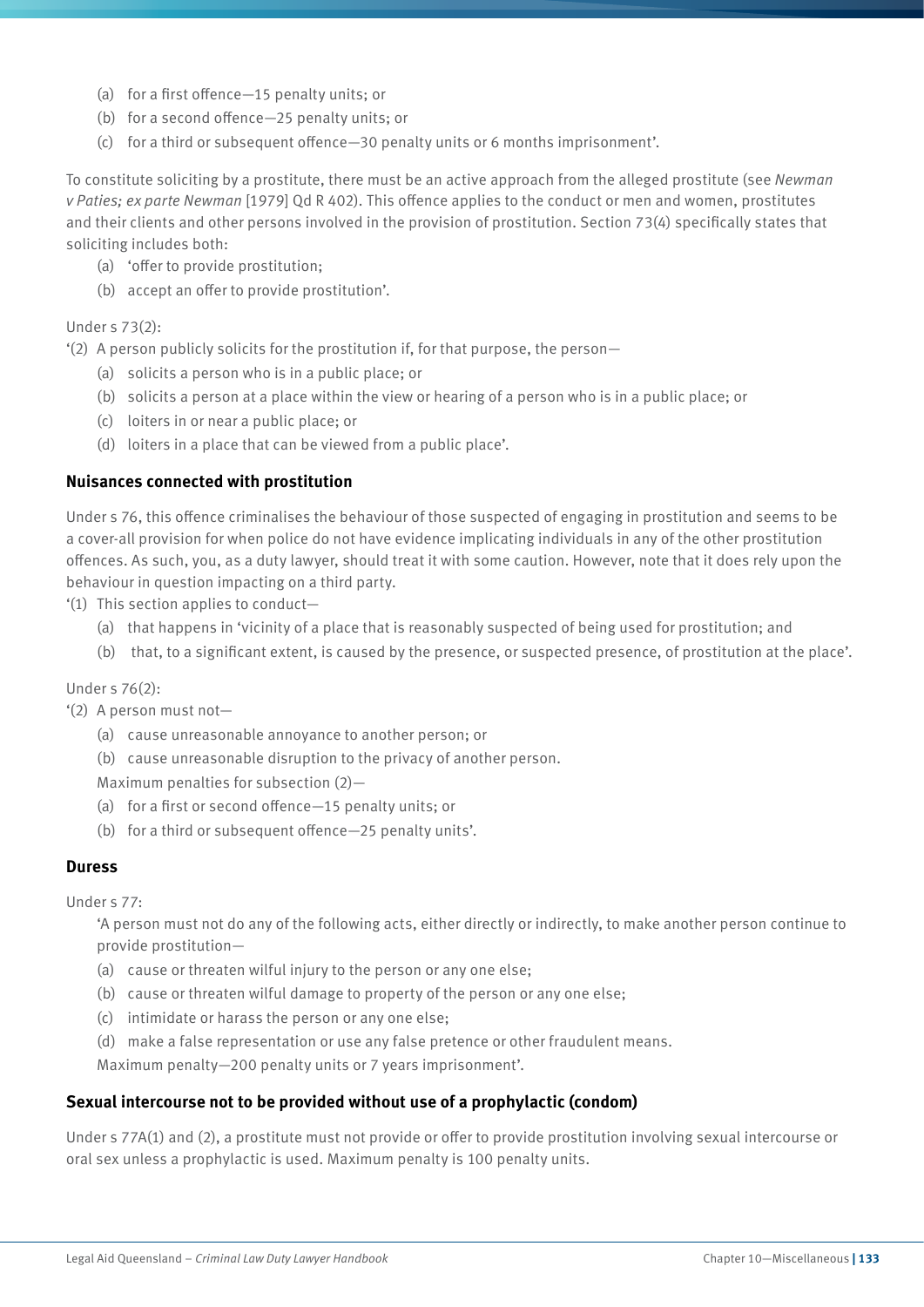Under s 77A(3), a person must not ask a prostitute to or accept an offer from a prostitute to provide sexual intercourse or oral sex without a prophylactic being used. Maximum penalty is 100 penalty units.

Under s 77A(4), a person obtaining prostitution involving sexual intercourse or oral sex must not interfere with the efficacy of the prophylactic or use, or continue to use a prophylactic that the person knows, or could reasonably be expected to know, is damaged. Maximum penalty is 100 penalty units.

Further provisions (s 77A(5) and (6)), requiring licensees or approved managers of a licensed brothel to take reasonable steps to ensure the use of prophylactics and not discourage their use, carry maximum penalties of 120 penalty units.

#### **Possessing liquor in a licensed brothel**

Under s 83, '[a] person must not possess liquor at a licensed brothel. Maximum penalty—40 penalty units'.

#### **Person to state age**

Under s 85, if a police officer reasonably suspects that a person in a licensed brothel is a minor, they may require the person to give their age. If the officer does so, they 'must warn the person that it is an offence—

- (a) to fail, without reasonable excuse, to comply with the requirement; or
- (b) to give false particulars or evidence'.

This section states that is an offence to, 'without reasonable excuse—

- (a) fail to comply with a requirement made under subsection (2) or (3); or
- (b) give false particulars of the person's age; or
- (c) give false evidence about the person's age.

Maximum penalty for [this offence]—20 penalty units'.

#### **10-81 Advertising prostitution**

Under s 93, a 'person must not publish an advertisement for prostitution that describes the services offered', 'is not in the approved form', or is 'through radio or television or by film or video recording'.

The maximum penalty for offences under this section is 70 penalty units unless the publication is via the internet, in which case s 93(3)(a) and (b) apply.

# **L. Casino offences—***Casino Control Act 1982* **(Qld)**

Duty lawyers in certain areas of Queensland require some knowledge of offences under the *[Casino Control Act 1982](http://www.legislation.qld.gov.au/LEGISLTN/CURRENT/C/CasinoConA82.pdf)* (Qld).

#### **10-82 Excluded people**

It is an offence for a person who is prohibited from entering or remaining in a casino under a self-exclusion order (ss 91N and 91A), an exclusion direction or a written direction from a casino operator or manager (ss 92 or 94) to enter or remain in the casino. The maximum penalty is 40 penalty units (s 100).

#### **Counselling**

Under s 100A, if a court 'finds a person guilty of, or accepts a person's guilty plea for, an offence against section 100…the court may, if satisfied the defendant is a problem gambler, postpone its decision on penalty on condition the defendant agrees to attend counselling on a basis decided by the court'.